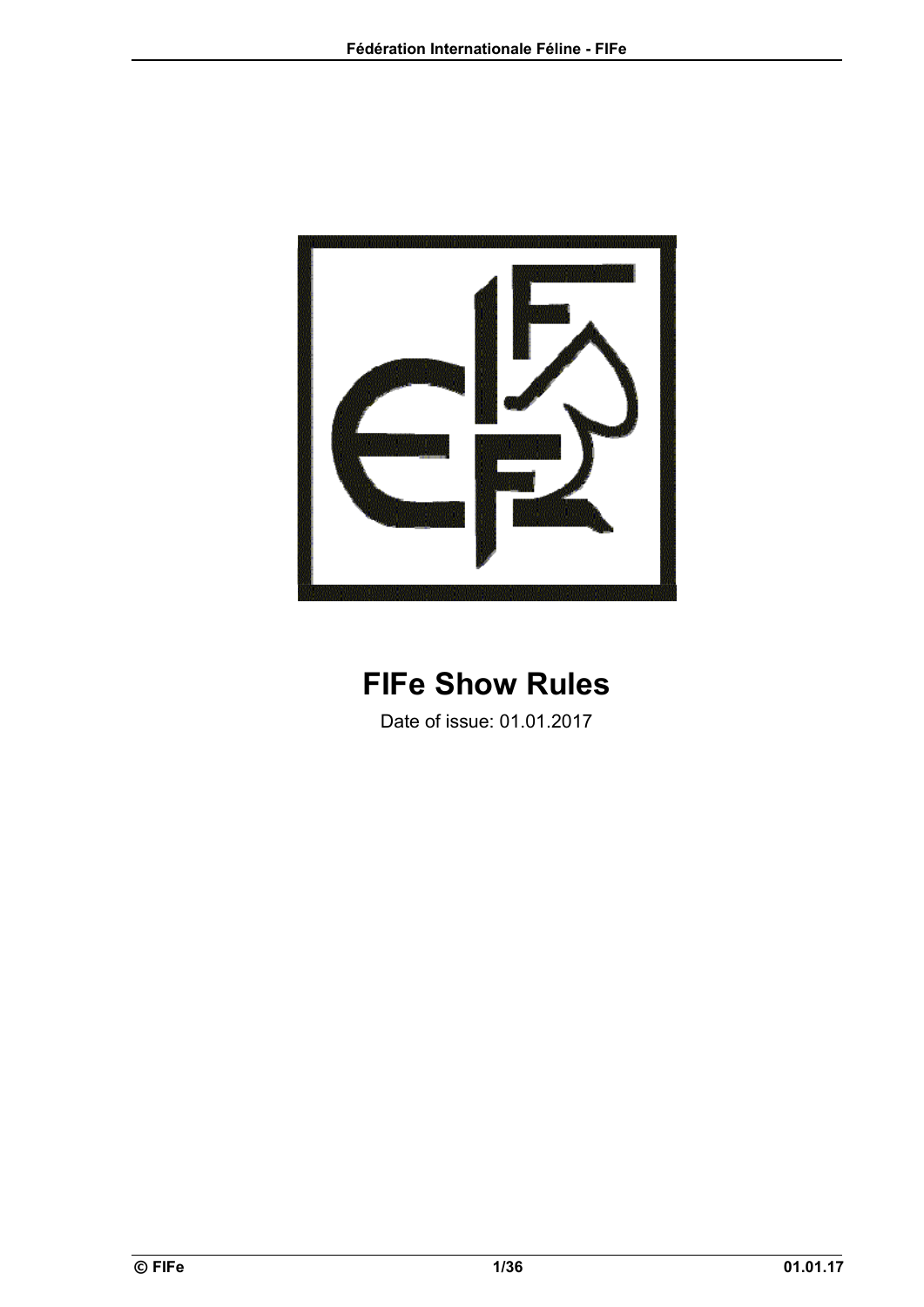## **STATUS OF CHANGES**

*For previous changes to the rules than those listed below, please refer to the separate document "FIFe Statutes & Rules – History of Changes", available in the section "Rules & Forms" on the FIFe website.* 

| $\S$               | <b>Status</b>                  | <b>Remarks</b>                                                                |  |  |  |  |  |  |
|--------------------|--------------------------------|-------------------------------------------------------------------------------|--|--|--|--|--|--|
|                    | Edited 01.09.16                |                                                                               |  |  |  |  |  |  |
| Annexes            | Deletion                       | Cyprus (no FIFe Member anymore)                                               |  |  |  |  |  |  |
|                    | <b>Edited 01.01.17</b>         |                                                                               |  |  |  |  |  |  |
|                    | Deletion                       | All references to the deleted titles European Champion, European Premier,     |  |  |  |  |  |  |
|                    |                                | FIFe American Champion and FIFe American Premier and their                    |  |  |  |  |  |  |
|                    | abbreviations (EC/EP, FAC/FAP) |                                                                               |  |  |  |  |  |  |
|                    | Change                         | All descriptions of Winner titles are always in the English language          |  |  |  |  |  |  |
|                    |                                | (this change only effects the French edition of the Show Rules)               |  |  |  |  |  |  |
|                    | Change                         | All descriptions of Merit titles are always in the English language           |  |  |  |  |  |  |
|                    |                                | (this change only effects the French edition of the Show Rules)               |  |  |  |  |  |  |
| 1.3                | Change                         | Fee for show types ( $\rightarrow$ § 1.11)                                    |  |  |  |  |  |  |
| 1.8.c              | Change                         | The required vaccinations and/or boosters must always have been applied at    |  |  |  |  |  |  |
|                    |                                | least 15 days prior to the show                                               |  |  |  |  |  |  |
| 1.8.e, 1.8.g       | Change                         | Clarification that in competition means being entered in one of the classes   |  |  |  |  |  |  |
|                    |                                | $1 - 12$ or $14$                                                              |  |  |  |  |  |  |
| 1.8.e              | Change                         | In case the number of 150 cats is not reached 7 days (was: 14 days) before    |  |  |  |  |  |  |
|                    |                                | the show, the FIFe Member shall declare the show as "national"                |  |  |  |  |  |  |
| 1.8.g              | Move                           | Names of countries to Annex 1                                                 |  |  |  |  |  |  |
| 1.11               | <b>New</b>                     | Definition of show types (the deleted $\S$ 1.11 was used for ribbons and      |  |  |  |  |  |  |
|                    |                                | rosettes)                                                                     |  |  |  |  |  |  |
| 1.11               | Addition                       | Definition of already acknowledged show types                                 |  |  |  |  |  |  |
| 1.11               | <b>Addition</b>                | Definition of two new show types: one 1 day, 2 certificate shows and          |  |  |  |  |  |  |
|                    |                                | two 1 day, 2 certificate shows, divided by categories or breeds               |  |  |  |  |  |  |
| 1.13<br>Addition   |                                | Providing additional information when using an online entry tool for entering |  |  |  |  |  |  |
|                    |                                | cats for shows abroad                                                         |  |  |  |  |  |  |
| 1.14               | Change                         | Joint catalogue also possible for 1 day 2 certificate shows                   |  |  |  |  |  |  |
| $\overline{2}$     | Addition                       | Winner Shows in the chapter title                                             |  |  |  |  |  |  |
| 2.6.2              | Addition                       | Winner Shows must appear at least 2 years prior to their date in the official |  |  |  |  |  |  |
|                    |                                | FIFe show calendar                                                            |  |  |  |  |  |  |
| 2.6.6              | Addition                       | Germany in the group of countries organising the North Sea Winner Show        |  |  |  |  |  |  |
| 4.1.1              | Deletion                       | Issue date of titles                                                          |  |  |  |  |  |  |
| 4.3, 4.4. 4.5      | Change                         | References to new annex numbers                                               |  |  |  |  |  |  |
| 4.4, 4.5           | Change                         | Clarification of the requirements for obtaining titles                        |  |  |  |  |  |  |
| 5.5.2              | Change                         | Clarification how cats belonging to non-recognised varieties are to be dealt  |  |  |  |  |  |  |
|                    |                                | with                                                                          |  |  |  |  |  |  |
| 5.5.3, 6.9         | Change                         | Clarification how cats belonging to non-recognised breeds are to be dealt     |  |  |  |  |  |  |
|                    |                                | with, regardless if the breed has a EMS breed code or not                     |  |  |  |  |  |  |
| 6.1.6              | Change                         | Minimum required number of entered cats at shows in Europe for an             |  |  |  |  |  |  |
|                    |                                | examination changed to 50 for the relevant category                           |  |  |  |  |  |  |
| Annexes            | Reorg.                         | Reorganisation and renumbering                                                |  |  |  |  |  |  |
| Annex 1            | Move                           | Names of countries from § 1.8.g                                               |  |  |  |  |  |  |
| Annex 2            | Deletion                       | Exception for Belarus and Russia not extended after 31.12.2016                |  |  |  |  |  |  |
| Annex <sub>2</sub> | Change                         | Exception for Portugal, Spain and Ukraine extended until 31.12.2021           |  |  |  |  |  |  |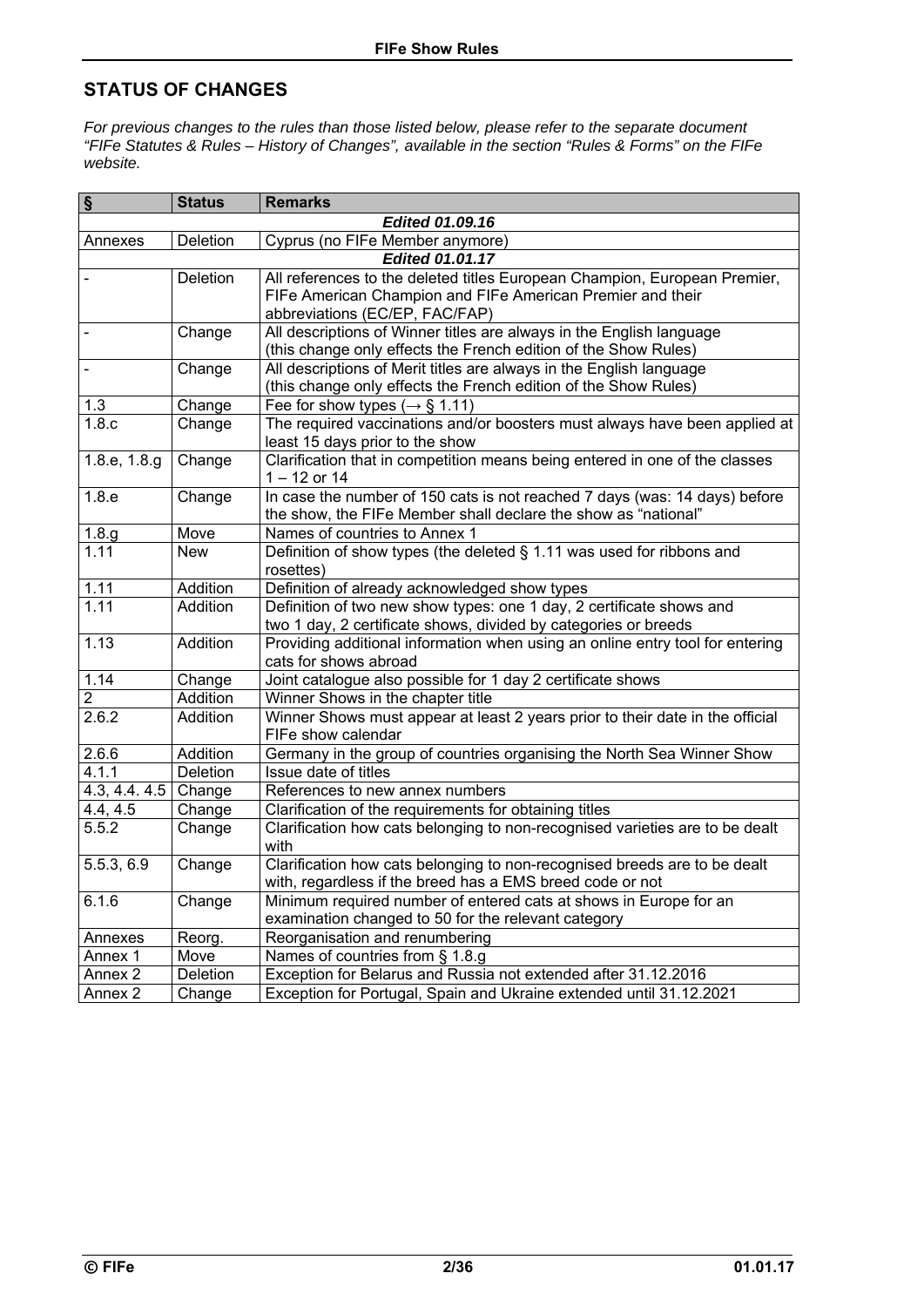## **TABLE OF CONTENTS**

| 1            |       |                                                                                     |  |
|--------------|-------|-------------------------------------------------------------------------------------|--|
|              | 1.1   |                                                                                     |  |
|              | 1.2   |                                                                                     |  |
|              | 1.3   |                                                                                     |  |
|              | 1.4   |                                                                                     |  |
|              | 1.5   |                                                                                     |  |
|              | 1.6   |                                                                                     |  |
|              | 1.7   |                                                                                     |  |
|              | 1.8   |                                                                                     |  |
|              | 1.9   |                                                                                     |  |
|              | 1.10  |                                                                                     |  |
|              | 1.11  |                                                                                     |  |
|              | 1.12  |                                                                                     |  |
|              | 1.13  |                                                                                     |  |
|              | 1.14  |                                                                                     |  |
|              | 1.15  |                                                                                     |  |
|              | 1.16  |                                                                                     |  |
|              | 1.17  | Responsibility for the organising club concerning exhibitors and visitors  8        |  |
| $\mathbf{2}$ |       |                                                                                     |  |
|              | 2.1   |                                                                                     |  |
|              | 2.2   |                                                                                     |  |
|              | 2.3   |                                                                                     |  |
|              | 2.4   |                                                                                     |  |
|              | 2.5   |                                                                                     |  |
|              | 2.6   |                                                                                     |  |
|              | 2.7   |                                                                                     |  |
|              | 2.8   |                                                                                     |  |
|              | 2.9   |                                                                                     |  |
| 3            |       |                                                                                     |  |
|              | 3.1   |                                                                                     |  |
|              | 3.2   |                                                                                     |  |
|              | 3.3   |                                                                                     |  |
|              | 3.4   |                                                                                     |  |
|              | 3.5   |                                                                                     |  |
|              | 3.6   |                                                                                     |  |
|              | 3.7   |                                                                                     |  |
|              | 3.8   |                                                                                     |  |
|              | 3.9   |                                                                                     |  |
|              | 3.10  |                                                                                     |  |
| 4            |       |                                                                                     |  |
|              | 4.1   |                                                                                     |  |
|              | 4.1.1 |                                                                                     |  |
|              | 4.1.2 |                                                                                     |  |
|              | 4.2   |                                                                                     |  |
|              | 4.3   | Obtaining the title International Champion or International Premier  14             |  |
|              | 4.4   | Obtaining the title Grand International Champion or Grand International Premier  14 |  |
|              | 4.5   |                                                                                     |  |
|              | 4.6   |                                                                                     |  |
|              | 4.7   |                                                                                     |  |
|              | 4.8   |                                                                                     |  |
|              | 4.9   |                                                                                     |  |
|              | 4.9.1 |                                                                                     |  |
|              | 4.9.2 |                                                                                     |  |
|              | 4.9.3 |                                                                                     |  |
|              | 4.9.4 |                                                                                     |  |
|              | 4.9.5 |                                                                                     |  |
|              | 4.9.6 |                                                                                     |  |
|              | 4.9.7 |                                                                                     |  |
|              | 4.10  |                                                                                     |  |
|              | 4.11  |                                                                                     |  |
|              | 4.12  |                                                                                     |  |
|              | 4.13  |                                                                                     |  |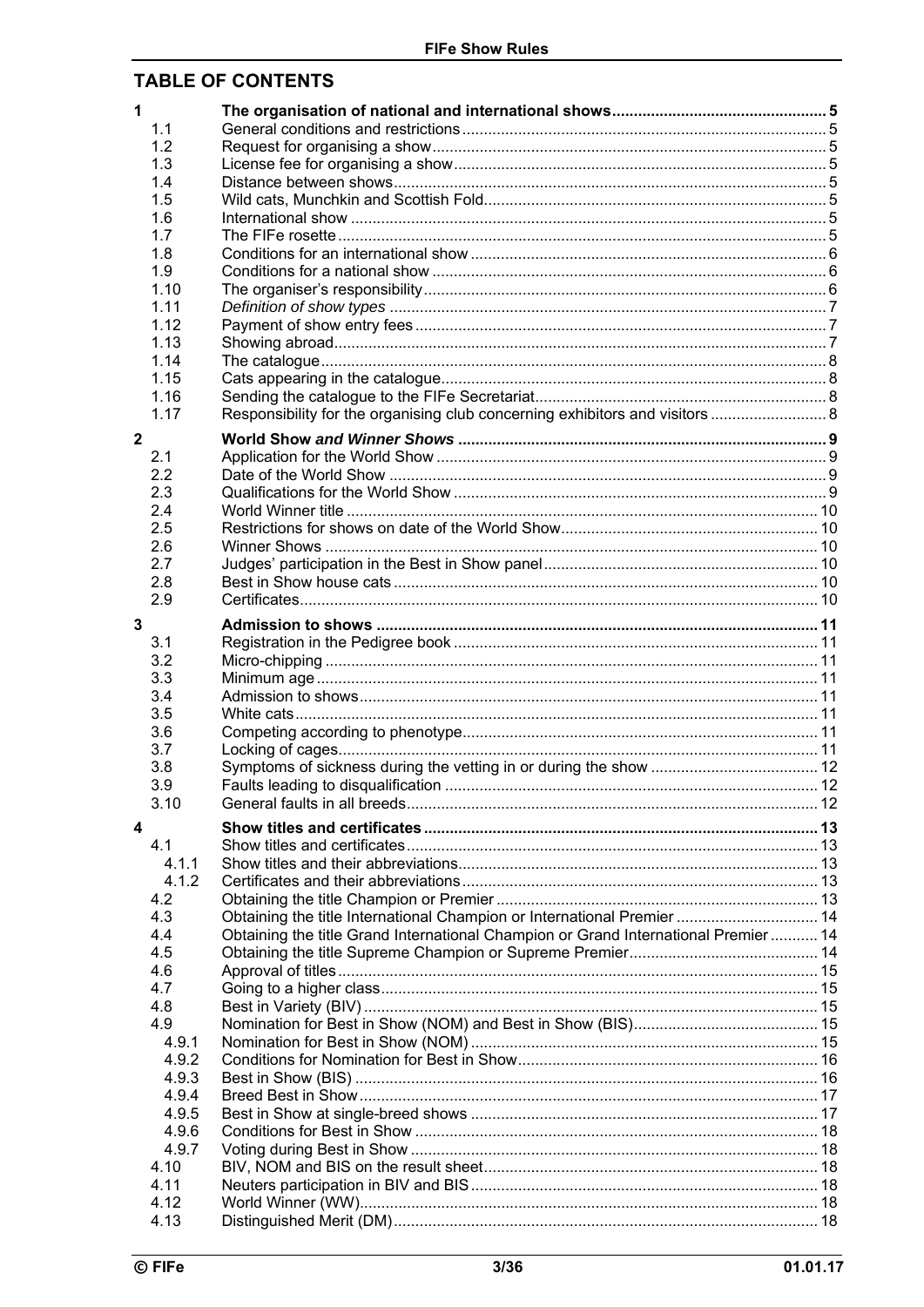|   | 4.14           |                                                                          |  |  |  |  |
|---|----------------|--------------------------------------------------------------------------|--|--|--|--|
|   | 4.15           |                                                                          |  |  |  |  |
|   | 4.16           |                                                                          |  |  |  |  |
|   | 4.17           |                                                                          |  |  |  |  |
| 5 |                |                                                                          |  |  |  |  |
|   | 5.1            |                                                                          |  |  |  |  |
|   | 5.2            |                                                                          |  |  |  |  |
|   | 5.3            |                                                                          |  |  |  |  |
|   | 5.4            |                                                                          |  |  |  |  |
|   | 5.5            |                                                                          |  |  |  |  |
|   | 5.5.1          |                                                                          |  |  |  |  |
|   | 5.5.2          |                                                                          |  |  |  |  |
|   | 5.5.3<br>5.5.4 |                                                                          |  |  |  |  |
|   | 5.6            |                                                                          |  |  |  |  |
|   |                |                                                                          |  |  |  |  |
| 6 |                |                                                                          |  |  |  |  |
|   | 6.1            |                                                                          |  |  |  |  |
|   | 6.1.1          |                                                                          |  |  |  |  |
|   | 6.1.2          |                                                                          |  |  |  |  |
|   | 6.1.3<br>6.1.4 |                                                                          |  |  |  |  |
|   | 6.1.5          |                                                                          |  |  |  |  |
|   | 6.1.6          |                                                                          |  |  |  |  |
|   | 6.1.7          | Exhibition of cats when officiating as a judge or as a student judge  26 |  |  |  |  |
|   | 6.1.8          |                                                                          |  |  |  |  |
|   | 6.1.9          |                                                                          |  |  |  |  |
|   | 6.2            |                                                                          |  |  |  |  |
|   | 6.2.1          |                                                                          |  |  |  |  |
|   | 6.2.2          |                                                                          |  |  |  |  |
|   | 6.2.3          |                                                                          |  |  |  |  |
|   | 6.2.4          |                                                                          |  |  |  |  |
|   | 6.3            |                                                                          |  |  |  |  |
|   | 6.4            |                                                                          |  |  |  |  |
|   | 6.5            |                                                                          |  |  |  |  |
|   | 6.6            |                                                                          |  |  |  |  |
|   | 6.7            |                                                                          |  |  |  |  |
|   | 6.7.1<br>6.7.2 |                                                                          |  |  |  |  |
|   | 6.7.3          |                                                                          |  |  |  |  |
|   | 6.8            |                                                                          |  |  |  |  |
|   | 6.8.1          |                                                                          |  |  |  |  |
|   | 6.8.2          |                                                                          |  |  |  |  |
|   | 6.9            |                                                                          |  |  |  |  |
|   | 6.10           |                                                                          |  |  |  |  |
|   | 6.11           |                                                                          |  |  |  |  |
|   | 6.12           |                                                                          |  |  |  |  |
|   | 6.13           |                                                                          |  |  |  |  |
| 7 |                |                                                                          |  |  |  |  |
|   | 7.1            |                                                                          |  |  |  |  |
|   | 7.2            |                                                                          |  |  |  |  |
|   | 7.3            |                                                                          |  |  |  |  |
|   | 7.4            |                                                                          |  |  |  |  |
|   | 7.5            |                                                                          |  |  |  |  |
| 8 |                |                                                                          |  |  |  |  |
|   | 8.1            |                                                                          |  |  |  |  |
|   | 8.2            |                                                                          |  |  |  |  |
|   |                |                                                                          |  |  |  |  |
|   |                |                                                                          |  |  |  |  |
|   |                |                                                                          |  |  |  |  |
|   |                |                                                                          |  |  |  |  |
|   |                |                                                                          |  |  |  |  |
|   |                |                                                                          |  |  |  |  |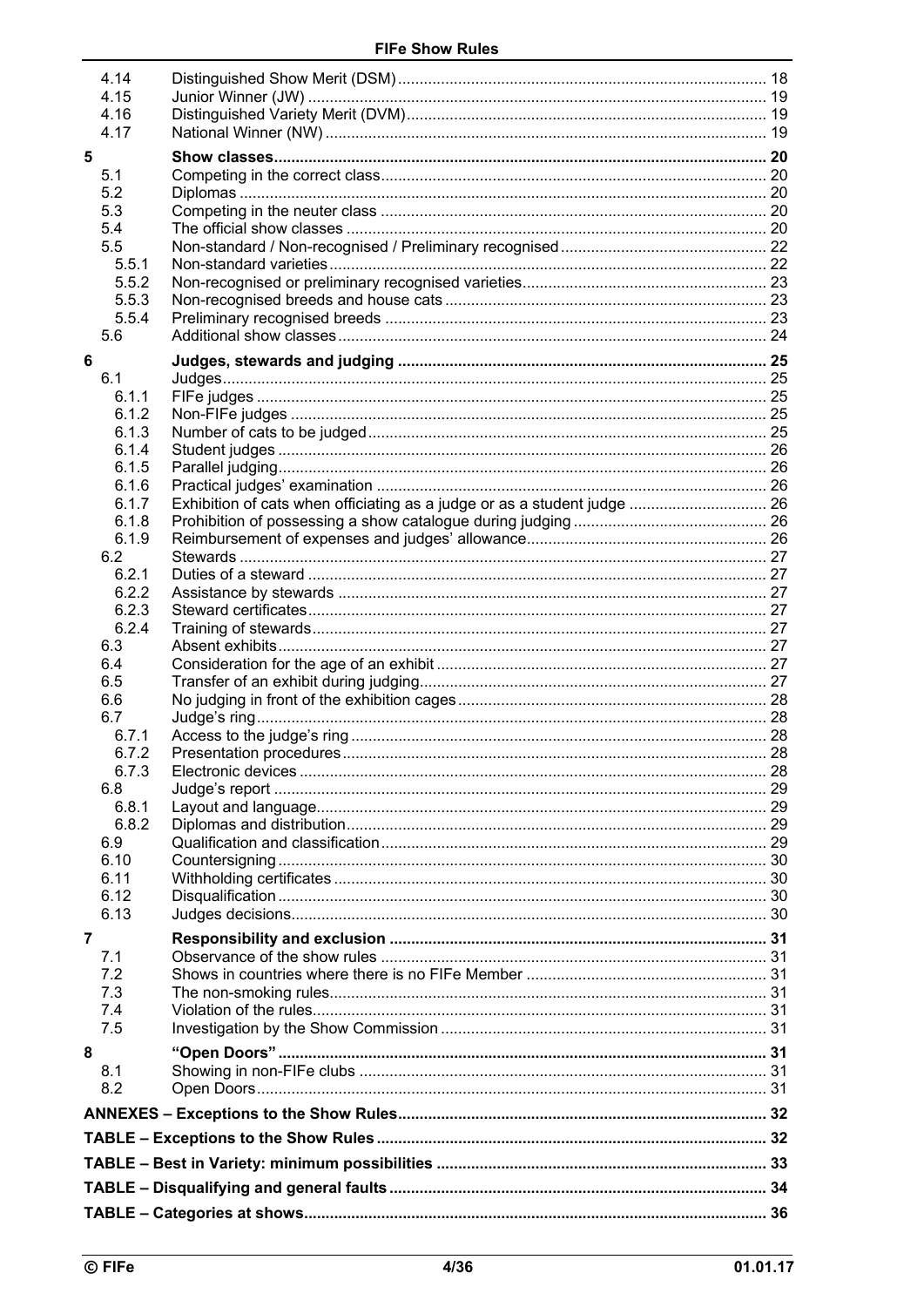## **1 The organisation of national and international shows**

### **1.1 General conditions and restrictions**

- a. No shows may be held during the weekend immediately following the General Assembly.
- b. The most recent version of the FIFe show calendar is published on the FIFe website.
- c. Any appeal against a show can only be made to shows up to two years in advance.
- d. Shows can be held on any day of the week. Two shows within a week can take place.

### **1.2 Request for organising a show**

A request for a license to organise a show must be made by the FIFe Member through the show request tool on the FIFe website at least one month in advance of the exact date of the event. Shows can only be booked up to 10 calendar years in advance.

FIFe Members are responsible to check if the minimum required distance between shows ( $\rightarrow$  § 1.4) is observed before sending a request for a license to organise a show giving a fixed place.

### **1.3 License fee for organising a show**

The request for a license to organise a national or an international show is subject to a fee in Euro (→ FIFe General Rules *Annex 1*), the amount of which is fixed by the FIFe General Assembly.

*For shows according to § 1.11.a - § 1.11.c,* payment is due for only one show. *For shows according to § 1.11.d - § 1.11.f, payment is due for two shows.* 

### **1.4 Distance between shows**

If several shows (national or international) are planned for the same day, there must be no less than 400 km by road between the different locations.

The show first applied for takes priority.

Only shows giving a fixed date, place and its postal code will be protected by the 400 km rule.

Those shows which, in the first instance, give no fixed place or a fixed place without postal code will not be accepted if the subsequently submitted place / postal code is within 400 km of an already accepted show.

Cat shows held in cities less than 400 km apart may be organised on the same date providing the respective FIFe Members agree. Written agreements from the clubs must be sent to the FIFe Secretary at least two months before the date of the show.

## **1.5 Wild cats, Munchkin and Scottish Fold**

It is forbidden to exhibit, promote or advertise:

- any type of "wild" cat or any breed based on "wild" cats (→ FIFe General Rules § 13.1)
- cats suffering from (pseudo-)achondroplasia (such as Munchkin) or osteochondrodysplasia (such as Scottish Fold), or with such a cat in its ancestry.

### **1.6 International show**

In order to obtain the right to organise an International Show and to issue certificates CAC, CAP, CACIB, CAPIB, CAGCIB, CAGPIB, CACS and CAPS, the organisers must comply with the conditions of the present rules.

### **1.7 The FIFe rosette**

A FIFe rosette shall be awarded at each International show.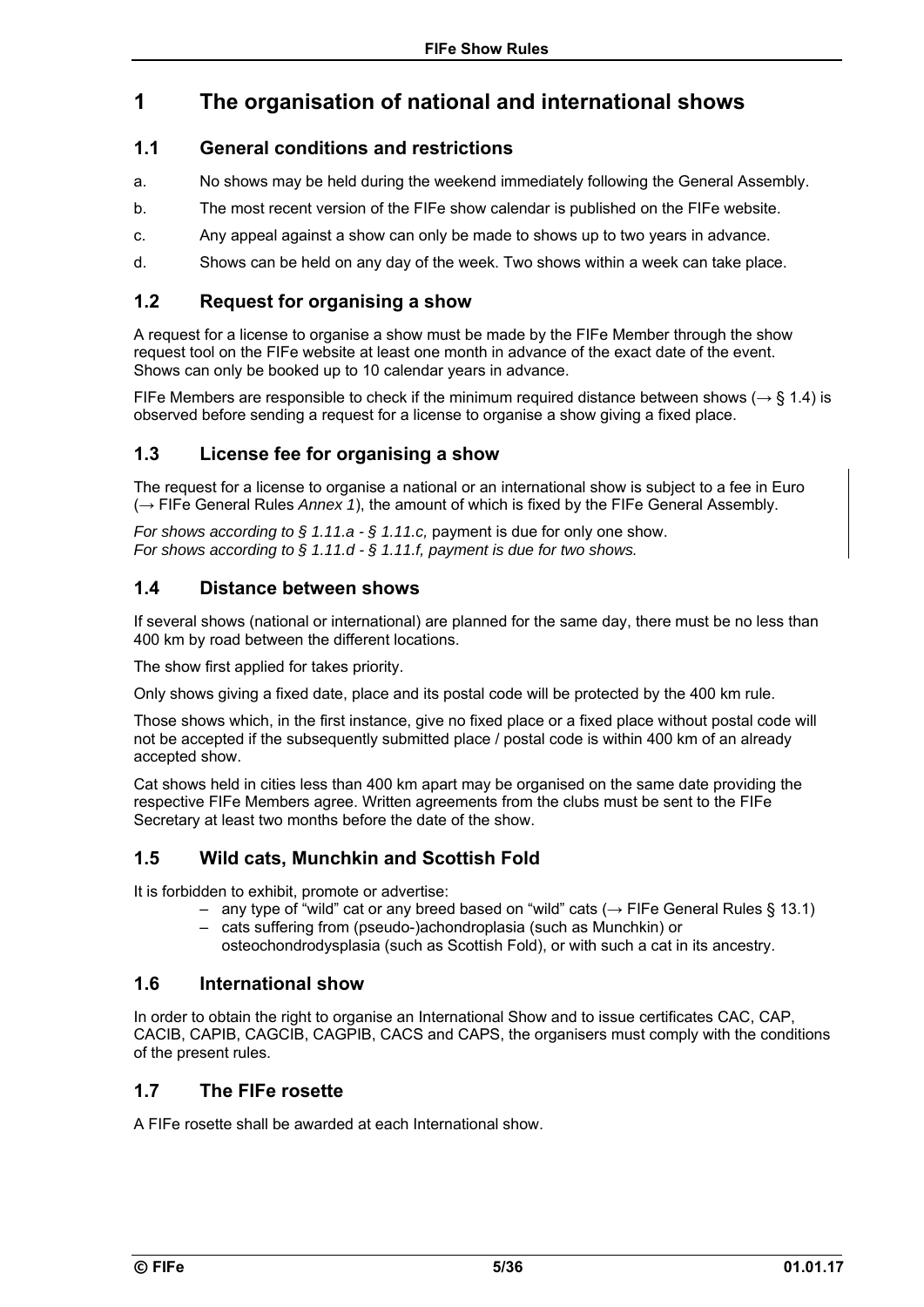### **1.8 Conditions for an international show**

A show called "International" must satisfy the following conditions:

- a. One or more international judge(s) is/are present and at least one of these is from a foreign country.
- b. A veterinarian is present at the entrance to the show in order to examine the exhibits and can be reached during the entire show.

At shows arranged on two consecutive days by the same Member and if the show organisers so wish, those cats that are exhibited on both days need only go through the veterinary examination on the first day of the show.

c. The cats have been vaccinated by a *veterinarian* in accordance with each country's veterinary regulations, against feline panleucopenia, feline calici virus and feline herpes virus, and have *always* had the required *vaccinations and/or* boosters, at least 15 days prior to the show.

 The period of validity for the vaccination is marked by the *veterinarian* in the pet passport or on the vaccination certificate.

Vaccination against rabies is to be according to national legislation.

- d. It is desired that judges, student judges and stewards are vaccinated against tetanus in accordance with medical regulations.
- e. At least 150 cats, of which at least 80% must be pedigree cats, must be entered *in one of the classes 1 – 12 or 14* and listed in the catalogue. In case these numbers are not reached *7* days before the show, *the FIFe Member shall declare* the show as "national", with a minimum amount of 80 cats.
- f. In countries with developing areas or in special cases Members can ask for permission of the FIFe Board to organise shows with less than 150 cats up to a minimum amount of 100 cats. The written permission can be given by the FIFe Board after thorough evaluation of the reasons.
- g. The minimum amount of cats required for international shows in *certain countries (→ Annex 1)* is reduced to 100, of which at least 80% must be pedigree cats, entered *in one of the classes 1 – 12 or 14* and listed in the catalogue.
- h. Official documents, show invitations, show catalogues, judges' reports and diplomas, carrying the FIFe logo should be printed in the Latin (Western) alphabet, in addition – if needed – to the national alphabet ( $\rightarrow$  FIFe General Rules § 13.4).
- i*.* When ISO-codes for country names are used, they shall be the international ISO 3166-1 alpha-2 code of country names ( $\rightarrow$  FIFe General Rules, Annex 2).

### **1.9 Conditions for a national show**

The following articles of § 1 apply for the organisation of a National Show:

- § 1.1, 1.2, 1.3, 1.4 and 1.5
- $§$  1.6 by:
	- replacing "international" by "national"
	- deleting CACIB, CAPIB, CAGCIB, CAGPIB, CACS and CAPS
- $§$  1.8 by:
	- replacing the text under § 1.8.e by: at least 80 cats, of which at least 80% must be pedigree cats, must be entered for competition and listed in the catalogue
	- deleting the text under § 1.8.g.

### **1.10 The organiser's responsibility**

The organisers must:

- a. invite recognised judges (*→* § 6.1).
- b. cover the judges and staff of the show by an insurance policy.

Clubs which cannot insure foreign judges, student judges and stewards while they are officiating at the show must notify them in advance, so that they are given the opportunity to insure themselves in their own country.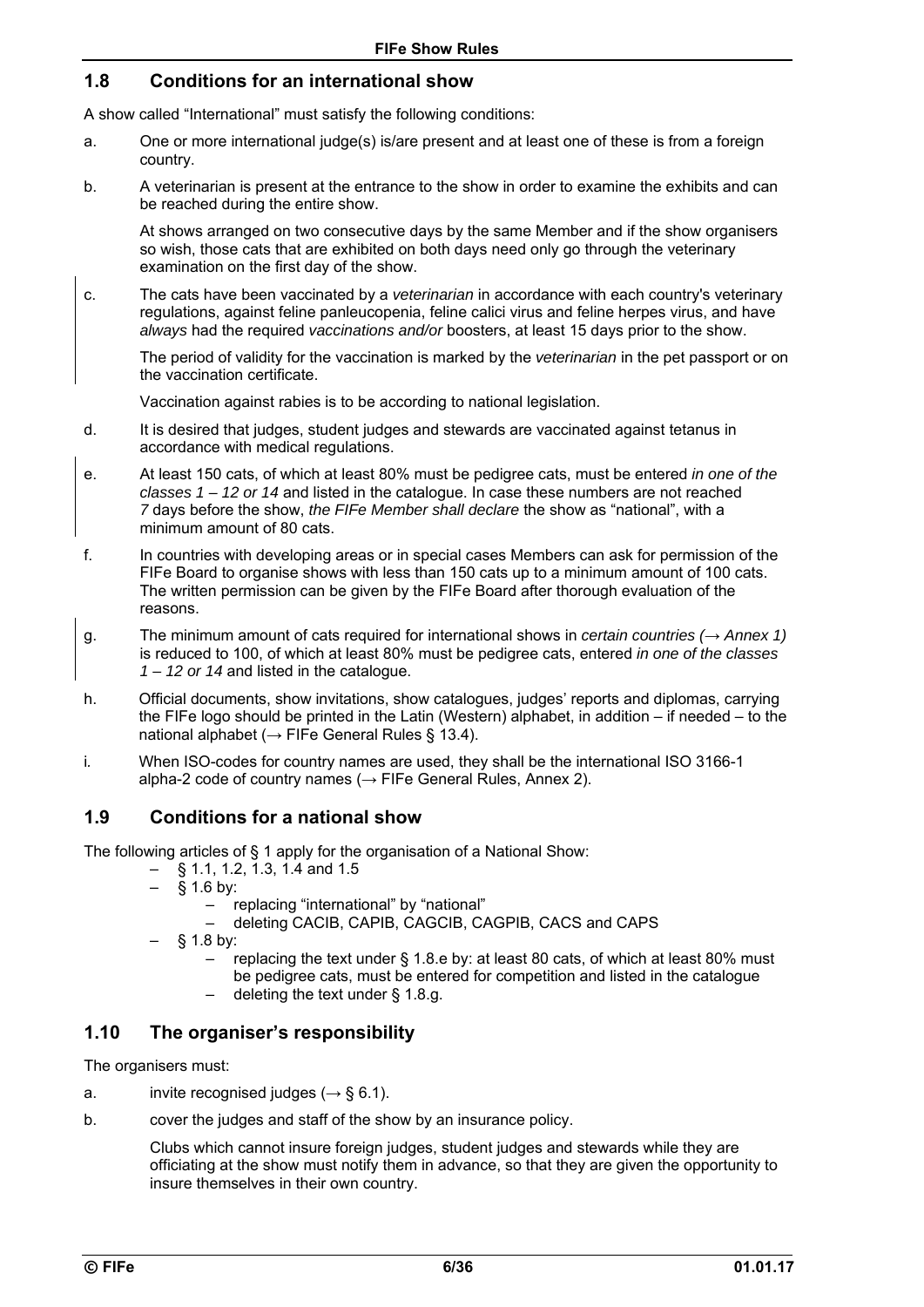- c. publish a schedule stating:
	- the date of the show
	- the location and address of the show hall
	- the closing date for registration
	- the amount of the entry fee
	- a list of the officiating judges, including (the ISO-code of) their country of residence and not of membership *–* and the categories they are qualified to judge
	- a list of hotels where cats are admitted in order to allow exhibitors to make their own reservations
	- entry requirements concerning health and border formalities
	- opening and closing times of the show
	- account numbers (bank or others) to which payment of the entry fees must be effected.
- d. keep the following documents for a minimum period of 3 years:
	- all copies of judges' reports
	- the original list of the cats proposed by each judge for Best in Show
	- copies of the list stating all cats nominated for Best in Show
	- the show catalogue
	- the result list and all absent cats.
- e. give the necessary documents to the judge before the judging commences, including as soon as possible – a list of absent cats.
- f. make judging cages (near the judge's table in the judge's ring) available for a minimum number of 4 cats.
- g. equip the judging cages with partitions.
- h. send the name and address of the hotel to the officiating judges at least 14 days before the show. The judges must also be informed as to the transfer to the hotel.
- i. send all correspondence with regard to invitations ( $\rightarrow$  § 1.10.a), as well as hotels and transfers ( $\rightarrow$  § 1.10.h) to the judge's (email) address which appears on the official FIFe judges list.

### **1.11** *Definition of show types*

*When organising shows (national or international), FIFe Members must adhere to the following show types:* 

- *a. One 1 day, 1 certificate show*
- *b. One 2 day, 1 certificate show (always applicable to shows as listed in § 2)*
- *c. Two 1 day, 1 certificate show (with different categories or different breeds on the 2 days)*
- *d. Two 1 day, 2 certificate show*
- *e. One 1 day, 2 certificate show*
- *f. Two 1 day, 2 certificate show (with different categories or different breeds on the 2 days).*

*With the exception of shows as listed in § 2, shows may be organised for all or for a restricted number of categories or breeds. They may be spread over 2 consecutive days if split by categories or breeds.* 

*The show type shall be displayed for all shows listed on the official show calendar on the FIFe website. When applicable, restricted categories or breeds shall be indicated.* 

*It is not permitted to organize any combination of the above mentioned show types which would offer any cat the possibility to obtain more than two certificates during two consecutive days.* 

*Judges can only officiate at one show per day.* 

### **1.12 Payment of show entry fees**

Payment of show entry fees must be effectuated in accordance with the instructions from the show organising club.

Guarantee for payment of entry fees only applies to exhibits whose entries have been confirmed by the FIFe Member or club to which the owner of the cat belongs.

### **1.13 Showing abroad**

The entry form must be completed and submitted in accordance with the instructions from the show organising club.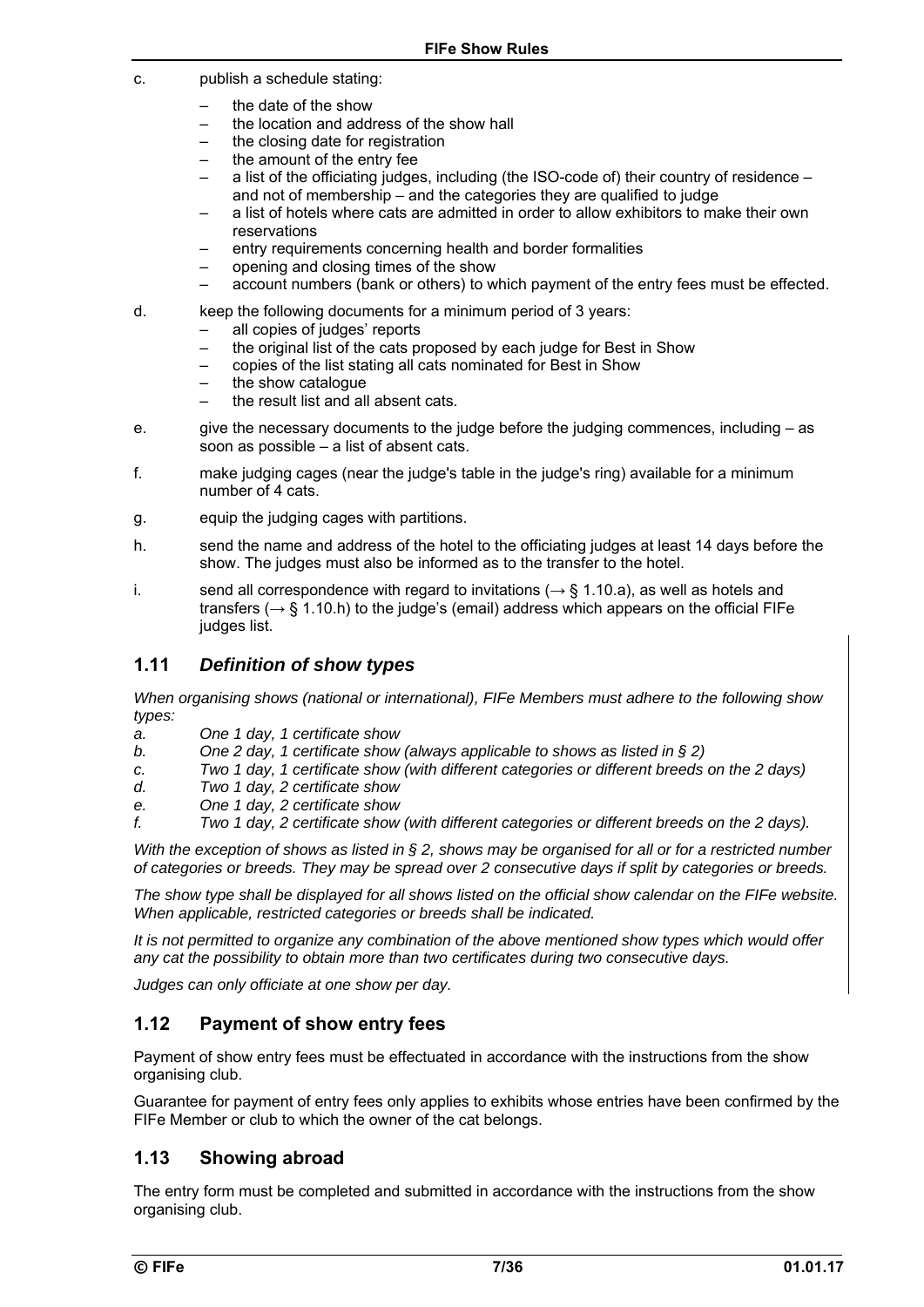When entering cats for shows abroad:

- the entry form must be completed and submitted in accordance with the instructions from the show organising club
- a copy of the entry form must be sent by the cat's owner to the FIFe Member or its affiliated club where he holds his membership in accordance with the instructions from the FIFe Member/club
- *by using an online entry tool for entering cats:* 
	- *the cat's owner shall certify that the entered data is true and correct and confirm that he shall respect the FIFe show rules*
	- *the show organising club may require the cat's owner to fill in the email address of his FIFe Member/club valid for their confirmation of the entry.*

### **1.14 The catalogue**

The FIFe logo and the logo of the FIFe Member must be printed on the front page of the catalogue.

The catalogue of a cat show must contain at least the following data of each exhibit:

- catalogue number
- name and title(s) of the exhibit
- designation of breed and colour (EMS-code)
- group number (only applicable to breeds that are being judged in groups)
- date of birth
- sex
- class in which the cat is to be judged
- the names and EMS-codes of the parents of the exhibit (not applicable to house cats)
- the name of the breeder (not applicable to house cats)
- the name of the owner.

The catalogue must also contain*:* 

- a list of the officiating judges, including (the ISO-code of) their country of residence and not of membership – and the categories they are qualified to judge
- a list of the owners of all exhibits, at least indicating:
	- $-$  the name of the owner
	- the ISO-country code of the owner's address
	- the organisation or club where the owner holds his membership
	- the catalogue number(s) of his exhibit(s).

For shows where cats can obtain a certificate on several days *or 2 certificates on the same day*, a joint catalogue may be published, provided for all cats it is clearly indicated *at which show(s)* they compete.

### **1.15 Cats appearing in the catalogue**

- a. All entries in the catalogue are liable for payment of the entry fee even in case of absence. If the exhibitor is unable to attend due to unforeseen circumstances before closing date (date of postmarked letter is decisive), he is obliged to inform the organisers in writing.
- b. Only cats appearing in the catalogue may compete.
- c. It is not allowed to remove the cats from the show hall before the end of the show without special permission of the organiser.

### **1.16 Sending the catalogue to the FIFe Secretariat**

The show catalogue and a list of results must be available for a period of 3 years from the date of the show if requested by the FIFe Secretariat. The list shall contain all results including Best in Variety, Nomination for Best in Show, Best in Show and absent cats.

### **1.17 Responsibility for the organising club concerning exhibitors and visitors**

The organising club is responsible for:

- a. sending the confirmation of acceptance to the exhibitor.
	- The confirmation to foreign exhibitors must be send at least 2 weeks prior to the show. Exceptions: unforeseen circumstances.
- b. setting the entry fee for each of its shows;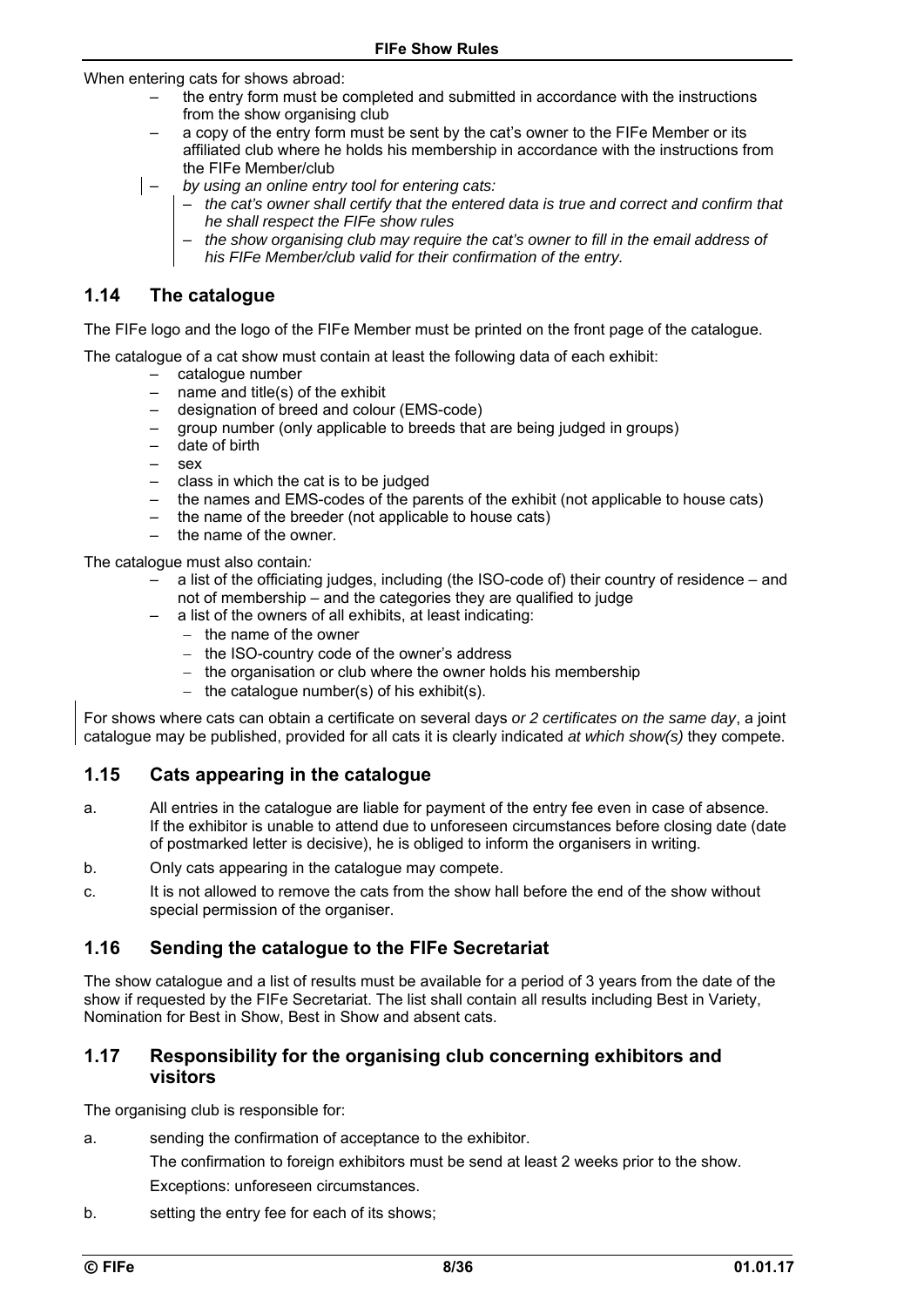- c. controlling the necessary arrangements and security of the show.
	- It should be noted in particular that:
	- it is prohibited to place cages on top of one another
	- cages must be of sufficient size (minimum:  $50 \times 50 \times 50$  cm per cat), in order to ensure the comfort of the exhibit
	- one cat per single cage a maximum of three cats per double cage (exceptions are made for litters)
	- there must be a minimum of 1.25 m walking space for the visitors between the rows of cages.
- d. sending a catalogue within 40 days after the show together with all results to the National federation or club whose members took part in the show;
- e. observing age classification in case of:
	- a 1-day show: the day of the show being decisive
	- a show split over more than 1 day by category: the day on which the concerning category is scheduled being decisive
	- another type of show spread over more than 1 day: the first day of the show being decisive.

## **2 World Show** *and Winner Shows*

Every year a FIFe World Show will be held and conducted in accordance with the following rules.

### **2.1 Application for the World Show**

The National FIFe Member interested in conducting the World Show files an application with the FIFe Board. The FIFe Board decides where the show is to be held. As long as unconsidered applications are available, the World Show is not to be allocated to the same FIFe Member for the second time.

### **2.2 Date of the World Show**

The World Show shall always take place on the last weekend in October and must appear clearly in the official FIFe show calendar.

### **2.3 Qualifications for the World Show**

Only cats of fully recognised breeds and house cats belonging to individual FIFe members can qualify for and may compete at the World Show.

Participation in the World Show is only possible for cats which have:

- 1. obtained one of the following titles:
	- a. International Champion, International Premier or higher
	- b. house cats with the title Distinguished Show Merit (DSM).

#### **OR**

- 2. achieved the following qualification in the 13 months prior to the show:
	- a. Kittens (class 12):
		- Best in Variety
		- or Nomination for Best in Show
		- or 3x Excellent 1.
			- Addition for class 12:

Kittens 4-7 months may participate in class 12 at the World Show, if they have achieved at least 1x Excellent 1. This qualification is valid only in class 12.

- b. Juniors (class 11):
	- Best in Variety
	- or Nomination for Best in Show
	- or 3x Excellent 1.
- c. Adults (classes  $1 10$ ):
	- Best in Variety
	- or Nomination for Best in Show
	- or Each adult cat that qualified in the kitten class or in the junior class during the 13 months before the World Show.
- d. House cats (class 14):
	- Nomination for Best in Show house cat.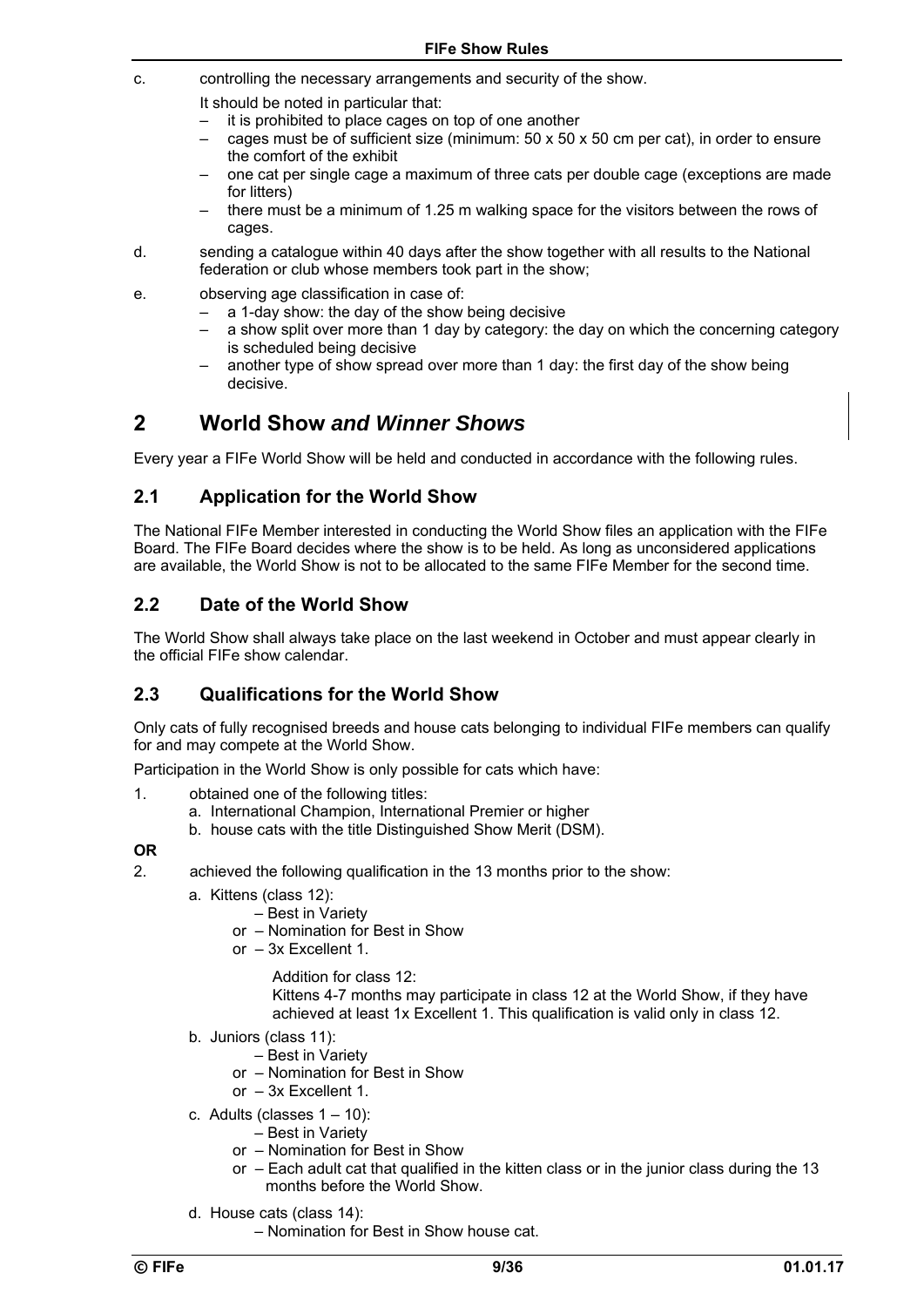The qualification for the World Show is checked and confirmed by the National Federation or Club where the exhibitor holds his membership.

### **2.4 World Winner title**

Each cat winning at the Best in Show will receive the title World Winner (WW) also mentioning the year of the show. The winning cats will have their title registered in their pedigree in the same way as other official FIFe titles ( $\rightarrow$  § 4.1.1).

### **2.5 Restrictions for shows on date of the World Show**

No other FIFe show will be allowed on the same weekend that the FIFe World Show takes place.

### **2.6 Winner Shows**

- 1. FIFe Members from countries as listed in § 2.6.6 may once a year organise a Winner Show. They shall decide amongst themselves which FIFe Member in the group (consisting of at least 3 different members) organises their Winner Show in a particular year.
- 2. Winner Shows shall be organised in the period from February up to and including June and must appear clearly *at least 2 years prior to their date* in the official FIFe show calendar.
- 3. No other FIFe show will be allowed in the countries in a particular group on the same weekend that their Winner Show takes place.
- 4. The qualifications for the Winner Shows are the same as for the World Show: § 2.3 applies.
- 5. Each cat winning at the Best in Show will receive the appropriate Winner title. The winning cats will have the title registered in their pedigree in the same way as other official FIFe titles ( $\rightarrow$  § 4.1.1).
- 6. The official Winner Shows are:

| Name of show                     | <b>Organising FIFe Member countries</b>                                |
|----------------------------------|------------------------------------------------------------------------|
| American Winner Show             | Argentina, Brazil, Mexico                                              |
| <b>Baltic Winner Show</b>        | Estonia, Latvia, Lithuania                                             |
| <b>Mediterranean Winner Show</b> | Bulgaria, Croatia, France, Israel, Italy, Portugal, Slovenia,<br>Spain |
| North Sea Winner Show            | Belgium, Germany, Netherlands, United Kingdom                          |
| <b>Scandinavian Winner Show</b>  | Finland, Norway, Sweden                                                |

7. FIFe Members may propose additions (a new group of FIFe Members and their Winner Show) and/or modifications (for example to join or leave a group or to change to another group) to the list in § 2.6.6. FIFe Members may only be part in 1 group as listed in § 2.6.6.

### **2.7 Judges' participation in the Best in Show panel**

FIFe Members conducting shows as outlined in this chapter are required to ensure that:

- all judges officiating in a category shall participate in the Best in Show panel of that category
- if needed, a referee judge ( $\rightarrow$  § 4.9.7) shall be available and announced to participate in the Best in Show panel of a category, to avoid decisions by drawing lots.

Exceptions: circumstances beyond control.

#### **2.8 Best in Show house cats**

At shows arranged according to this chapter, house cats are given the titles:

- Best in Show house cat longhair
- Best in Show house cat shorthair.

### **2.9 Certificates**

At shows arranged according to this chapter, certificates are always considered as obtained in any country. This means that no cat is stopped from participating in these shows due to the number of certificates in accordance to § 4.7.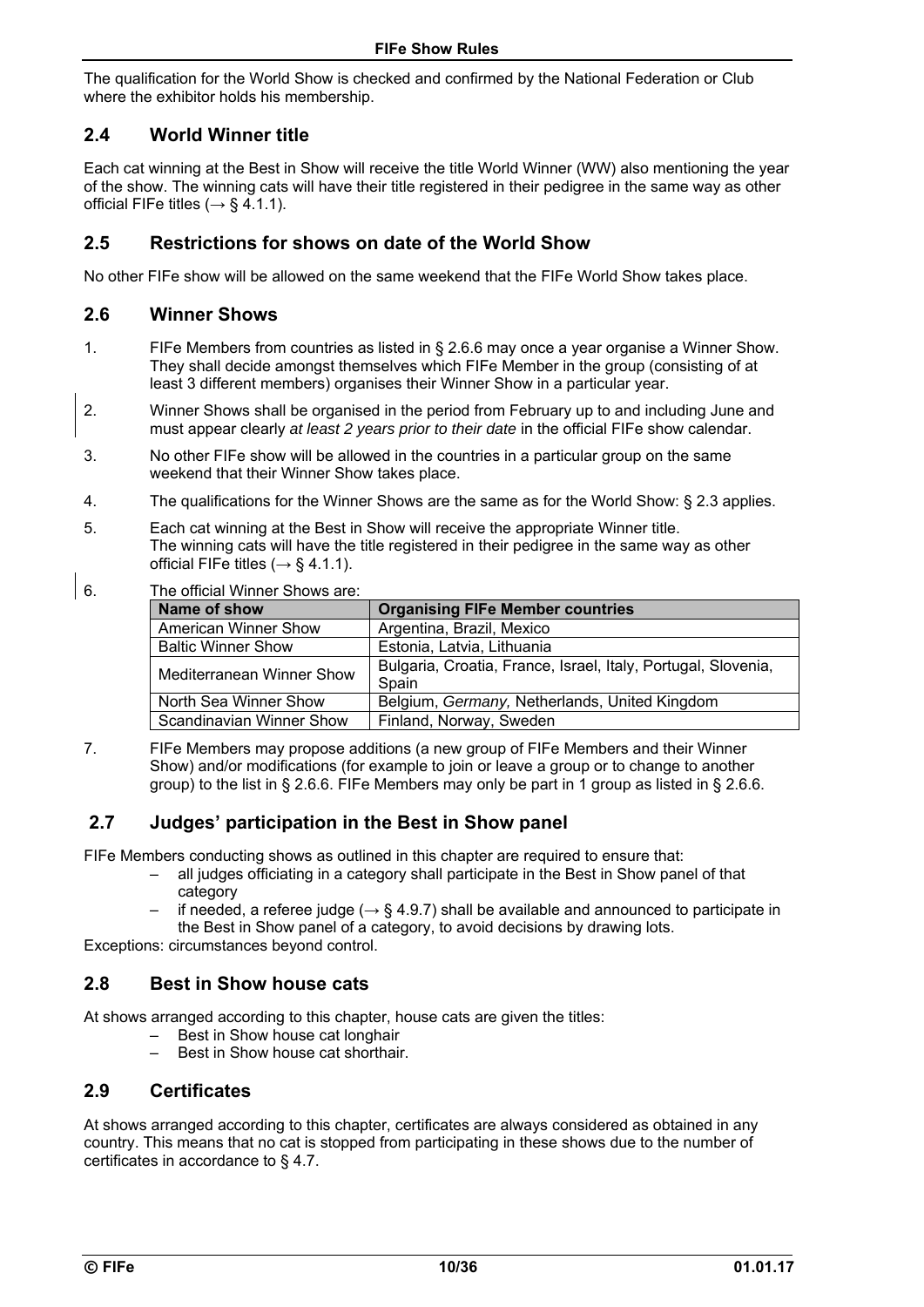## **3 Admission to shows**

### **3.1 Registration in the Pedigree book**

All cats entered for a show must be registered in the Pedigree Book of the FIFe Member to which the owner belongs with the exception of:

- house cats
	- cats entered by exhibitors as outlined in § 8.2.2.

The following cats may not have been entered in the Pedigree Book yet, but must have their registration pending:

- kittens (4-7 months)
- cats imported from other organisations, entered for the show in classes  $9 13$ .

### **3.2 Micro-chipping**

It is recommended that where possible micro-chipping should be utilised as a form of identification of show and breeding cats.

### **3.3 Minimum age**

The minimum age of a cat must be at least 4 months during the show.

This rule applies to International and National Shows, Seminars and Breed and Propaganda Shows.

### **3.4 Admission to shows**

Cats must have the tips of the nails cut before arrival at the show hall.

Not admitted to shows are:

- lactating queens
- pregnant queens
- dwarf cats
- de-clawed cats
- cats with deformities of the feet or legs (for example poly- or oligodactylism)
- blind cats
- deaf cats
- cats with docked tails
- cats with cropped ears
- unneutered house cats aged 10 months or older
- tattooed cats, except when having a tattoo with an identifying code as a form of registration ( $\rightarrow$  FIFe Breeding & Registration Rules, § 3.4).

Other cats belonging to the same exhibitor may be admitted to the show, in consideration of § 3.8.

### **3.5 White cats**

White cats must have a veterinary certificate stating that they are not deaf.

### **3.6 Competing according to phenotype**

A cat competes at shows according to its physical appearance (phenotype).

If this differs from its known genotype*,* both the cat's known genotype and phenotype must be noted in the pedigree. The phenotype must be in accordance with the description of the EMS system and must be written in brackets.

### **3.7 Locking of cages**

It is prohibited – under penalty of exclusion from competition – to lock the cages with padlocks and/or to let cats change cages before judging is finished.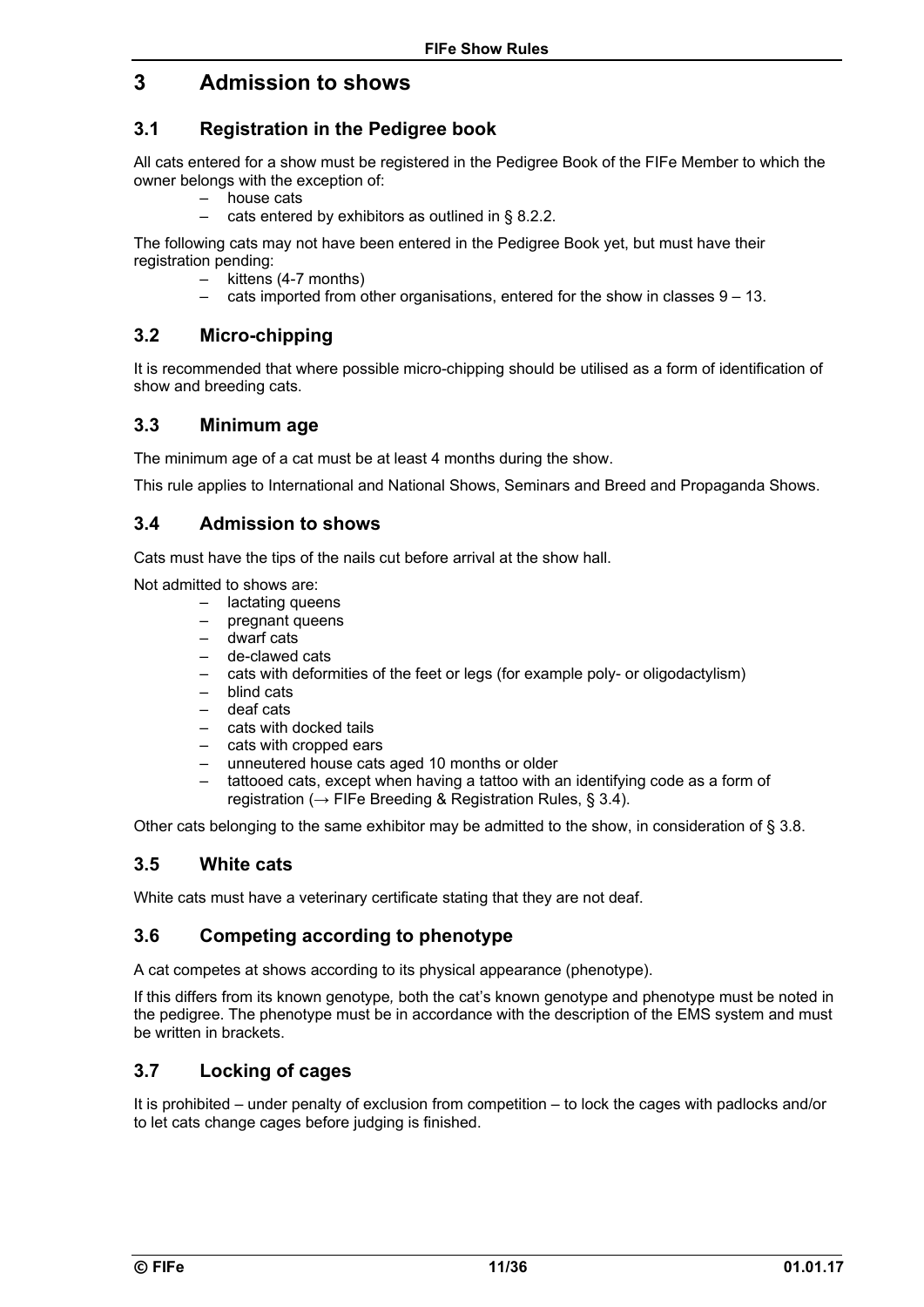### **3.8 Symptoms of sickness during the vetting in or during the show**

If during the vetting in or during the show the officiating veterinarian discovers that a cat shows symptoms of sickness (for example: viral, bacterial, fungal or parasitical), the cat in question, together with all other cats belonging to the same exhibitor, will be denied admission to the show hall resp. must be removed immediately from the show hall.

### **3.9 Faults leading to disqualification**

Moved to the Table of faults in the Annexes

### **3.10 General faults in all breeds**

Moved to the Table of faults in the Annexes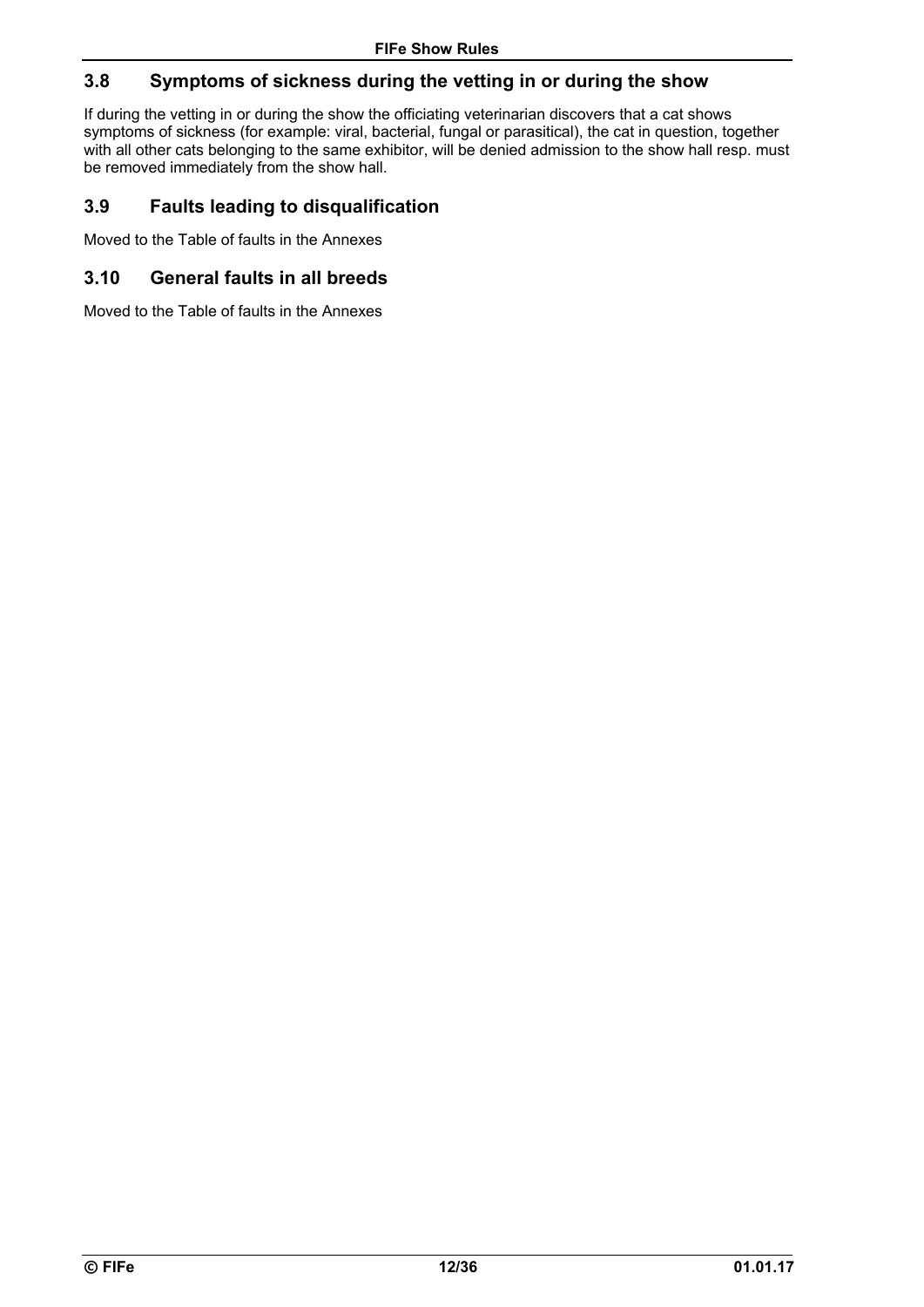## **4 Show titles and certificates**

### **4.1 Show titles and certificates**

### **4.1.1 Show titles and their abbreviations**

| <b>Show title</b>                      | Abbr.      | δ     | <b>Remark</b>                                                                                          |  |  |  |  |
|----------------------------------------|------------|-------|--------------------------------------------------------------------------------------------------------|--|--|--|--|
|                                        |            |       |                                                                                                        |  |  |  |  |
| <b>Championship/Premiership titles</b> |            |       |                                                                                                        |  |  |  |  |
| Champion                               | CН         | 4.2   |                                                                                                        |  |  |  |  |
| Premier                                | <b>PR</b>  | 4.2   |                                                                                                        |  |  |  |  |
| International Champion                 | ΙC         | 4.3   |                                                                                                        |  |  |  |  |
| <b>International Premier</b>           | IP         | 4.3   | These titles are placed                                                                                |  |  |  |  |
| Grand International Champion           | <b>GIC</b> | 4.4   | before the full name of the cat                                                                        |  |  |  |  |
| <b>Grand International Premier</b>     | <b>GIP</b> | 4.4   |                                                                                                        |  |  |  |  |
| Supreme Champion                       | <b>SC</b>  | 4.5   |                                                                                                        |  |  |  |  |
| Supreme Premier                        | <b>SP</b>  | 4.5   |                                                                                                        |  |  |  |  |
|                                        |            |       |                                                                                                        |  |  |  |  |
| <b>Winner titles</b>                   |            |       |                                                                                                        |  |  |  |  |
| Junior Winner                          | JW         | 4.15  | This title is placed after the full name of the cat                                                    |  |  |  |  |
| <b>National Winner</b>                 | <b>NW</b>  | 4.17  |                                                                                                        |  |  |  |  |
| American Winner                        | AW         | 2.6.5 |                                                                                                        |  |  |  |  |
| <b>Baltic Winner</b>                   | BW         | 2.6.5 | These titles are placed before the full name and<br>before possible Championship/Premiership titles of |  |  |  |  |
| Mediterranean Winner                   | <b>MW</b>  | 2.6.5 | the cat                                                                                                |  |  |  |  |
| North Sea Winner                       | <b>NSW</b> | 2.6.5 |                                                                                                        |  |  |  |  |
| Scandinavian Winner                    | SW         | 2.6.5 |                                                                                                        |  |  |  |  |
|                                        |            |       | This title + the year are placed                                                                       |  |  |  |  |
| <b>World Winner</b>                    | <b>WW</b>  | 2.4   | before the full name and before possible                                                               |  |  |  |  |
|                                        |            |       | Championship/ Premiership titles of the cat                                                            |  |  |  |  |
|                                        |            |       |                                                                                                        |  |  |  |  |
| <b>Merit titles</b>                    |            |       |                                                                                                        |  |  |  |  |

| Merit titles                       |            |      |                                                           |
|------------------------------------|------------|------|-----------------------------------------------------------|
| Distinguished Merit                | DM         | 4.13 |                                                           |
| Distinguished Show Merit           | <b>DSM</b> | 4.14 | These titles are placed<br>after the full name of the cat |
| <b>Distinguished Variety Merit</b> | <b>DVM</b> | 4.16 |                                                           |

For preliminary recognised breeds the abbreviations of the titles Champion, Premier, International Champion and International Premier will be preceded by a "P" indicating a preliminary title (i.e. PCH, PPR, PIC, PIP).

All FIFe show titles are:

- only available for FIFe registered cats (and house cats), owned by individual members of national FIFe Members
- $-$  to be displayed by their abbreviation only, except the WW title.

#### **4.1.2 Certificates and their abbreviations**

| <b>Name of certificate</b>                                         | <b>Abbreviation of certificate</b> |
|--------------------------------------------------------------------|------------------------------------|
| Certificat d'Aptitude au Championnat de Beauté                     | <b>CAC</b>                         |
| Certificat d'Aptitude au Premium de Beauté                         | CAP                                |
| Certificat d'Aptitude au Championnat International de Beauté       | <b>CACIB</b>                       |
| Certificat d'Aptitude au Premium International de Beauté           | <b>CAPIB</b>                       |
| Certificat d'Aptitude au Grand Championnat International de Beauté | <b>CAGCIB</b>                      |
| Certificat d'Aptitude au Grand Premium International de Beauté     | <b>CAGPIB</b>                      |
| Certificat d'Aptitude au Championnat Suprême de Beauté             | <b>CACS</b>                        |
| Certificat d'Aptitude au Premium Suprême de Beauté                 | <b>CAPS</b>                        |

### **4.2 Obtaining the title Champion or Premier**

Provided the exhibit has obtained at least the minimum number of required points (*→* § 6.9):

- CAC is awarded in the 'Open' class
- CAP is awarded in the 'Neuter' class.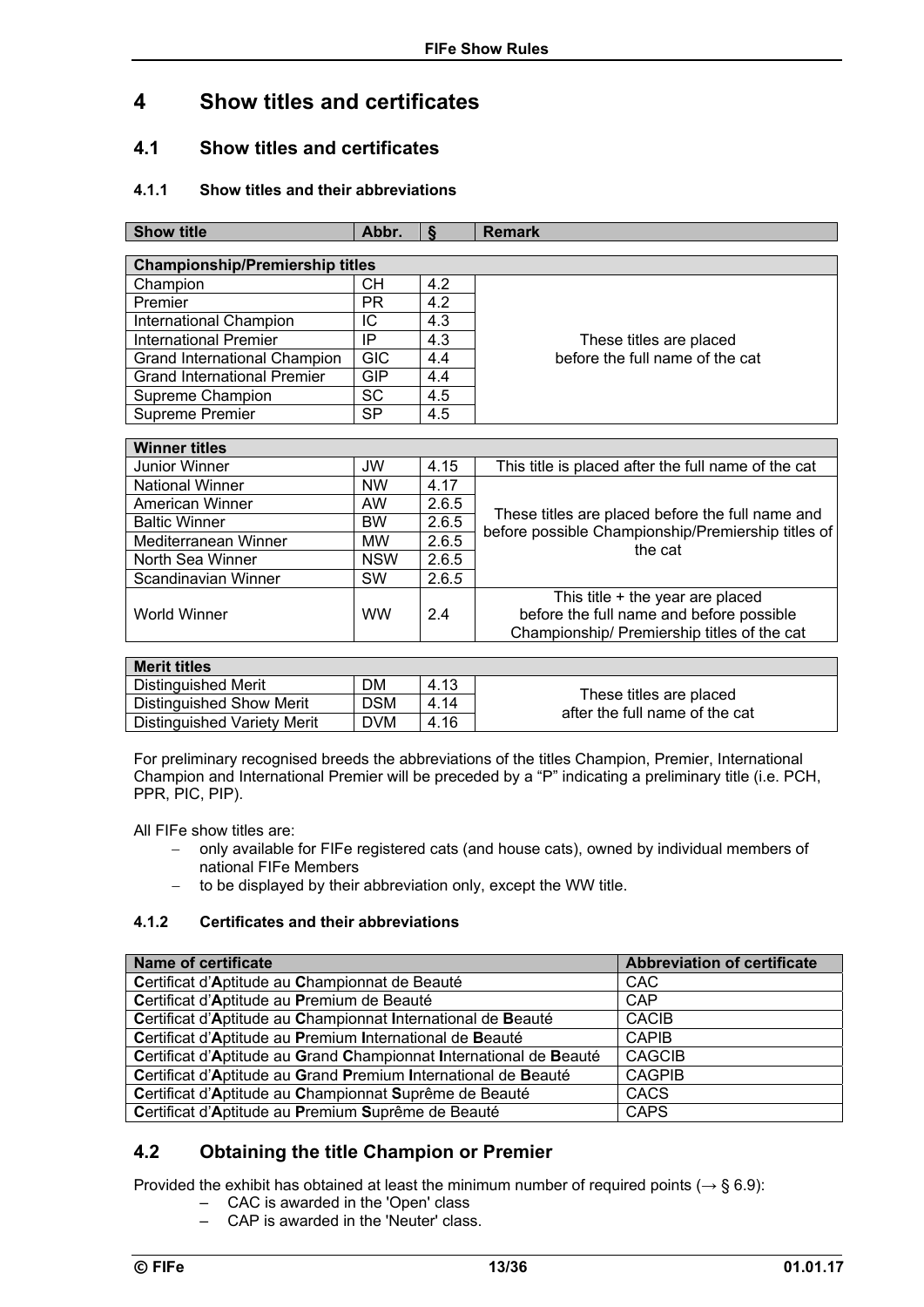In order to obtain the title **Champion** or **Premier**, a cat must have been awarded:

- 3 (three) CAC respectively CAP
- $-$  by 3 (three) different judges
- during 3 (three) national or international FIFe shows.

### **4.3 Obtaining the title International Champion or International Premier**

Provided the exhibit has obtained at least the minimum number of required points (*→* § 6.9):

- CACIB is awarded in the 'Champion' class
- CAPIB is awarded in the 'Premier' class.

In order to obtain the title **International Champion** or **International Premier**, a cat must have been awarded:

- 3 (three) CACIB respectively CAPIB
- by 3 (three) different judges
- in at least 2 (two) different countries
- during 3 (three) international FIFe shows.

A maximum of 2 (two) CACIB respectively CAPIB could be obtained in the same country.

Exceptions are made for individual members residing in countries as outlined in *Annexes 2, 3 and 4*.

### **4.4 Obtaining the title Grand International Champion or Grand International Premier**

Provided the exhibit has obtained at least the minimum number of required points (*→* § 6.9):

- CAGCIB is awarded in the 'International Champion' class
- CAGPIB is awarded in the 'International Premier' class.

In order to obtain the title **Grand International Champion** or **Grand International Premier**, a cat must have been awarded:

- a. 6 (six) CAGCIB respectively CAGPIB
	- by at least 3 (three) different judges
	- in at least 3 (three) different countries
	- during 6 (six) international FIFe shows.

A maximum of 4 (four) CAGCIB respectively CAGPIB could be obtained in the same country

**OR** *if the requirements of § 4.4.a are not fulfilled after the cat has obtained 6 (six) CAGCIB / CAGPIB:*

- b. 8 (eight) CAGCIB respectively CAGPIB
	- by at least 4 (four) different judges<br>– in *at least* 2 (two) different countrie
	- in *at least* 2 (two) different countries
	- during 8 (eight) international FIFe shows.
	- A maximum of 7 (seven) CAGCIB resp. CAGPIB could be obtained in the same country.

Exceptions are made for individual members residing in countries as outlined in *Annexes 3 and 4*.

#### **4.5 Obtaining the title Supreme Champion or Supreme Premier**

Provided the exhibit has obtained at least the minimum number of required points (*→* § 6.9):

- CACS is awarded in the 'Grand International Champion' class
- CAPS is awarded in the 'Grand International Premier' class.

In order to obtain the title **Supreme Champion** or **Supreme Premier**, a cat must have been awarded:

- a. 9 (nine) CACS respectively CAPS
	- by at least 3 (three) different judges
	- in at least 3 (three) different countries
	- during 9 (nine) international FIFe shows.

A maximum of 7 (seven) CACS respectively CAPS could be obtained in the same country.

**OR** *if the requirements of § 4.5.a are not fulfilled after the cat has obtained 9 (nine) CACS / CAPS:*

- b. 11 (eleven) CACS respectively CAPS
	- by at least 6 (six) different judges
	- in *at least* 2 (two) different countries
	- during 11 (eleven) international FIFe shows.
	- A maximum of 10 (ten) CACS respectively CAPS could be obtained in the same country.

Exceptions are made for individual members residing in countries as outlined in *Annexes 3 and 4*.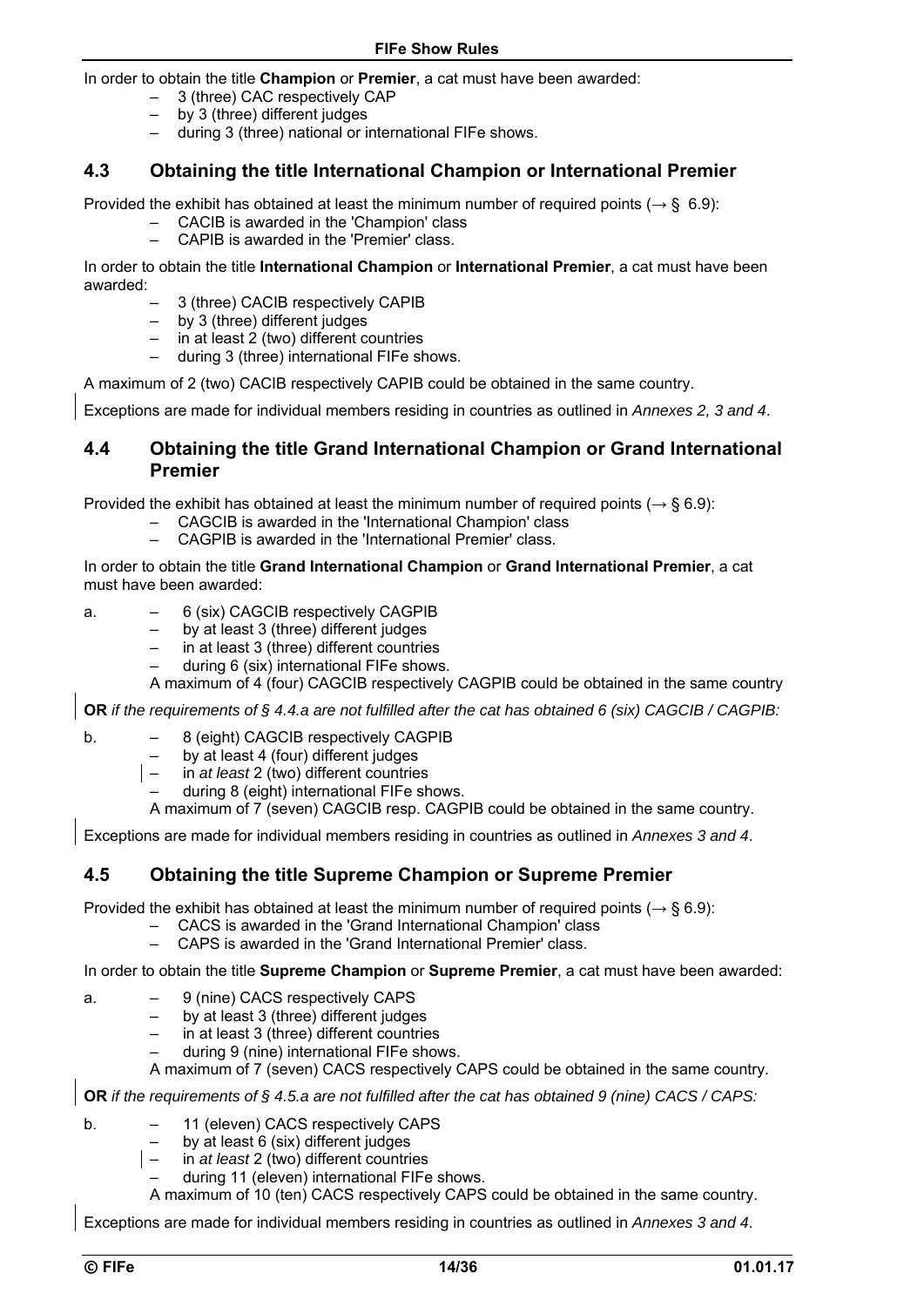### **4.6 Approval of titles**

Certificates which are recognised as qualifications for the titles Champion, Premier, International Champion, International Premier, Grand International Champion, Grand International Premier, Supreme Champion and Supreme Premier will become valid only after approval by the National Federation or National Club to which the exhibitor belongs.

In order to obtain a title, the owner of a cat must notify the National Secretariat within the next month following the receipt of the last required certificate towards a title.

Certificates and titles which are not obtained according to FIFe Rules should not be recognised.

All certificates for a title must have been obtained in the same variety (EMS code) / group.

If a change in EMS code results in a change of variety / group, then:

- already approved titles must always be retained (for recognised varieties)
- all certificates for the next title must be obtained in the new variety / group.

### **4.7 Going to a higher class**

As soon as an exhibit has obtained all required certificates towards a title, in consideration of § 4.2, 4.3, 4.4, 4.5 and 4.6, it is obligatory for this cat to be exhibited in the following higher class.

A cat that has already obtained the maximum number of required certificates towards a title in the same country, may not be entered in the concerning class on a show in this country again. As long as it does not fulfil the requirements for the following higher class, the cat may only be exhibited out of competition. Shows as outlined in § 2 ( $\rightarrow$  § 2.9) are exempted from this rule.

### **4.8 Best in Variety (BIV)**

- a. Best in Variety will be chosen by the judge among all cats of one variety disregarding age or sex on condition that at least 3 exhibits of this variety are present.
- b. In case of a larger amount of competitors a maximum of 3 different BIV can be decided upon (kitten 4-7 months, junior 7-10 months and adults) under application of the above mentioned rule ( $\rightarrow$  page 33 for minimum possibilities).
- c. Neuters aged at least 10 months compete separately among themselves for Best in Variety neuter.
- d. To achieve Best in Variety the exhibit must have obtained at least 95 points.
- e. A judge is at liberty to withhold Best in Variety if the exhibits do not have sufficient merit, however Best in Variety cannot be refused if an exhibit has obtained the necessary 95 points in its class.

### **4.9 Nomination for Best in Show (NOM) and Best in Show (BIS)**

#### **4.9.1 Nomination for Best in Show (NOM)**

Each judge may nominate one exhibit in each category  $(\rightarrow)$  page 36) he is judging as:

- adult male
- adult female
- adult neuter male
- adult neuter female
- junior 7-10 months (not divided by sex)
- kitten 4-7 months (not divided by sex).

House cats can have a maximum of 4 nominations which may not be subdivided by age:

- male shorthair
- female shorthair
- male longhair
- female longhair.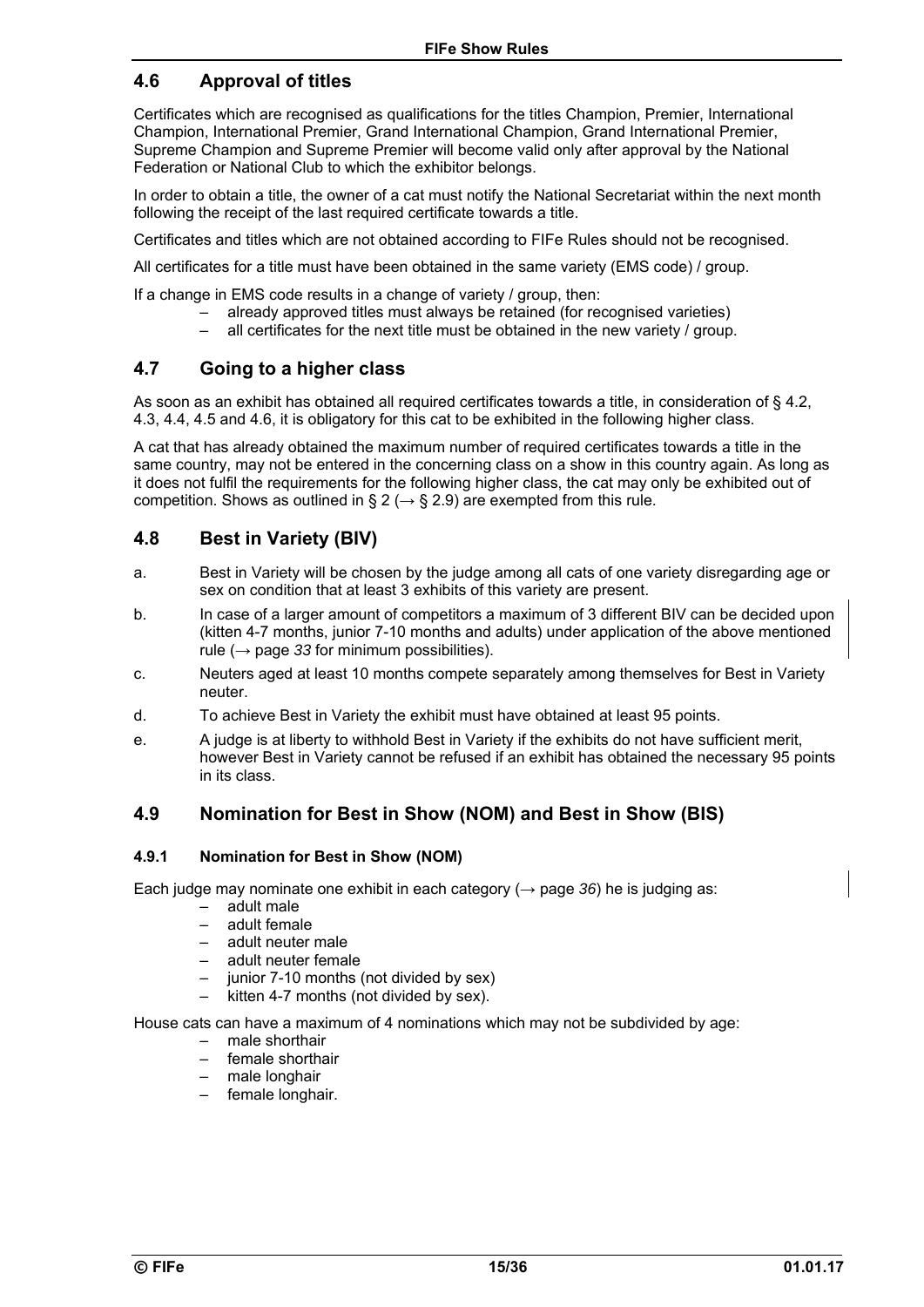#### **4.9.2 Conditions for Nomination for Best in Show**

The exhibit must belong to a recognised variety of a fully recognised breed (not applicable to house cats).

The exhibit must have obtained at least 97 points.

Nomination for Best in Show cannot be refused, if the exhibit has obtained the necessary 97 points in its class.

Provided the exhibit has obtained at least 97 points, a judge may nominate:

- an adult cat for Best in Show adult even if it has been beaten for Best in Variety by a junior or a kitten, or by another adult of the opposite sex in the same variety
- a neuter for Best in Show neuter even if it has been beaten for Best in Variety by another neuter of the opposite sex in the same variety
- a junior for Best in Show junior even if it has been beaten for Best in Variety by an adult cat or a kitten in the same variety
- a kitten for Best in Show kitten even if it has been beaten for Best in Variety by an adult cat or a junior in the same variety.

When a judge has completed judging and nominations for one or more categories have been selected, it is not permitted for this judge to recommence judging other cats of the same categories, with the exception of cats of non-recognised varieties or cats belonging to preliminary recognised or nonrecognised breeds.

Probational judges may nominate their best exhibits.

#### **4.9.3 Best in Show (BIS)**

For the categories at shows → page *36*.

The Best in Show can be chosen from:

- overall: category 1, 2, 3 and 4 together
- separate: category 1, 2, 3 and 4
- combined: category 1 and 2 together and/or category 3 and 4 together.

When Best in Show is:

- overall, the panel is composed of at least one International all-breed judge
- separate, international judges in their specific categories can be called upon
- combined, the panel is composed of at least one International judge qualified for the two particular categories.

Each category can have six (6) Best in Show titles:

- adult male
- adult female
- adult neuter male
- adult neuter female
- junior 7-10 months (not divided by sex)
- kitten 4-7 months (not divided by sex).

At the show organiser's discretion:

- the Best in Show adult male and the Best in Show adult female may compete together for Best in Show adult versus Best in Show Opposite Sex adult (BOS)
- the Best in Show adult neuter male and the Best in Show adult neuter female may compete together for Best in Show neuter versus Best in Show Opposite Sex neuter (BOS).

House cats can have a maximum of 2 Best in Show titles:

- Best in Show house cat shorthair and Best in Show house cat longhair, or
- Best in Show house cat male and Best in Show house cat female, or
- Best in Show house cat.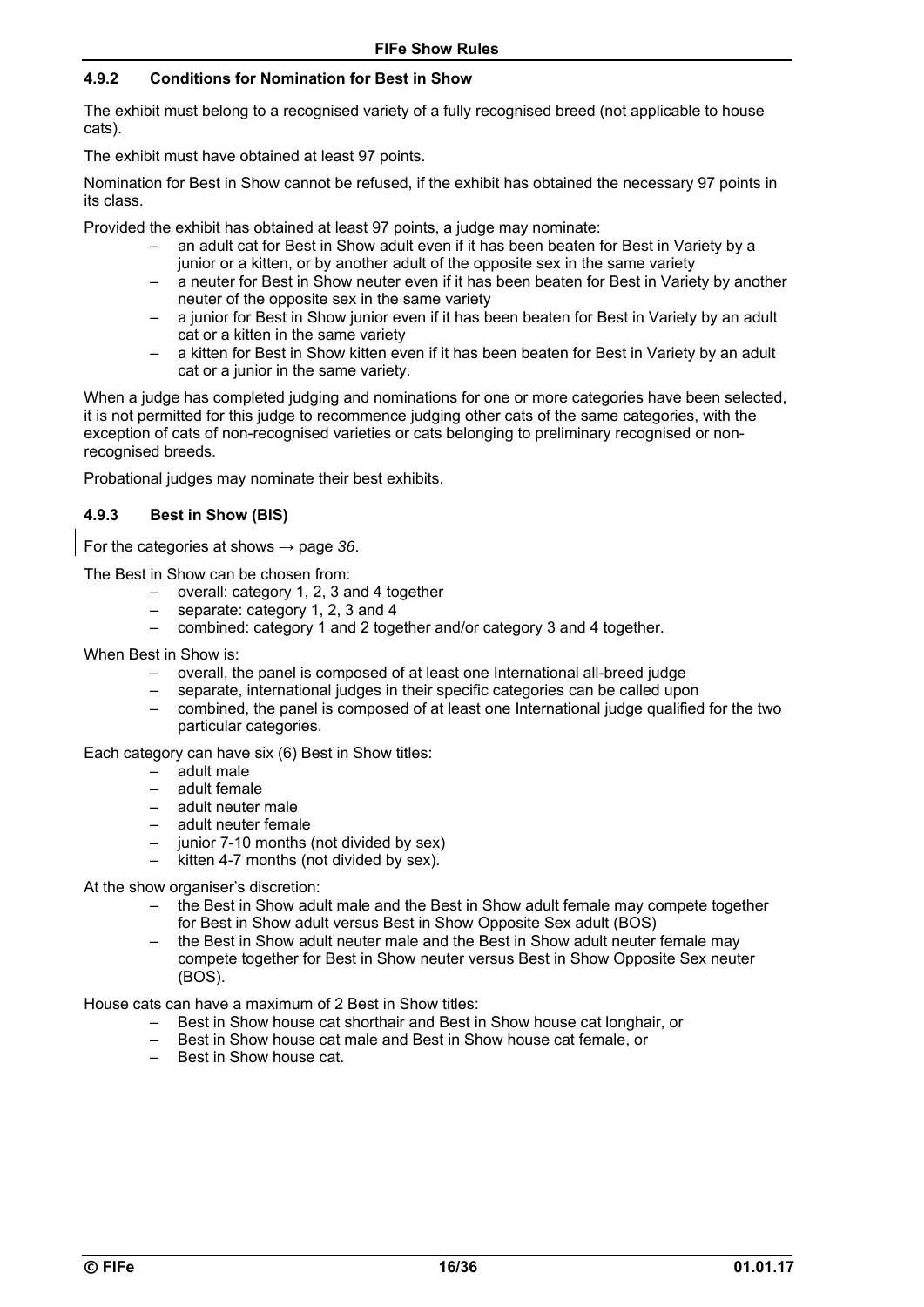#### **4.9.4 Breed Best in Show**

Show organisers may hold a separate Best in Show for a breed on the following conditions:

- 1. There are at least 50 cats listed in the catalogue in the classes 1 12 of any given breed (defined by EMS code). Any sister breed ( $\rightarrow$  FIFe Breeding & Registration Rules, § 6.1) may be included at the show organiser's discretion.
- 2. The other breeds of the category in question listed in the catalogue in the classes 1 12 must number also at least 50 in total.
- 3. Breeds that have a "Breed BIS" do not compete in the Best in Show of their category. Judges may nominate 6 exhibits for the "Breed BIS" and 6 for the Best in Show of the other breeds in the category ( $\rightarrow$  § 4.9.1).
- 4. Best in Show titles of "Breed BIS" have full validity towards FIFe titles DSM and JW.
- 5. Such "Breed BIS" are limited to one per day, regardless of the category.
- 6. The number of 50 cats is the lowest limit; FIFe Members may increase the minimum amount for "Breed BIS" for their shows or countries to a higher amount.
- 7. It is not compulsory to hold a "Breed BIS" nor can there be an automatic expectancy; this is up to the decision of the individual show organiser or FIFe Member.
- 8. DELETED.
- 9. A "Breed BIS" may be entered as a remark on the official FIFe show list on the website using the format DD/MM/YYYY Breed BIS: XXX, where XXX is the EMS code of the relevant breed. Except for shows on one date, also the date must be indicated, for example 01/01/2012 Breed BIS: BSH.
- 10. A "Breed BIS" shall not be applied on shows as outlined in § 2.

#### **4.9.5 Best in Show at single-breed shows**

Single-breed shows are shows which are open for entry for 1 breed only (defined by EMS-code). At the show organiser's discretion sister breeds (*→* FIFe Breeding & Registration Rules, § 6.1) may be eligible for entry.

At **single-breed shows** each judge may nominate 8 exhibits:

- adult male
- adult female
- adult neuter male
- adult neuter female
- junior male 7-10 months
- junior female 7-10 months
- kitten male 4-7 months
- kitten female 4-7 months.

A **single-breed show** can have the following 8 Best in Show titles:

- adult male
- adult female
- adult neuter male
- adult neuter female
- junior male 7-10 months
- junior female 7-10 months
- kitten male 4-7 months
- kitten female 4-7 months.

Remark: this article only applies to the Best in Show in the case of a single-breed show and should not be confused or combined with the Breed Best in Show as outlined in § 4.9.4.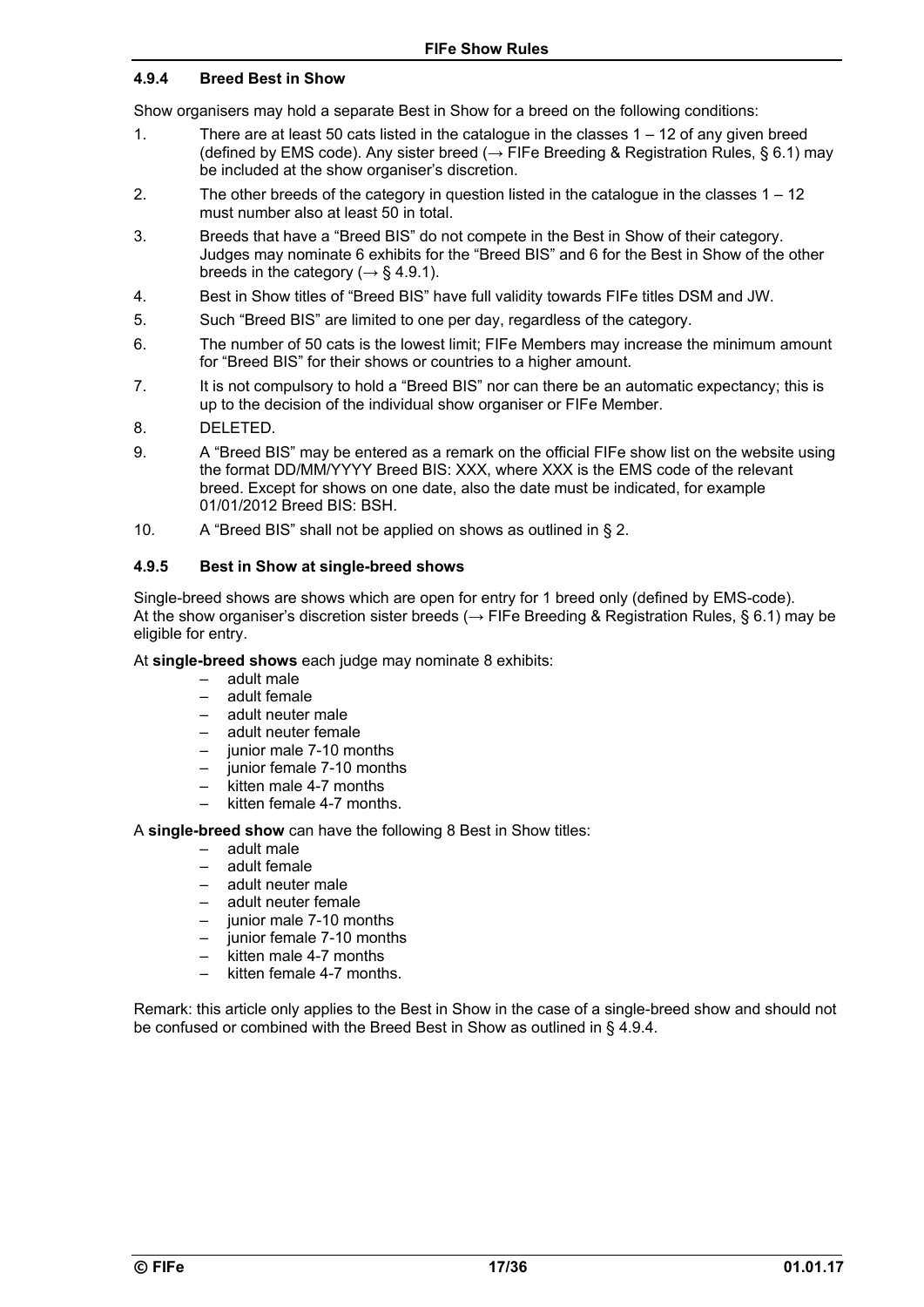#### **4.9.6 Conditions for Best in Show**

The show organiser must provide each judge in the Best in Show panel with a list containing the catalogue number, the sex, the date of birth (or the age) and the EMS-code of the nominated cats presented for the Best in Show jury.

Probational and student judges must be present at the panel.

The cats have to be presented:

- by stewards
- with their catalogue number and EMS-code.

The cats are examined and handled by each member of the Best in Show jury; this examination is done in public.

#### **4.9.7 Voting during Best in Show**

The voting during the Best in Show must be public and the number of votes a nominated cat has received must be shown by the judges or announced by the show organiser.

A judge shall not abstain from voting during the Best in Show, except if he is not qualified to judge all presented breeds: in that case he must abstain from voting.

A vote issued by a student judge never counts towards the result of the voting.

The same applies to a vote issued by a probational judge, with the exception of a probational judge who already is an International judge in another category: after approval of the stage by the supervising judge, the vote has full validity.

The exhibit achieving the highest number of votes will be declared Best in Show.

In every single case where the votes are equal, a decision shall be made as follows:

- 1. Those judges who did not vote for the cats with the highest number of votes shall vote again, this time considering only the cats that obtained the highest number of votes.
- 2. If all judges in the panel voted for the cats with the highest number of votes, a decision must be made by a referee judge. A referee judge is a judge officiating at the show who is qualified to judge the relevant category but who did not actually judge that category during the show. If a referee judge is not available, a decision must be made by the drawing lots.

### **4.10 BIV, NOM and BIS on the result sheet**

The titles Best in Variety (BIV), Nomination for Best in Show (NOM) and Best in Show (BIS) must be indicated on the result sheets.

### **4.11 Neuters participation in BIV and BIS**

DELETED *→* § 4.8 and 4.9

### **4.12 World Winner (WW)**

DELETED *→* § 2.4

### **4.13 Distinguished Merit (DM)**

DELETED *→* FIFe Breeding & Registration Rules, § 5.3.2

### **4.14 Distinguished Show Merit (DSM)**

This title is only available at International Shows and is available to adult cats of fully recognised breeds and to house cats. To obtain the title, the cat must win Best in Show (BIS) or Best in Show Opposite Sex (BOS) a minimum of 10 times in classes 1-10 or 14.

The shortest qualifying period possible is two years and one day between the first Best in Show or Best in Show Opposite Sex and the tenth. This is to prevent a cat becoming a DSM too quickly.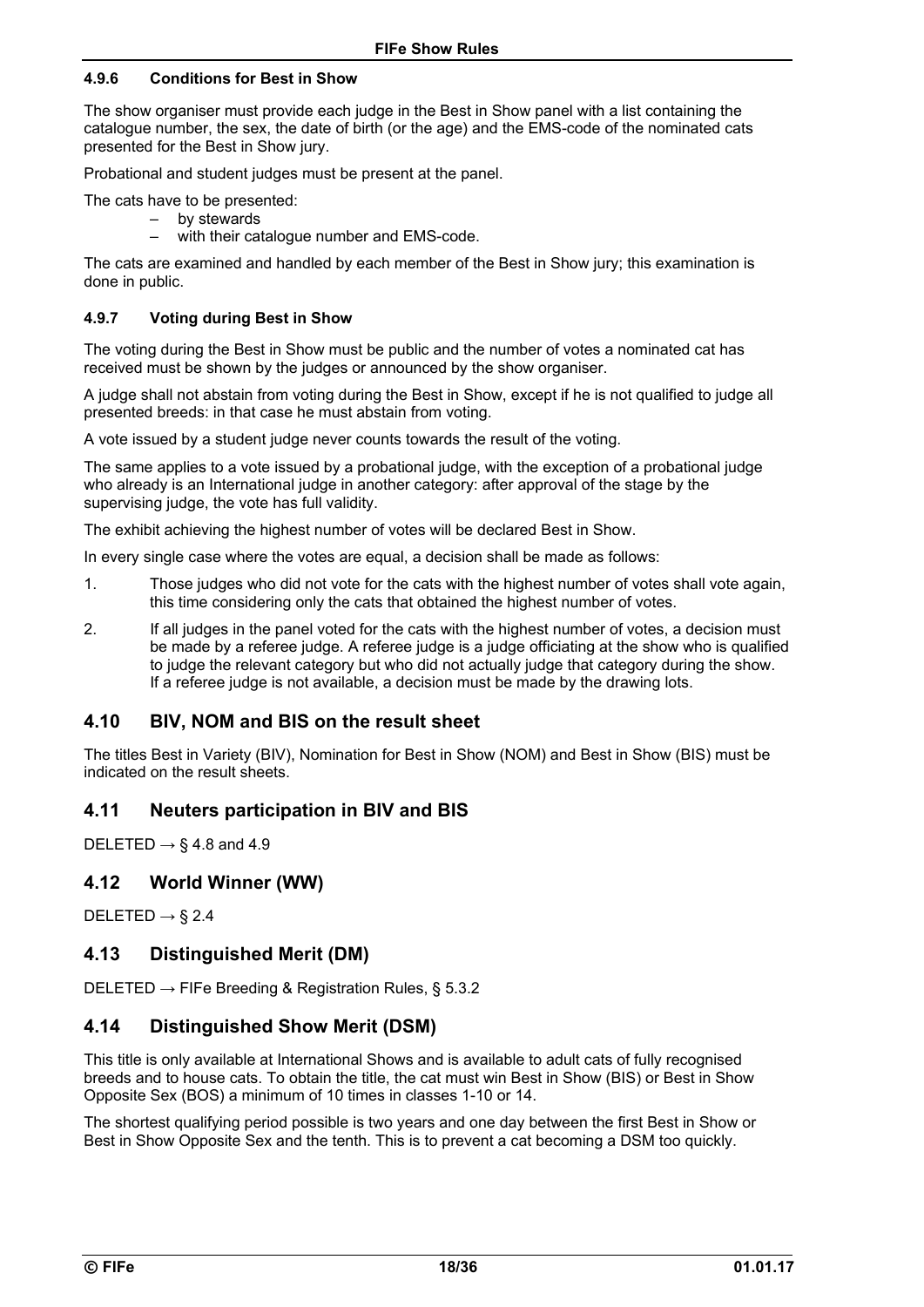### **4.15 Junior Winner (JW)**

This title is only available at International Shows to cats of fully recognised breeds. In order to obtain the title, the cat must win Best in Show a minimum of 5 times in classes 11 and/or 12.

Exceptions are made for individual members residing in the countries as outlined in *Annex 5*.

### **4.16 Distinguished Variety Merit (DVM)**

This title is only available at National and International Shows to cats of recognised varieties of fully or preliminary recognised breeds. To obtain the title, the cat must win Best in Variety a minimum of 10 times in classes 1-12.

The shortest qualifying period possible is two years and one day between the first Best in Variety and the tenth. This is to prevent a cat becoming a DVM too quickly.

### **4.17 National Winner (NW)**

FIFe Members may award the title National Winner (NW) annually according to their own criteria which must be published in advance of the relevant year.

The following conditions must be met:

- 1. FIFe Members may award a maximum of 15 cats the NW title in any single calendar year; cats may only obtain one NW title in any single calendar year
- 2. such cats must have competed in the show classes 1 12 or 14 at shows during the relevant year; FIFe Members may decide a minimum number of shows
- 3. FIFe Members may only base the competition for NW titles on the results of shows organised by themselves
- 4. FIFe Members may only award the NW title to cats of fully recognised breeds registered in their own Pedigree Book (as well as to house cats), and which belong to their own individual members
- 5. the winning cats will have their NW title registered in the same way as other official FIFe titles (*→* § 4.1.1)
- 6. the names of the National Winner cats must be published.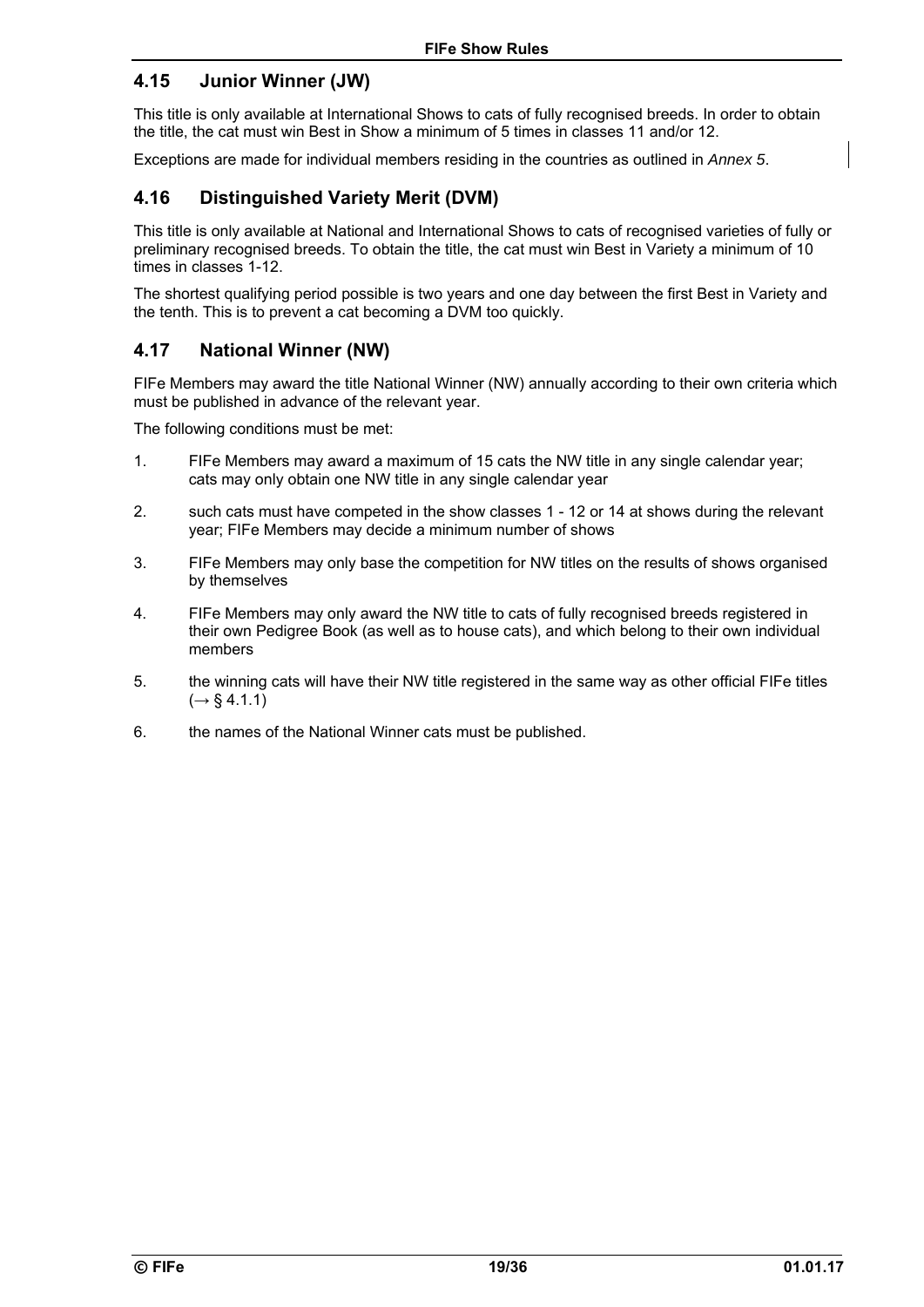## **5 Show classes**

### **5.1 Competing in the correct class**

Classification is according to FIFe rules.

The age of all exhibits must appear on the judge's report.

The breed standard applied is the standard recognised by FIFe.

A cat can only compete in the class in which it belongs.

### **5.2 Diplomas**

*→* § 6.8.2.

### **5.3 Competing in the neuter class**

When a Champion, International Champion, Grand International Champion or Supreme Champion is neutered, it may, while retaining its title, be eligible for the titles Premier, International Premier, Grand International Premier or Supreme Premier.

### **5.4 The official show classes**

Show organisers must adhere to the following official show classes:

| <b>Class</b>    | <b>Name of class</b>                | <b>Certificate</b>       |
|-----------------|-------------------------------------|--------------------------|
| 1               | Supreme Champion                    |                          |
| $\overline{2}$  | Supreme Premier                     |                          |
| 3               | <b>Grand International Champion</b> | CACS                     |
| 4               | <b>Grand International Premier</b>  | <b>CAPS</b>              |
| $\overline{5}$  | International Champion              | <b>CAGCIB</b>            |
| $6\phantom{1}$  | <b>International Premier</b>        | <b>CAGPIB</b>            |
| 7               | Champion                            | <b>CACIB</b>             |
| 8               | Premier                             | <b>CAPIB</b>             |
| 9               | Open                                | <b>CAC</b>               |
| 10              | <b>Neuter</b>                       | CAP                      |
| 11              | Junior (7-10 months)                |                          |
| 12 <sup>2</sup> | Kitten (4-7 months)                 |                          |
| 13a             | Novice                              |                          |
| 13 <sub>b</sub> | Control                             | $\overline{\phantom{0}}$ |
| 13 <sub>c</sub> | Determination                       | -                        |
| 14              | House cat                           |                          |

In all categories classes 1 up to 12 are subdivided with regard to breed, variety and sex.

Cats competing within classes 1 up to 12 can compete for Best in Variety with regard to § 4.8 and for Best in Show with regard to § 4.9 and 5.5.4.

Cats competing within class 14 can compete for Best in Show house cat with regard to § 4.9.

#### **Class 1: Supreme Champion class**

This class is open to cats which have already received the title 'Supreme Champion'. The exhibit will receive a judge's report marked 'Prize of Honour' and will no longer be classified.

#### **Class 2: Supreme Premier class**

This class is open to castrated cats which have already obtained the title 'Supreme Premier'. The exhibit will receive a judge's report marked 'Prize of Honour' and will no longer be classified.

#### **Class 3: Grand International Champion class**

This class is open to cats which have already received the title 'Grand International Champion'. In this class a CACS is awarded.

#### **Class 4: Grand International Premier class**

This class is open to castrated cats which have already obtained the title 'Grand International Premier'. In this class a CAPS is awarded.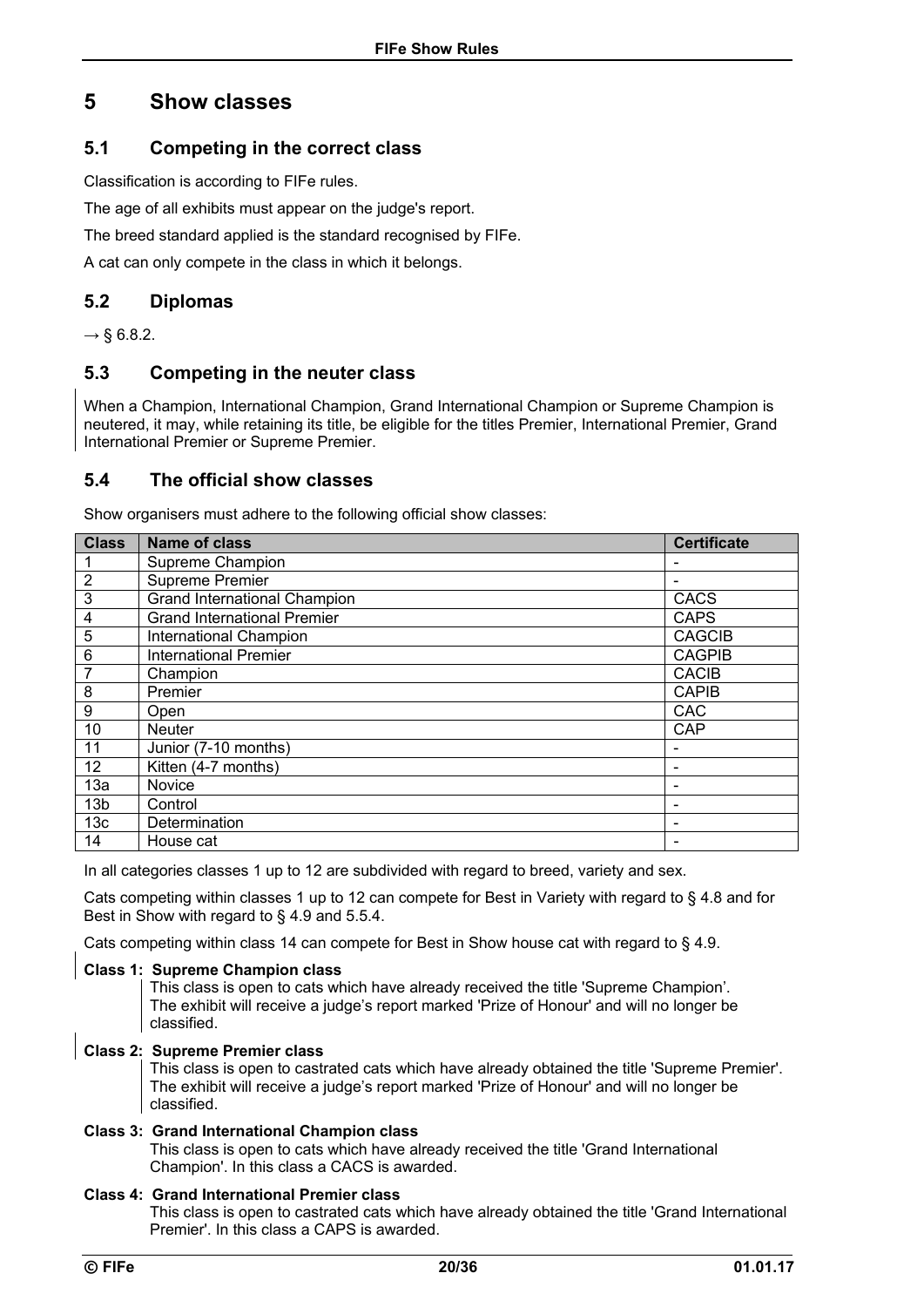#### **Class 5: International Champion class**

This class is open to cats which have already received the title 'International Champion'. In this class a CAGCIB is awarded.

#### **Class 6: International Premier class**

This class is open to castrated cats which have already obtained the title 'International Premier'. In this class a CAGPIB is awarded.

#### **Class 7: Champion class**

This class is open to cats which have already received the title 'Champion'. In this class a CACIB is awarded.

#### **Class 8: Premier class**

This class is open to castrated cats which have already obtained the title 'Premier'. In this class a CAPIB is awarded.

#### **Class 9: Open class**

This class is open to cats which are aged at least 10 months during the show, in consideration of § 1.17.e and § 3.1. In this class a CAC is awarded.

#### **Class 10: Neuter class**

This class is open to castrated cats which are aged at least 10 months during the show, in consideration of § 1.17.e and § 3.1. In this class a CAP is awarded.

#### **Class 11: Junior (7-10 months) class**

This class is open to cats which are aged 7 months during the show, but not yet 10 months old, in consideration of § 1.17.e and § 3.1.

#### **Class 12: Kitten (4-7 months) class**

This class is open to cats which are aged 4 months during the show, but not yet 7 months old, in consideration of § 1.17.e and § 3.1.

#### **Class 13a: Novice class**

A novice is a cat whose parents are unknown or a cat without pedigree.

A novice can only be exhibited in the Novice class:

- once,
- on international shows in its own country,
- at a minimum age of 10 months,
- as XLH/XSH \* followed by the EMS code of the target breed between brackets, and
- after having been checked by the National FIFe Member with regard to the FIFe Breeding & Registration Rules, § 9.2.

In this class cats are checked by 2 International FIFe judges and this may be done before the official judging starts. In non-European countries this check can also be done by:

- 2 non-European FIFe judges, or
- an International FIFe judge together with a non-European FIFe judge.

Judges must be qualified for the relevant category.

The show organiser must provide the judges with a written explanation as to why the cat is presented in this class.

The cat must obtain the qualification "Excellent" (according to the target breed standard for recognised breeds) respectively "I" (according to the proposed standard for non-recognised breeds) in order to authorise re-registration in its target breed ( $\rightarrow$  FIFe Breeding & Registration Rules, § 9.2.3).

The signatures of both judges are obligatory.

After the required qualification in the class has been obtained, the cat can be shown in the target breed. At the show organiser's discretion, this may be permitted at the same show where the qualification was obtained before the official judging started.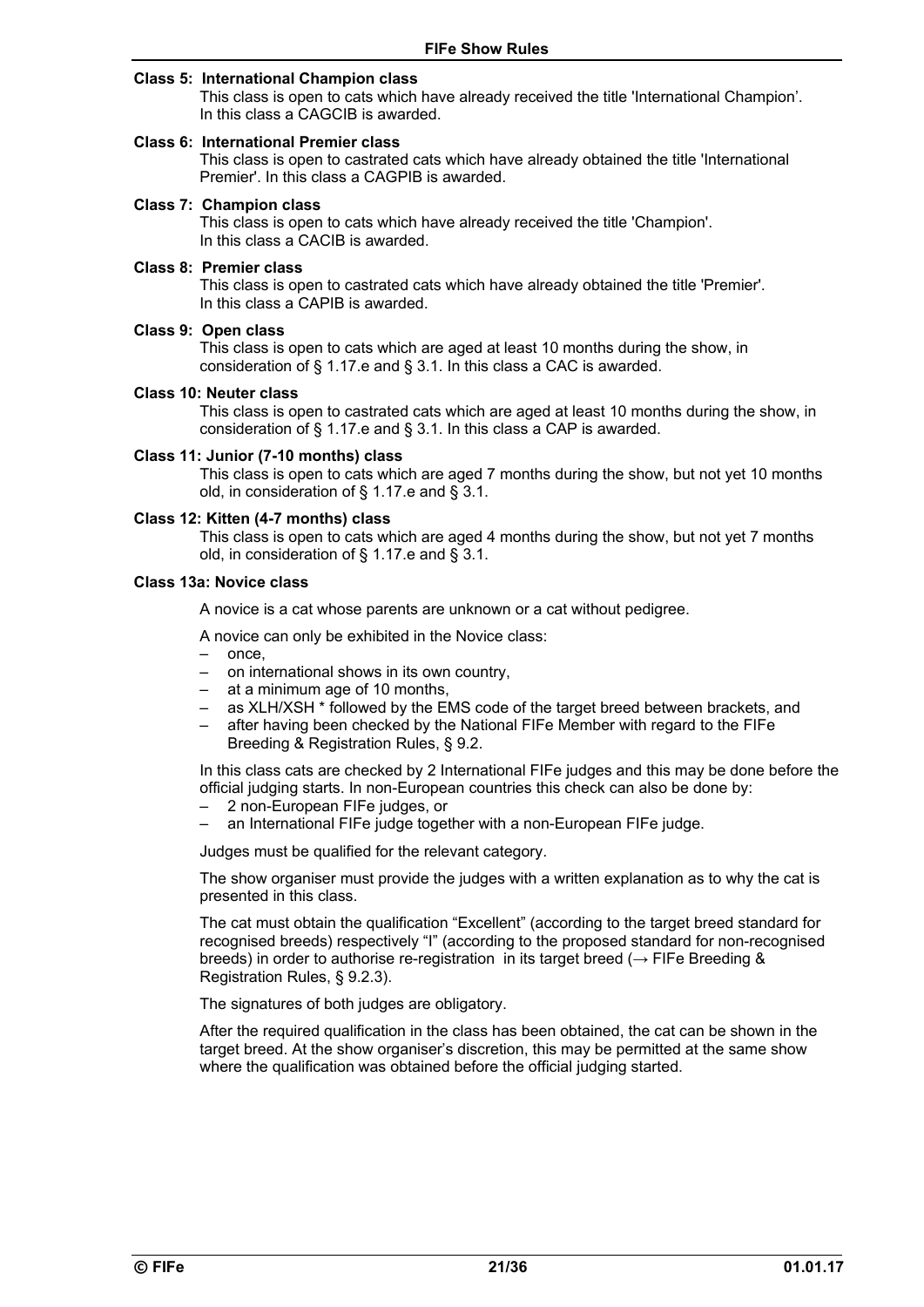#### **Class 13b: Control class**

The Control class is for those breeds that are being developed or where crossbreeding is being permitted for purposes previously agreed by the National FIFe Member.

A cat can only be exhibited in the Control class:

- on international shows in its own country,
- at a minimum age of 4 months,
- as XLH/XSH \* followed by the EMS code of the target breed between brackets, and
- after having been checked by the National FIFe Member with regard to the FIFe Breeding & Registration Rules § 9.1.

In this class cats are checked by 2 International FIFe judges and this may be done before the official judging starts. In non-European countries this check can also be done by:

- 2 non-European FIFe judges, or
- an International FIFe judge together with a non-European FIFe judge.

Judges must be qualified for the relevant category.

The show organiser must provide the judges with a written explanation as to why the cat is presented in this class.

The cat does not receive a written evaluation, but must obtain the qualification "Excellent" (according to the target breed standard for recognised breeds) respectively "I" (according to the proposed standard for non-recognised breeds) in order to authorise re-registration in its target breed ( $\rightarrow$  FIFe Breeding & Registration Rules, § 9.1.3).

The signatures of both judges are obligatory.

After the required qualification in the class has been obtained, the cat can be shown in the target breed. At the show organiser's discretion, this may be permitted at the same show where the qualification was obtained before the official judging started.

#### **Class 13c: Determination class**

To establish its correct EMS-code, a cat can be checked in the Determination class for its coat colour or any other trait at the request of the FIFe Member or the exhibitor.

In this class cats are checked by 2 International FIFe judges and this may be done before the official judging starts. In non-European countries this check can also be done by:

- 2 non-European FIFe judges, or
- an International FIFe judge together with a non-European FIFe judge.

Judges must be qualified for the relevant category.

The cat does not receive a written evaluation, a qualification or a classification, but only a confirmation of its full EMS-code, to be signed by both judges.

Judges cannot transfer an exhibit from one breed to another breed, except to a sister breed or when an administrative error is established by the show secretariat.

#### **Class 14: House cat class**

House cats should be judged according to their FIFe Standard (see General Part of the Standards).

### **5.5 Non-standard / Non-recognised / Preliminary recognised**

#### **5.5.1 Non-standard varieties**

Exhibits belonging to a non-standard variety of a breed must be entered for a show and appear in the catalogue and on the judge's report as XLH \* <XXX> or XSH \* <XXX> (*→* FIFe Breeding & Registration Rules § 6.1).

\* means additional information following the EMS system; i.e. lower case basic colour letter, etc., XXX is the EMS code of the originating breed

On shows non-standard varieties are considered as longhair/shorthair progeny (XLH/XSH): *→* § 5.5.3.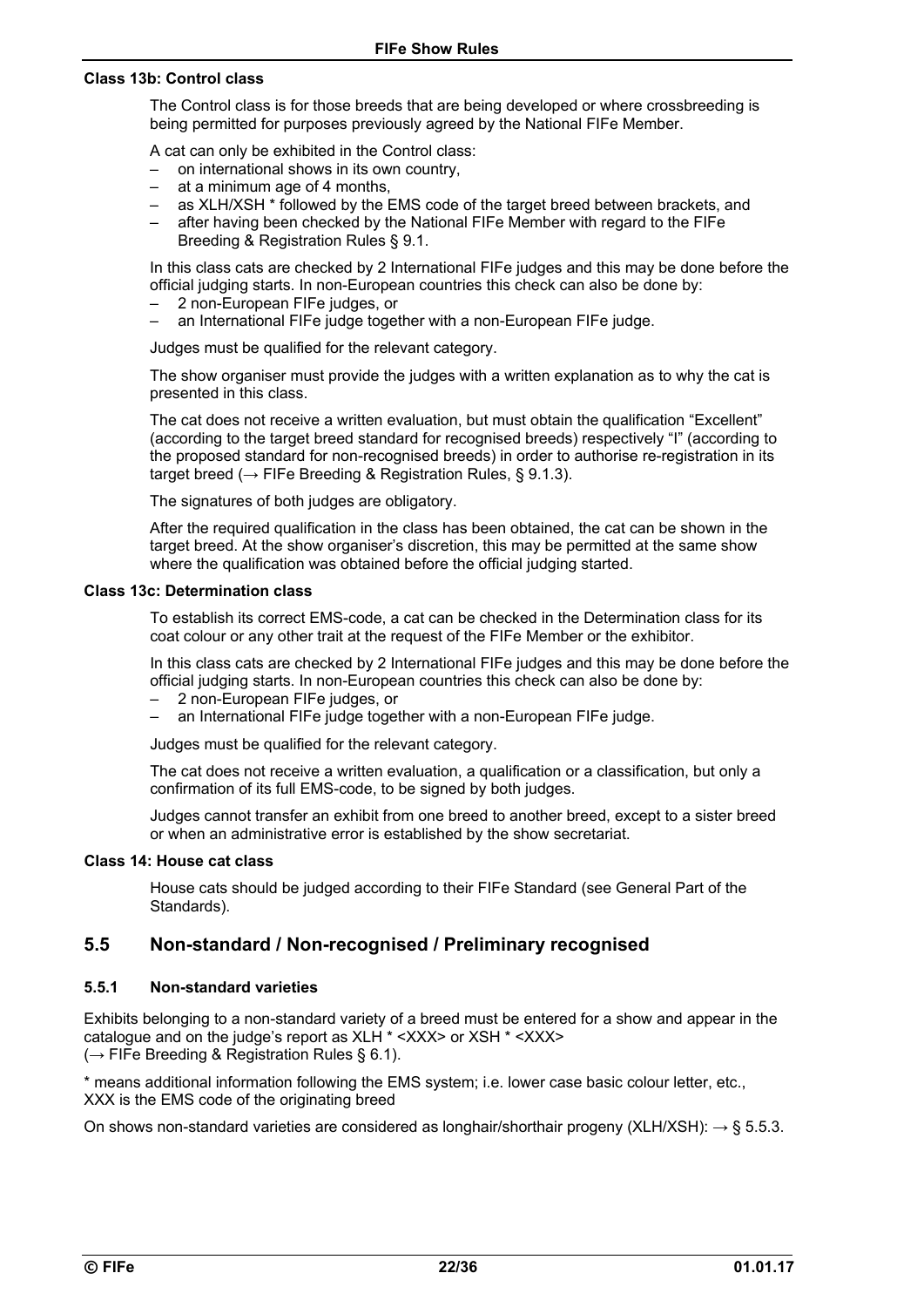#### **5.5.2 Non-recognised or preliminary recognised varieties**

Exhibits which do not belong to a fully recognised variety, must be entered for a show and appear in the catalogue and on the judge's report under their applicable EMS breed code, with the addition of the letter "x" in the case of an unrecognised variety.

For example: PER x \*, EXO x \*, SBI x \*, BSH x \*, ABY x \*, OSH x \*. \* means additional information following the EMS system; i.e. lower case basic colour letter, etc.

Those cats, whose variety is not fully recognised, *will be subdivided in the classes 9 – 12 according to breed, variety, sex and age. In each class they* will receive a qualification (Excellent, Very Good, Good) and will be classified *(1, 2, 3, 4)*, but will not receive a certificate (CAC, CAP).

These cats may not compete for Best in Show. However, they may compete together for a Best of Unrecognised Variety, but this unofficial title never counts towards a DVM-title, even after full recognition of the variety in question.

#### **5.5.3 Non-recognised breeds and house cats**

Exhibits belonging to a non-recognised breed must be entered and appear in the catalogue and on the judges report under their EMS breed code, *followed by* the addition "non" to indicate a non-recognised breed (*→* FIFe Breeding & Registration Rules, § 8.1).

*If no breed code is available, one of the following codes must be used:* 

– *XLH \* followed by the fully written breed name between brackets for a longhair exhibit* 

– *XSH \* followed by the fully written breed name between brackets for a shorthair exhibit. \* means additional information following the EMS system; i.e. lower case basic colour letter, etc.* 

They will be subdivided *the* classes *9 – 12* according to breed, sex and age.

In each class, the exhibits will only be classified I, II, III and IV, but will not receive a qualification. In case of a class larger than 4 entries, all other exhibits in this class will be classified V (joint 5th place).

This applies to:

- non-recognised breeds (\* non) listed in the FIFe Breeding & Registration Rules § 8.1
- *other non-recognised longhair breeds /* longhair progeny (XLH)
- *other non-recognised shorthair breeds /* shorthair progeny (XSH)
- house cats (HCL/HCS*; class 14*).

Show organisers must inform the judges well in advance of the show date as to which non-recognised breeds they have to judge.

With the exception of house cats, which are having their own Best in Show according to § 4.9, these cats may not compete for Best in Show. However, they may compete together for a Best of Unrecognised Variety or Best of Unrecognised Breed, but these unofficial titles never count towards a DVM- or DSM-title, even after recognition of the breed in question.

#### **5.5.4 Preliminary recognised breeds**

Exhibits which belong to a preliminary recognised breed will receive a qualification and will be classified, but may not be entered in a higher class than class 7 or 8 and consequently they may not receive a certificate higher than CACIB or CAPIB.

Exhibits having obtained the last required certificate in class 7 or 8 may only be shown out of competition.

Exhibits which belong to a preliminary recognised breed may:

- compete for Best in Variety, but may not be nominated for Best in Show nor become Best in Show.
- also be entered in classes 13a (Novices), 13b (Control) and 13c (Determination).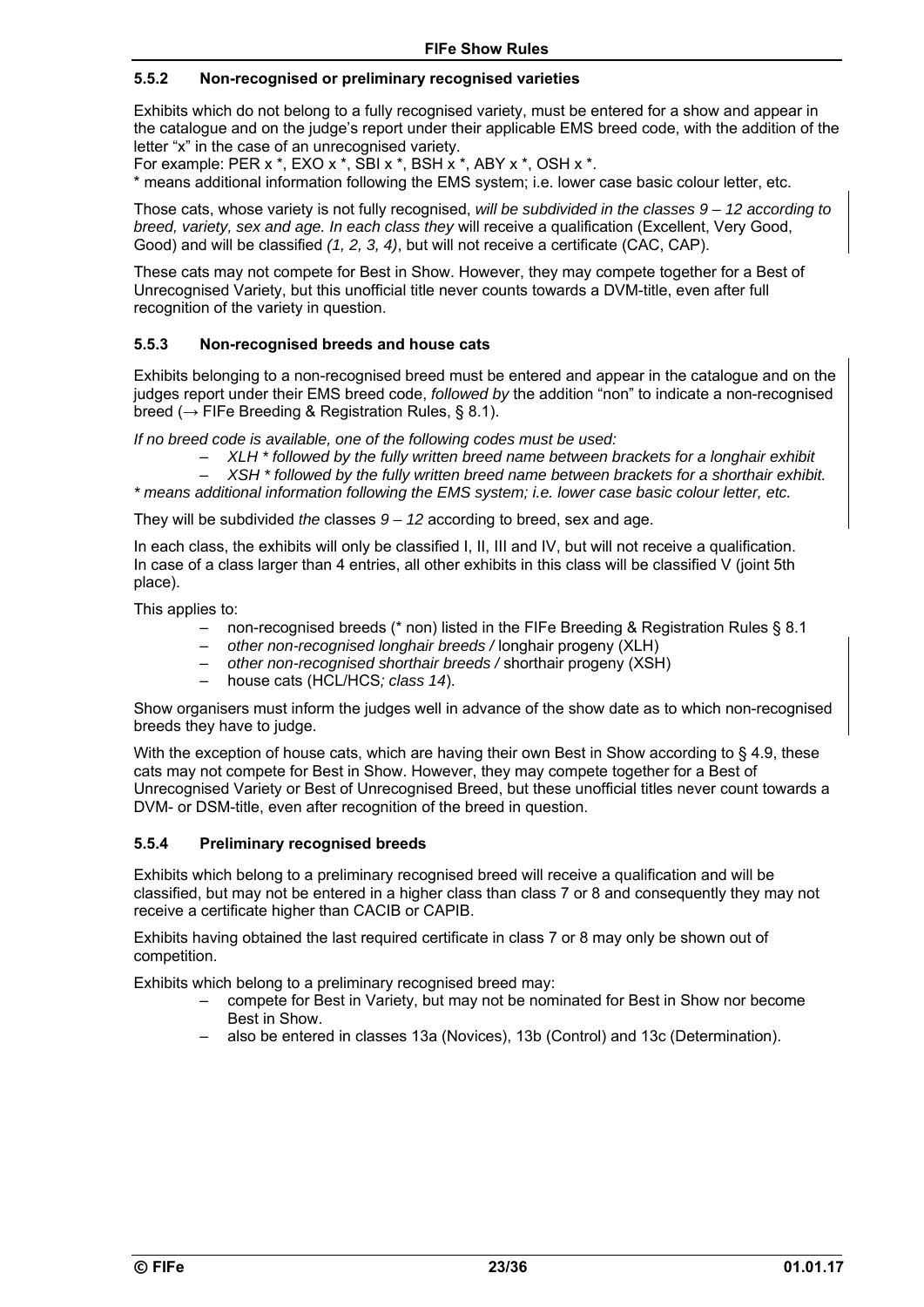### **5.6 Additional show classes**

The show organiser is allowed to establish additional show classes with regard to their local customs, for example classes for:

- Pairs
- Studs
- Groups
- National breeding
- Imported cats
- Catteries
- Queens and Studs – Veterans.

The show organiser must inform the judge in advance, that he has to judge additional classes.

Exhibits in additional classes will only be classified I, II, III and IV, but will not receive a qualification. In case of a class larger than 4 entries, all other exhibits in this class will be classified V (joint 5th place).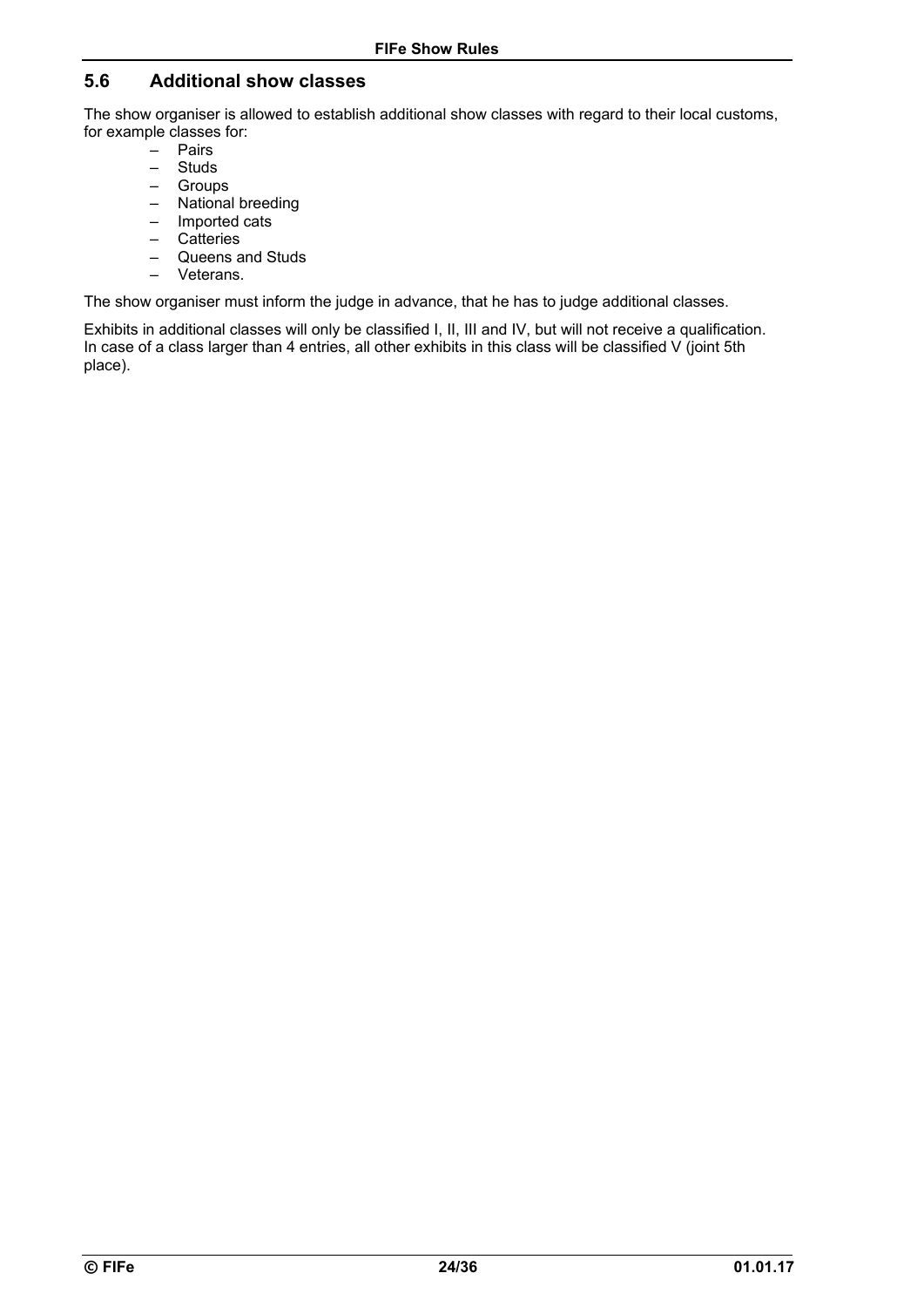## **6 Judges, stewards and judging**

### **6.1 Judges**

#### **6.1.1 FIFe judges**

- a. The current list of FIFe judges is published on the FIFe website. On request a full printed version of this judges list can be send to a FIFe Member or a FIFe judge.
- b. Only a judge recognised by FIFe is allowed to judge at a national or an international show, which is organised by a FIFe Member or a club affiliated to the FIFe Member.
- c. A judge must be invited in writing by a show organiser.
- d. A judge must reply to a written invitation within a maximum time of one month of receipt.
- e. A judge may only accept an invitation to a national or an international show, which is listed in the official FIFe show calendar. This show list is published on the FIFe website. A breach of this rule will result in disciplinary actions.
- f. A judge who for whatever reason cancels an already accepted invitation to officiate at a show may only accept an invitation for another show on the same date after the show organiser who sent the original invitation which was cancelled, has agreed in writing. A breach of this rule will result in disciplinary actions.
- g. A dormant judge may not officiate at any show.

#### **6.1.2 Non-FIFe judges**

- a. A FIFe Member wishing to invite a non-FIFe judge to officiate at a FIFe show must first obtain the permission of the FIFe Board, separately for each assignment.
- b. The organiser of a show where a non-FIFe judge is to officiate must provide that judge in advance with the Show Rules, the Judges Rules and the Standards of FIFe.
- c. At a FIFe show, a non-FIFe judge is authorised to judge according to the FIFe Standards and Rules – those breeds which he is licensed to judge by his own organisation.
- d. After the permission as outlined in § 6.1.2.a has been obtained, the name of the non-FIFe judge and the organisation with which he is licensed to judge must be stated in the show schedule ( $\rightarrow$  § 1.10.c) and the show catalogue ( $\rightarrow$  § 1.14).
- e. A non-FIFe judge cannot:
	- supervise a stage
	- act as an examiner
	- judge more than three weekends per calendar year at FIFe shows.
- f. At least 75% of the judges officiating at a FIFe show must be FIFe judges.

#### **6.1.3 Number of cats to be judged**

Under normal circumstances a judge should not have more than:

- 80 cats to judge during a two-day show
- 40 cats to judge during a one-day show,

however an instructing or examining judge should not have more than:

- 60 cats to judge during an international two-day show
	- 30 cats to judge during an international one-day show.

Non-European FIFe Members are allowed, provided the judges are informed in writing in advance, to organise shows where the judges should not have more than:

- 120 cats to judge during a two-day show
- 60 cats to judge during a one-day show,

however an instructing or examining judge should not have more than:

- 90 cats to judge during an international two-day show
	- 45 cats to judge during an international one-day show.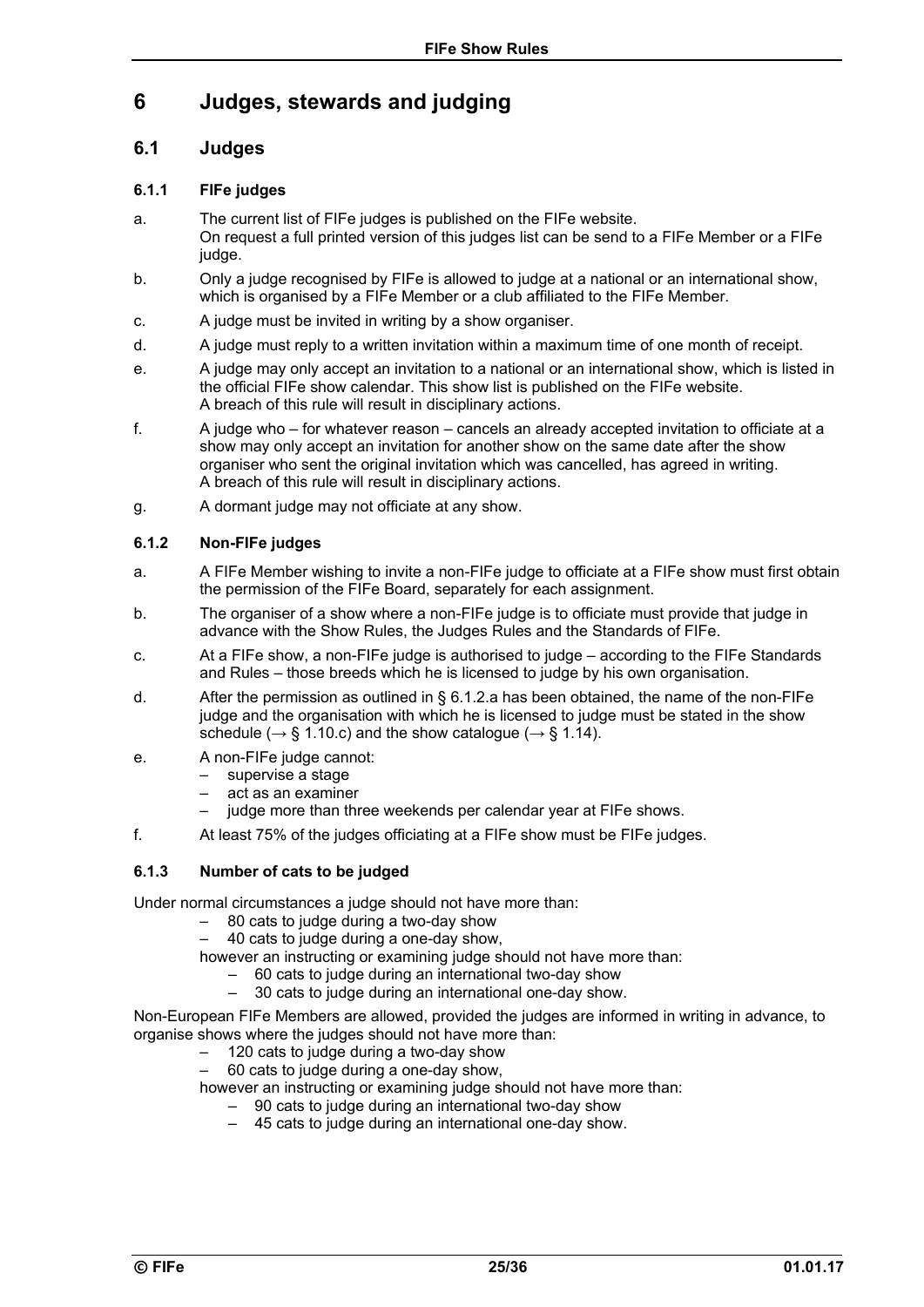### **6.1.4 Student judges**

It is recommended that a show organiser accepts at least one student judge at each International Show.

The student judge must send his application to the show organiser at least one month before the show. He must name the FIFe Member where he holds his membership and, if applicable, his mentor. The student judge must send a copy of his application to the FIFe Member, in which he holds his membership. The show organiser must answer in writing an application from a student judge in due time prior to the date of the show.

The show organiser must give an officiating judge advance notice of the following:

- if he is to instruct a student judge (only one per judge);
	- if he needs to supervise a stage (only one per judge).

Judges may refuse such functions in writing and should make this known to the organiser.

#### **6.1.5 Parallel judging**

The show organiser is required to ensure that:

- the student judge has at least one steward at his disposal during the entire parallel judging,
- the parallel judging takes place under similar conditions as the official judging (light, cages, ring, etc.).

#### **6.1.6 Practical judges' examination**

The practical part of a judges' examination can be taken either during an:

- international one day show, or
- international two days show

where at least *50 cats in the relevant category* are entered; for shows in non-European countries: at least 35 cats in the category (→ FIFe Rules for Judges & Student Judges *§ 2.3.6 and 4.4.2*)

An examination can only be taken on the first day of a two-certificate show or a "border show".

The show organiser is required to ensure that:

- the candidate has at least two stewards at his disposal during the entire part of the practical examination;
- the practical examination takes place under similar conditions as the official judging (light, cages, ring, etc.).

#### **6.1.7 Exhibition of cats when officiating as a judge or as a student judge**

A judge or student judge may only exhibit their own cats "Out of competition" at a show where they are officiating.

At a 1-certificate show, divided in categories during 2 or more days, it is not allowed to officiate as a judge on the one day and exhibit on the other day.

Members of an officiating student judge's household may exhibit their own cat(s), but not in the category or categories in which the student judge is officiating.

Exhibits belonging to members of an officiating judge's household cannot compete at such a show.

#### **6.1.8 Prohibition of possessing a show catalogue during judging**

It is prohibited for judges and student judges to possess a show catalogue before the Best in Show has taken place.

#### **6.1.9 Reimbursement of expenses and judges' allowance**

Judges officiating at a show are entitled to:

- reimbursement of travel expenses (1st class train fare or economy class air fare)
- the provision of food and accommodation for the duration of the show
- if necessary, an additional night's meal and accommodation before returning home
- an allowance fixed by the FIFe General Assembly; the current minimum net amounts are listed in Annex 1 of the FIFe General Rules.

A show organiser is free to grant a further allowance above this amount.

A probational judge, who is carrying out a stage and performing the function of a full judge, shall be fully reimbursed.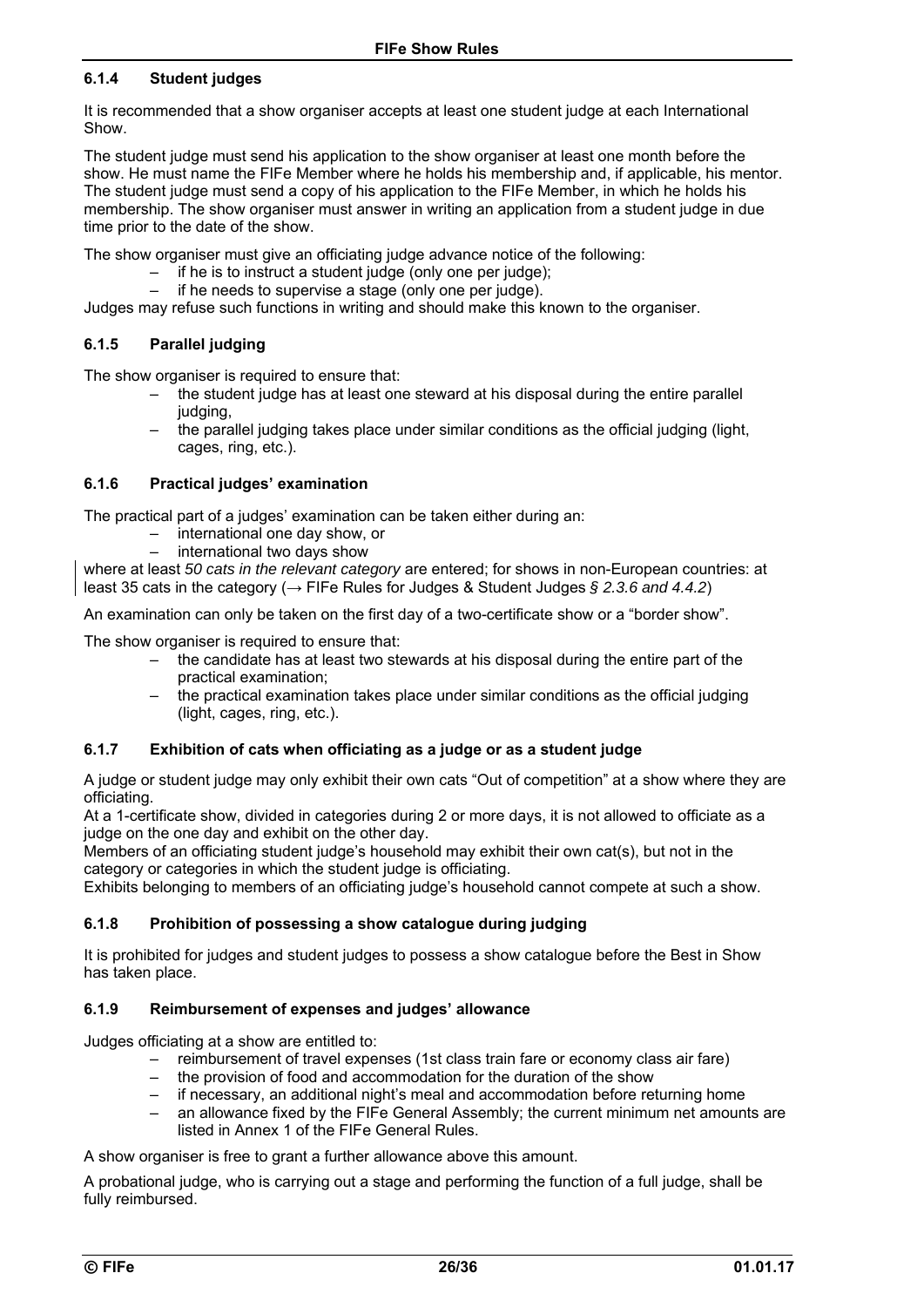### **6.2 Stewards**

### **6.2.1 Duties of a steward**

The steward must assist the judge and observe the following:

- while stewarding in the judge's ring he must be dressed to identify himself as a steward
- be able to move a cat correctly to and from a cage
- not leave the judge until judging is completed
- take reasonable actions to avoid presenting his own cat except at a show where the exhibitors are allowed to present their own cat
- not make comments or offer opinions about an exhibit
- with the judge's permission, inform the exhibitors of judging results
- inform the show secretariat if a cage is empty
- be at least 15 years of age.

#### **6.2.2 Assistance by stewards**

A judge must be assisted by at least two stewards, and may be further assisted by a secretary who is appointed by the show organiser.

Where the exhibitors are presenting the cats to the judges themselves, only one steward is necessary.

#### **6.2.3 Steward certificates**

The show organiser is required to provide the judges with the necessary steward certificates before judging commences.

The show organiser is recommended to use the steward certificate which is available for downloading on the FIFe website and which may be adjusted, if needed.

The steward certificate is to be issued in one of the three official FIFe languages, i.e. English, French or German.

The judge must mark on the steward certificate whether it is a show where stewards are presenting the cats or a show where the owners are allowed to present the cats themselves.

The judge should give the original steward certificate directly to the steward.

#### **6.2.4 Training of stewards**

Each FIFe Member is responsible for the training of stewards*.* 

### **6.3 Absent exhibits**

Exhibits can only be declared "absent" on the judge's report after the steward has checked with the show secretariat.

Exhibits which are absent from their cages during judging of the class to which they belong, cannot be classified later. They can afterwards be qualified by the judge but without classification.

### **6.4 Consideration for the age of an exhibit**

In assessing an exhibit the judge must take into consideration the overall condition of the exhibit with regard to its age.

### **6.5 Transfer of an exhibit during judging**

A judge cannot transfer an exhibit from one class or variety, group or breed to another class, variety, group or breed unless an administrative error is established by the show secretariat.

The judge should submit a transfer recommendation for the next show. A cat being in the wrong variety, group or breed receives a full report with the proposed breed, variety or group, but without qualification and classification.

In case of a change of breed, the proposed breed may only be a sister breed. In the case of a change of group, the judge should submit a transfer recommendation for the next show.

Transfer recommendations require the judge's report to be signed by a second officiating judge qualified for the relevant category.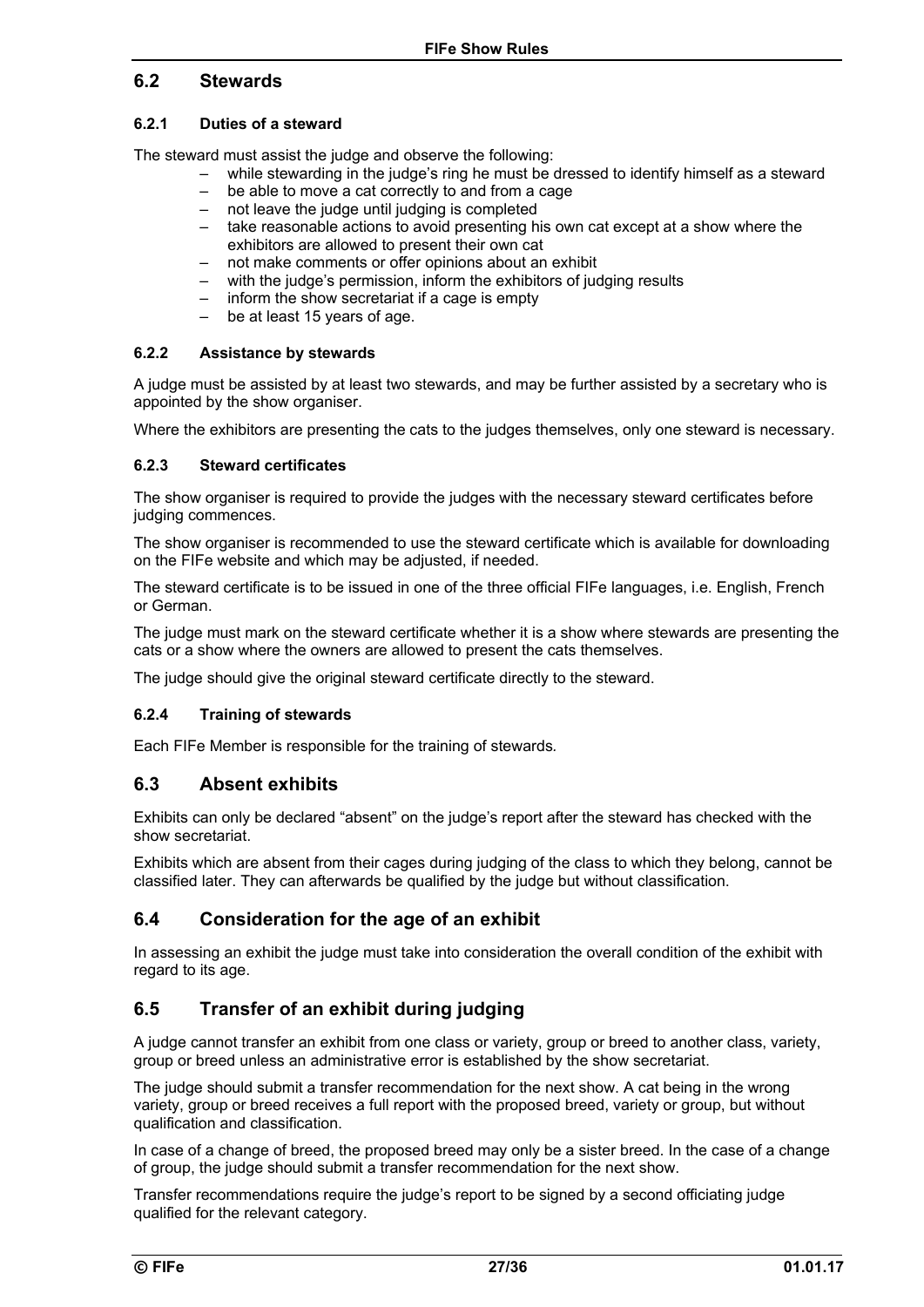### **6.6 No judging in front of the exhibition cages**

It is prohibited to judge in front of the exhibition cages.

#### **6.7 Judge's ring**

#### **6.7.1 Access to the judge's ring**

Access to the judge's ring is prohibited to:

- exhibitors, except if the show is organised according to § 6.7.2.b and § 6.7.2.c
- members of the organising committee if they are exhibitors, except if the show is organised according to § 6.7.2.b and § 6.7.2.c
- visitors.

#### **6.7.2 Presentation procedures**

Each FIFe Member may organise shows according to one of the following procedures:

- a. The cats are fetched and presented by the stewards:
	- each judge has at least two stewards at his own disposal
	- the cats are brought to their judging' cages by the stewards and are presented to the judge by the stewards
	- the steward will take reasonable actions to avoid presenting his own cat.
- b. The cats are brought by the exhibitors and presented by the stewards:
	- each judge has at least one steward at his own disposal
	- the steward calls up the cats (catalogue number) which the judge requires or places the number on the judging cage
	- $-$  the exhibitor (or a person chosen by him) has the possibility of placing the cat inside the appropriate judging cage
	- after the cat is placed inside its judging cage, the exhibitor must leave the judge's ring
	- if an exhibitor is not able or does not wish to bring his cat(s) to the judging cage himself, the steward is obliged to fetch the cat and to place it inside the appropriate judging cage
	- the cats are presented to the judge by the stewards.
- c. The cats are brought and presented by the exhibitors:
	- each judge has one steward at his own disposal
	- the steward calls up the cats (catalogue number) which the judge requires or places the number on the judging cage
	- the exhibitor (or a person chosen by him) has the possibility of placing the cat inside the appropriate judging cage
	- after the cat is placed inside its judging cage, the exhibitor must leave the judge's ring
	- when the judge or steward calls up the cat by its catalogue number, the cat is presented to the judge by the exhibitor
	- $-$  if an exhibitor is not able or does not wish to bring or present his cat(s) himself, the steward is obliged to fetch the cat and to place it inside the appropriate judging cage and/or present it to the judge.

Regardless the applicable procedure:

- each judge has his judging cages available for a minimum number of 4 cats
- the cats should always be presented with the catalogue number in writing
- it is obligatory to judge before the public; the judge is free to give explanations and announce the results
- once the judge has completed his judging or once the judges' results have been given, the judge or his steward will ask the exhibitors to collect their cats, or the steward takes the cat back to the exhibition cage
- during the Best in Show only the stewards are permitted to present the cats (*→* § 4.9.6).

#### **6.7.3 Electronic devices**

DELETED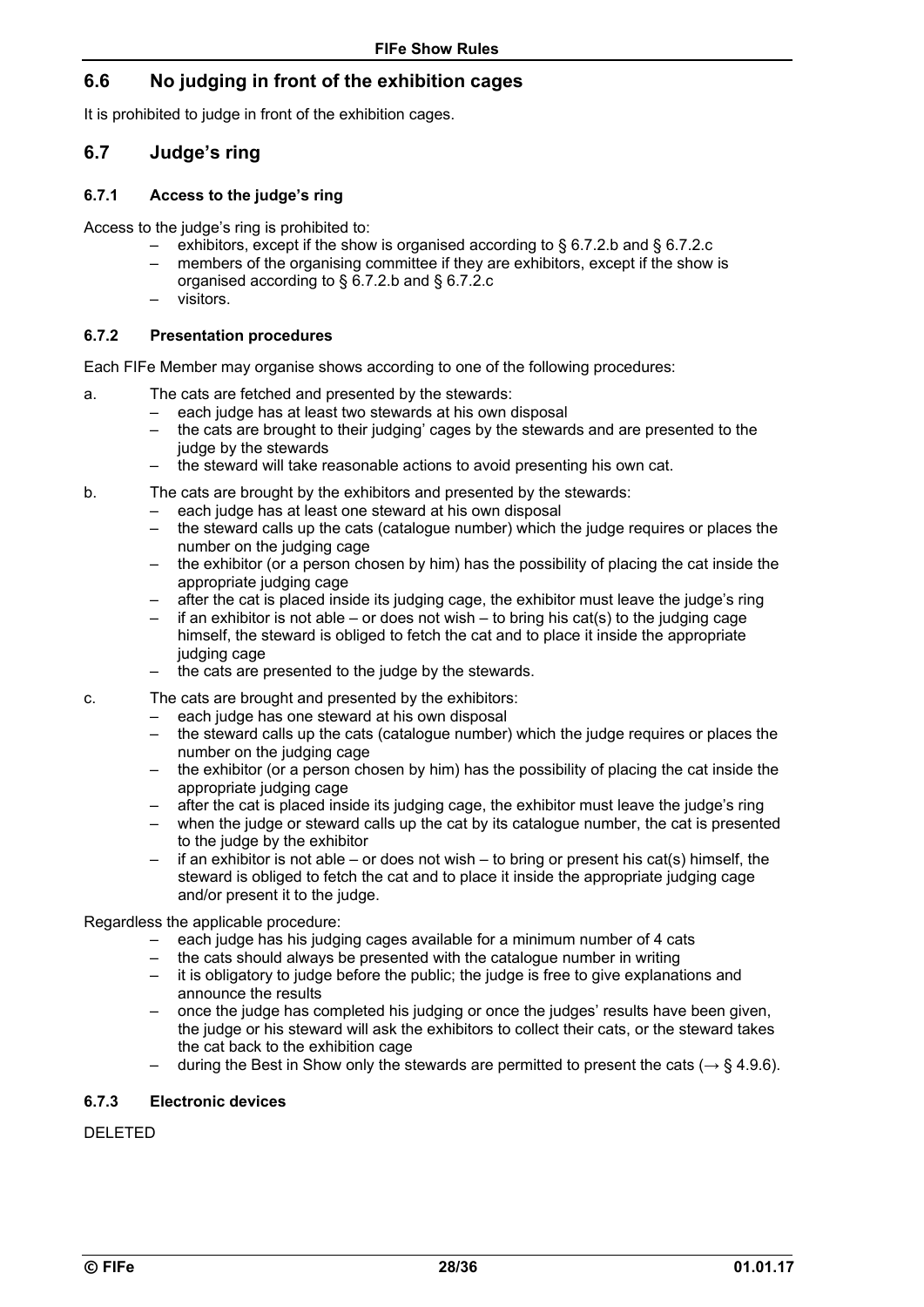### **6.8 Judge's report**

### **6.8.1 Layout and language**

The layout of the judge's reports must be uniform as far as possible for all shows held under FIFe rules and must carry the FIFe logo. Headings must be in English, French and German. Organisers are free to add their national language.

The official documents and judge's reports, submitted for signature to the judge before judging is ended, may not mention the name of the exhibit or the name of the owner.

The judge's report must contain at least the following data:

- place and date of the show
- catalogue number of the cat to be judged
- designation of breed and colour (EMS-code)
- group number (where applicable)
- date of birth
- $-$  sex
- class in which the cat is to be judged.

The judge can write his reports either in one of the three official FIFe languages (English, French or German) or in the language (or one of the official languages) of the country where the show is organised. The judge's reports must be legible.

#### **6.8.2 Diplomas and distribution**

The cat's name must be stated on a diploma accompanying the judge's report. Otherwise, the cat's name must be put on the judge's report by the show organiser as soon as Best in Show judging is completed. The judge's reports must be distributed to the exhibitors during the show.

### **6.9 Qualification and classification**

The judges award a qualification to each entry in all classes with the exception of:

- classes 1 and 2: Supreme Champions and Supreme Premiers; *→* § 5.4
	- class 13c: determination; *→* § 5.4
	- class 14: house cats (HCL/HCS); *→* § 5.5.3
	- classes of non-recognised breeds *with EMS breed code* (\* non); *→* § 5.5.3
	- classes of *other non-recognised* longhair/shorthair *breeds/*progeny (XLH/XSH); *→* § 5.5.1 and § 5.5.3
	- additional classes; *→* § 5.6.

Qualification:

- for a minimum of 88 points: Excellent
- for a minimum of 76 points: Very Good
- for a minimum of 61 points: Good.

Classification:

- in the same class the exhibits will be classified with 1, 2, 3 and 4
- there are no joint places.

No exhibit can be awarded a certificate unless it has obtained Excellent 1 and the minimum of points for its class:

- class 3-4: CACS CAPS = 97 points
- class 5-6: CAGCIB CAGPIB = 96 points
- class 7-8: CACIB CAPIB = 95 points
- $-$  class 9-10: CAC CAP = 93 points.

A judge may award the following certificates:

| Country >            |  |                  | European          | Non-European                |                  |  |  |
|----------------------|--|------------------|-------------------|-----------------------------|------------------|--|--|
| Show > 1<br>v Judge  |  | <b>National</b>  | International     | <b>National</b>             | International    |  |  |
| I Non-European judge |  | cannot officiate | cannot officiate* | CAC/CAP                     | all certificates |  |  |
| International judge  |  | CAC/CAP          | all certificates  | CAC/CAP<br>all certificates |                  |  |  |

**\*** except with permission from the FIFe Board (*→* FIFe Rules for Judges & Student Judges, § 4.2.7.b)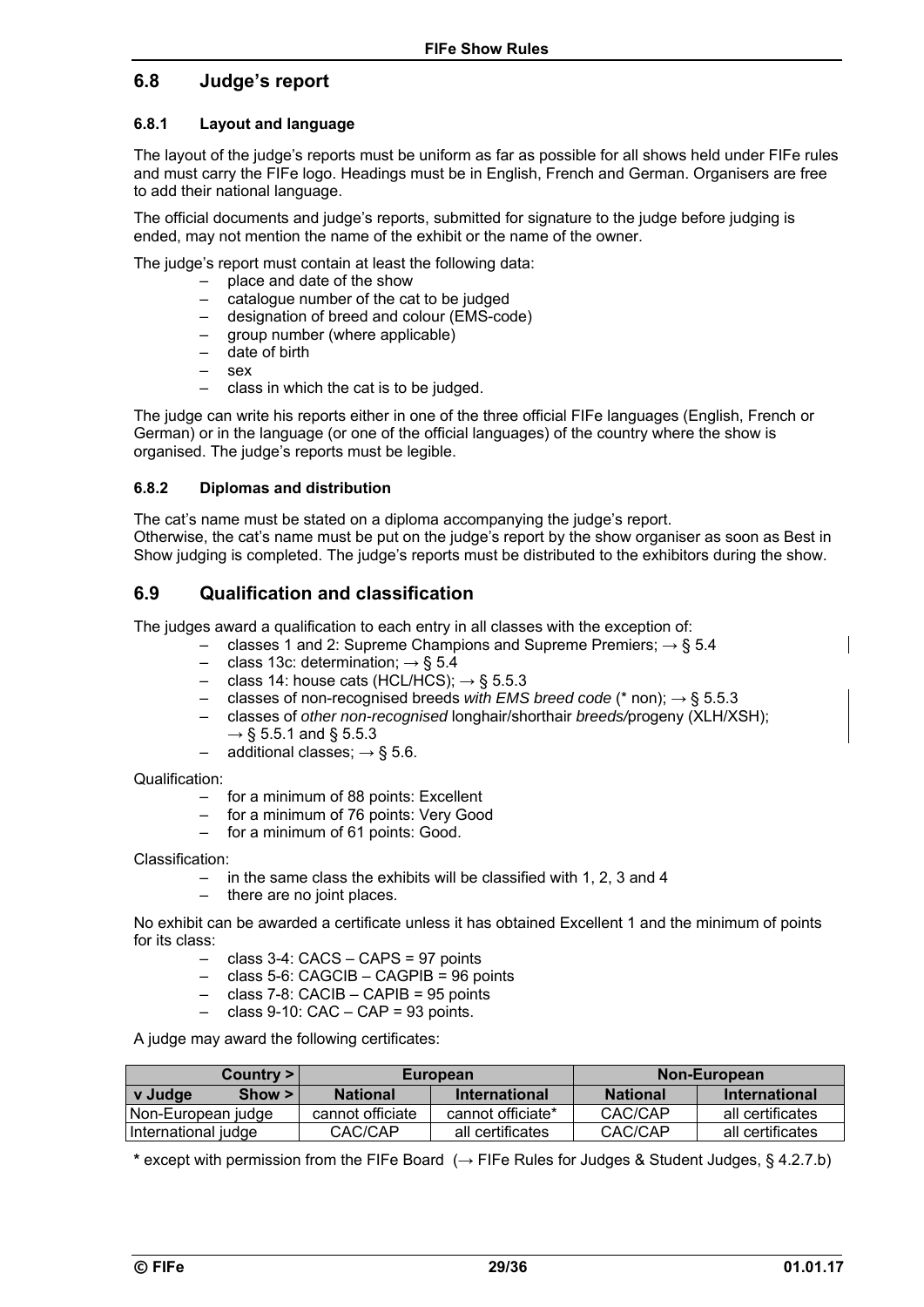### **6.10 Countersigning**

If the requirement towards the number of different judges – as laid down in § 4.2, 4.3, 4.4 and 4.5 – will not be met, the exhibitor can request a judge who has already previously awarded a certificate to an exhibit in a class which he has to judge again, to countersign the new certificate by another qualified judge officiating at the show.

In this case the two certificates are to be considered as given by two different judges.

### **6.11 Withholding certificates**

For faults precluding the certificate, please refer to the Table of faults in the Annexes.

Judges are at liberty to withhold a certificate if in their opinion the exhibit placed first does not possess sufficient merit.

The reason for withholding a certificate must be stated on the completed judge's report. The signature of a second judge is not compulsory.

### **6.12 Disqualification**

For disqualifying faults, please refer to the Table of faults in the Annexes.

In case of a disqualification:

- the judge's report does not have to be completed
- the judge's report must not give a qualification and/or classification, but must state the reason for disqualification
- the judge may call upon the opinion of the officiating veterinarian.

### **6.13 Judges decisions**

Judges decisions cannot be disputed.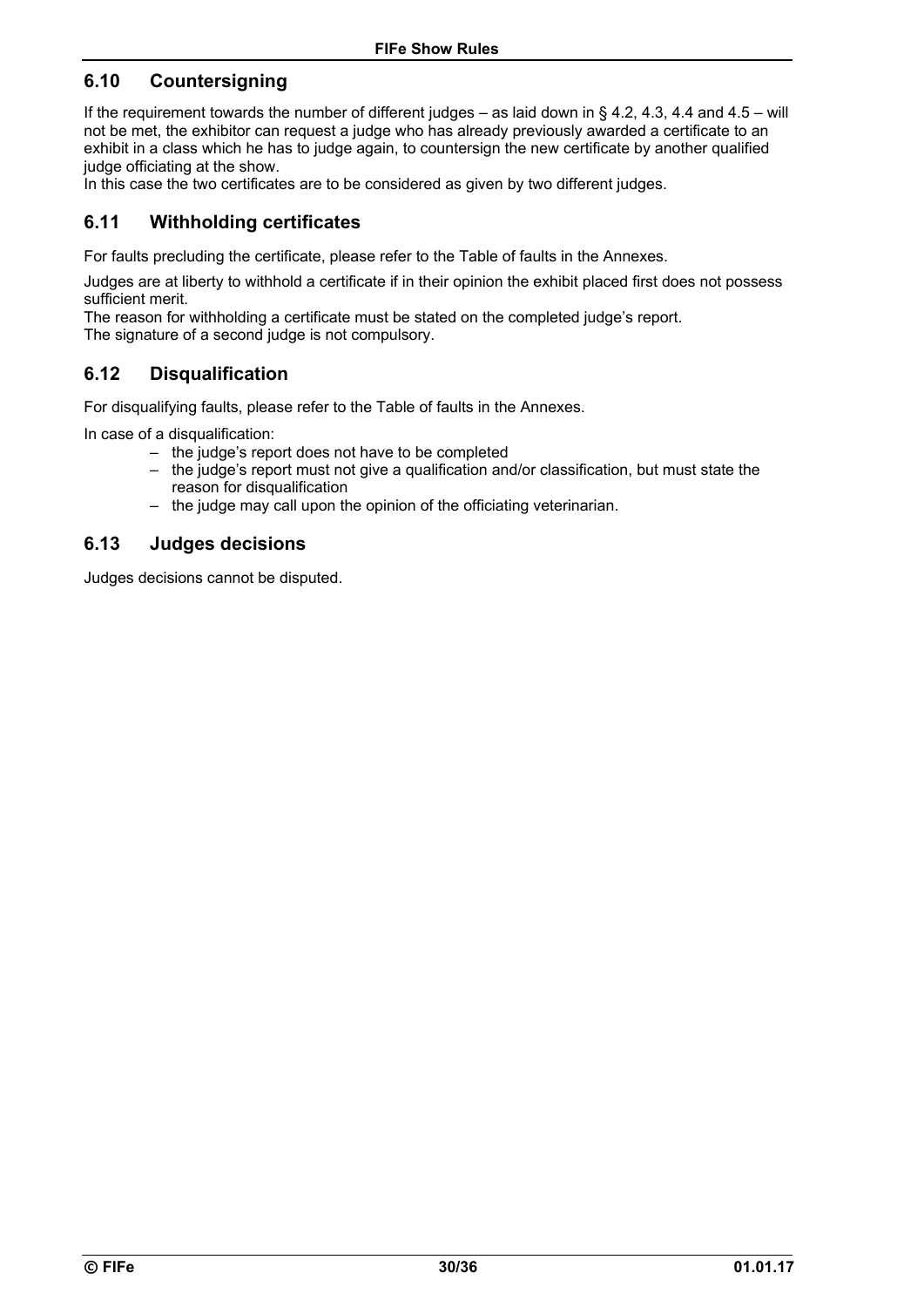## **7 Responsibility and exclusion**

### **7.1 Observance of the show rules**

The show organising FIFe Member is responsible to FIFe for the observance of the Show Rules.

### **7.2 Shows in countries where there is no FIFe Member**

When a FIFe Member organises a show in another country where there is no FIFe Member, the certificates gained will be counted for the individual members of this national FIFe Member as certificates gained in their own country and not as certificates gained abroad.

### **7.3 The non-smoking rules**

Smoking in show halls is strictly prohibited with the exception of designated areas.

### **7.4 Violation of the rules**

FIFe Members must notify the FIFe Board of any violation of the rules demonstrated during a show in a detailed, accurate report within two months of the show in question. The FIFe Board will deliberate according to the Statutes.

### **7.5 Investigation by the Show Commission**

All cases not catered for in the present rules and all disputes will be investigated by the FIFe Show Commission which will then send their report and recommendations to the FIFe Board; the Board shall report its conclusions to the Show Commission.

## **8 "Open Doors"**

### **8.1 Showing in non-FIFe clubs**

DELETED

#### **8.2 Open Doors**

- 1. Permit non-FIFe members to participate as exhibitors on FIFe shows and permit individual FIFe members to exhibit on non-FIFe shows.
- 2. Exhibitors belonging to any non-FIFe organisation may enter cats at FIFe shows under the following conditions:
	- a. all non-FIFe exhibitors must agree to respect all FIFe Rules and Standards
	- b. they may only enter their cats in classes 12, 11 and 9 or 10; if they wish to enter cats in higher classes, they should become individual members of a FIFe Member
	- c. all applications from non-FIFe exhibitors should be sent in and countersigned by the exhibitor's own organisation
	- d. all entry fees from non-FIFe exhibitors should be paid in accordance with the instructions of the organisers.
- 3. FIFe certificates may only be obtained at FIFe shows and are the only certificates valid to obtain a FIFe title.
- 4. This rule shall be extended until 31.12.2018.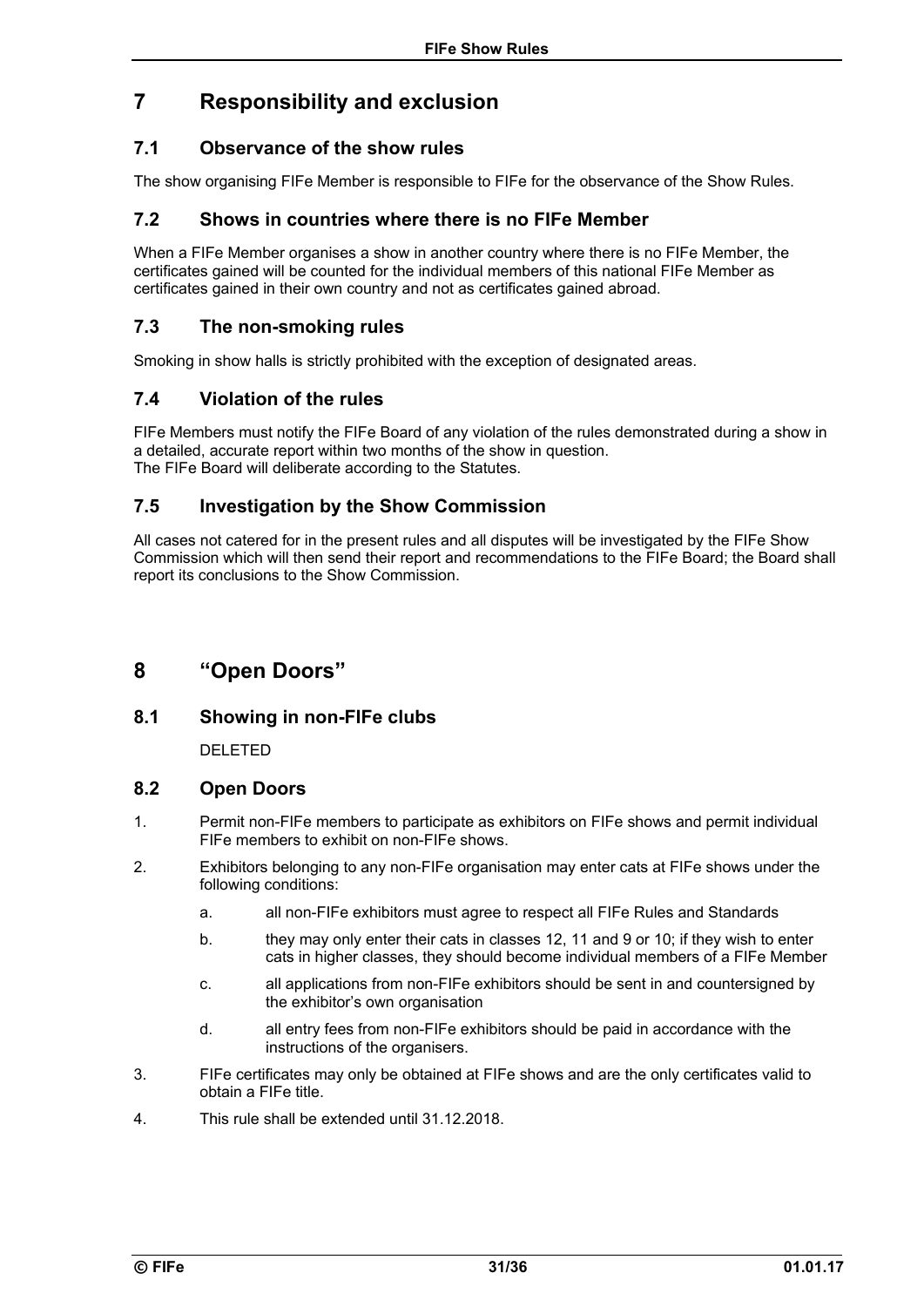## **ANNEXES – Exceptions to the Show Rules**

#### *Annex 1 – Reduced minimum number of cats required for international shows*

Permit Asia, Bulgaria, Greece, Iceland, Israel, Latin America and the United Kingdom as well as patronage members to organise international shows with a minimum number of 100 cats. For Bulgaria, Greece and the United Kingdom this exception is valid until 31.12.2018.

#### *Annex 2 – Number of certificates, countries and judges for the titles IC/IP*

Permit all certificates to be granted in one country for the title:

– International Champion/Premier: 5 CACIB/CAPIB by at least 3 different judges.

This exception is valid for Portugal, Spain and Ukraine until 31.12.*2021*.

#### *Annex 3 – Number of certificates, countries and judges for the titles IC/IP, GIC/GIP and SC/SP*

Permit all certificates to be granted in one country for the title:

- International Champion/Premier: 5 CACIB/CAPIB by at least 3 different judges
- Grand International Champion/Premier: 7 CAGCIB/CAGPIB by at least 5 different judges
- Supreme Champion/Premier: 10 CACS/CAPS by at least 7 different judges.

This exception is valid for Greece, Iceland, Israel and the United Kingdom because of their geographic location.

#### *Annex 4 – Number of certificates, countries and judges for titles in Asia and Latin America*

Permit all certificates to be granted in one country for the title:

- International Champion/Premier: 3 CACIB/CAPIB by 3 different judges
- Grand International Champion/Premier: 6 CAGCIB/CAGPIB by at least 4 different judges
- Supreme Champion/Premier: 9 CACS/CAPS by at least 5 different judges.

This exception is valid for Asia and Latin America until 31.12.2017.

#### *Annex 5 – Number of Best in Shows for the title Junior Winner*

Permit the title Junior Winner to be awarded to a cat which has won Best in Show 3 times in classes 11 and/or 12. This exception is valid for Iceland, Israel and Latin America.

| <b>Annex</b> | <b>Country</b>                                                     | <b>Valid until</b> | <b>Minimum</b><br>cats                                                                   | <b>Classes</b><br>7&8                                       | <b>Classes</b><br>5&6                                  | <b>Classes</b><br>3 & 4                             |  |
|--------------|--------------------------------------------------------------------|--------------------|------------------------------------------------------------------------------------------|-------------------------------------------------------------|--------------------------------------------------------|-----------------------------------------------------|--|
| 1            | Asia<br>Latin America<br>Iceland<br>Israel<br>Patronage<br>members |                    | 100                                                                                      |                                                             |                                                        |                                                     |  |
|              | <b>Bulgaria</b><br>Greece<br>United Kingdom                        | 31.12.2018         |                                                                                          |                                                             |                                                        |                                                     |  |
| $\mathbf{2}$ | Portugal<br>Spain<br>Ukraine                                       | 31.12.2021         |                                                                                          | 5x<br><b>CACIB/CAPIB</b><br>1 country<br>3 different judges |                                                        |                                                     |  |
| 3            | Greece<br>Iceland<br>Israel<br>United Kingdom                      |                    |                                                                                          | 5x<br><b>CACIB/CAPIB</b><br>1 country<br>3 different judges | 7x<br>CAGCIB/CAGPIB<br>1 country<br>5 different judges | 10x<br>CACS/CAPS<br>1 country<br>7 different judges |  |
| 4            | Asia<br>Latin America                                              | 31.12.2017         |                                                                                          | 3x<br><b>CACIB/CAPIB</b><br>1 country<br>3 different judges | 6x<br>CAGCIB/CAGPIB<br>1 country<br>4 different judges | 9 x<br>CACS/CAPS<br>1 country<br>5 different judges |  |
| 5            | Iceland<br>Israel<br>Latin America                                 |                    | Allow 3 x Best in Show in classes 11 and/or 12<br>to qualify for the title Junior Winner |                                                             |                                                        |                                                     |  |

## **TABLE – Exceptions to the Show Rules**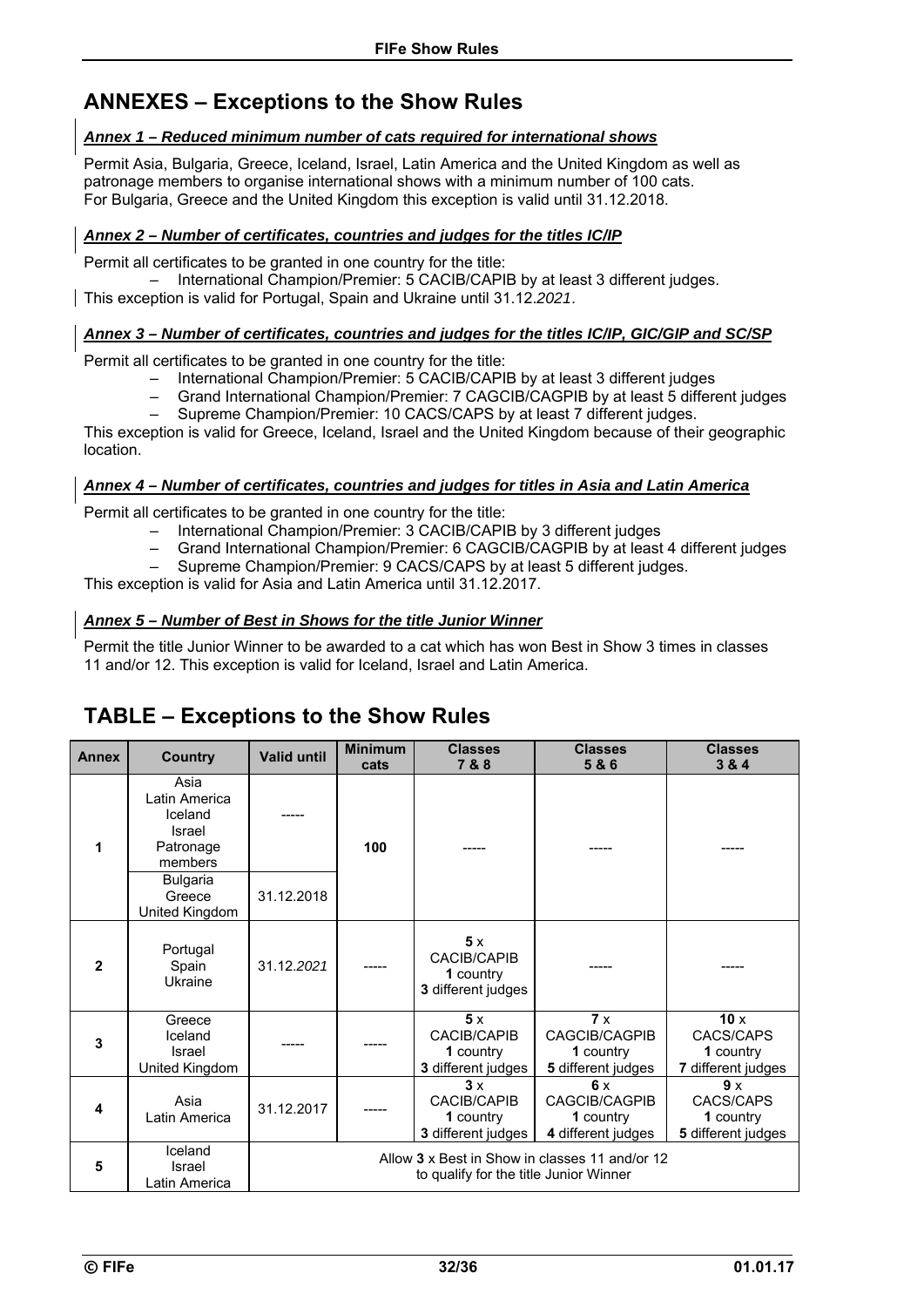# **TABLE – Best in Variety: minimum possibilities**

| $3 - 3 - 3$                      | $3 - 3 - 2$ .                     | <b>OR</b>                            | $3 - 2 - 3$ .                    | <b>OR</b>                        | $2 - 3 - 3$                      | <b>OR</b>                    |
|----------------------------------|-----------------------------------|--------------------------------------|----------------------------------|----------------------------------|----------------------------------|------------------------------|
| $10+$                            | $10+$                             | $10+$                                | $10+$                            | $10+$                            | $10+$                            | $10+$                        |
| $10+$<br><b>BIV</b>              | $10+$<br><b>BIV</b>               | $10+$                                | $10+$<br><b>BIV</b>              | $10+$                            | $10+$                            | $10+$                        |
| $10+$                            | $10+$                             | $10+$<br><b>BIV</b>                  | $10+$                            | $10+$<br><b>BIV</b>              | $7 - 10$<br><b>BIV</b>           | $4 - 7$<br><b>BIV</b>        |
| $7 - 10$                         | $7 - 10$                          | $4 - 7$                              | $7 - 10$                         | $7 - 10$                         | $7 - 10$                         | $4 - 7$                      |
| $7 - 10$<br><b>BIV</b>           | $7 - 10$                          | $4 - 7$                              | $7 - 10$                         | $7 - 10$                         | $7 - 10$                         | $4 - 7$                      |
| $7 - 10$<br>$4 - 7$              | $7 - 10$<br><b>BIV</b><br>$4 - 7$ | $7 - 10$ -<br>$7 - 10$<br><b>BIV</b> | $4 - 7$<br><b>BIV</b><br>$4 - 7$ | $4 - 7$<br>$4 - 7$<br><b>BIV</b> | $4 - 7$<br>$4 - 7$<br><b>BIV</b> | $7 - 10$<br>$7 - 10$<br>.BIV |
| $4 - 7$<br><b>BIV</b>            | $4 - 7$                           | $7 - 10$                             | $4 - 7$                          | $4 - 7$                          | $4 - 7$                          | $7 - 10$                     |
| $4 - 7$                          |                                   |                                      |                                  |                                  |                                  |                              |
| $3 - 2 - 2$                      | $3 - 3 - 1$ .                     | <b>OR</b>                            | $3 - 1 - 3$                      | <b>OR</b>                        | $1 - 3 - 3$                      | <b>OR</b>                    |
| $10+$                            | $10+$                             | $10+$                                | $10+$                            | $10+$                            | $10+$                            | $10+$                        |
| $10+$<br>- BIV                   | $10+$<br><b>BIV</b>               | $10+$<br><b>BIV</b>                  | $10+$<br>-BIV                    | $10+$<br><b>BIV</b>              | $7 - 10$<br><b>BIV</b>           | $4 - 7$<br><b>BIV</b>        |
| $10+$                            | $10+$                             | $10+$                                | $10+$                            | $10+$                            | $7 - 10$                         | $4 - 7$                      |
| $7 - 10$                         | $7 - 10$                          | $4 - 7$                              | $7 - 10$                         | $7 - 10$                         | $7 - 10$                         | $4 - 7$                      |
| $7 - 10$<br>≻ BIV                | $7 - 10$<br>'BIV                  | $7 - 10$                             | <b>BIV</b><br>$4 - 7$            | $4 - 7$                          | $4 - 7$                          | $7 - 10$                     |
| $4 - 7$                          | $7 - 10$                          | $7 - 10$<br>⊊BIV                     | $4 - 7$                          | $4 - 7$<br>≻BIV                  | $4 - 7$<br>≻BIV                  | $7 - 10$<br>-BIV             |
| $4 - 7$                          | $4 - 7$                           | $7 - 10$                             | $4 - 7$                          | $4 - 7$                          | $4 - 7$                          | $7 - 10$                     |
| $2 - 3 - 2$                      | $2 - 2 - 3$                       | $3 - 3 - 0$                          | $3 - 0 - 3$                      | $0 - 3 - 3$                      | $3 - 2 - 1$                      | $3 - 1 - 2$                  |
| $10+$                            | $10+$                             | $10+$                                | $10+$                            | $7 - 10$                         | $10+$                            | $10+$                        |
| $10+$<br><b>BIV</b>              | $10+$<br><b>BIV</b>               | $10+$<br><b>BIV</b>                  | $10+$<br>.BIA                    | $7 - 10$<br>>BIV                 | $10+$<br>>BIV                    | $10+$<br>*BIV                |
| $4 - 7$<br>$4 - 7$               | $7 - 10$<br>$7 - 10$              | $10+$<br>$7 - 10$                    | $10+$<br>$4 - 7$                 | $7 - 10$<br>$4 - 7$              | $10+$<br>$7 - 10$                | $10+$<br>$7 - 10$            |
| $7 - 10$                         | $4 - 7$                           | $7 - 10$<br>≻BIV                     | $4 - 7$<br>-BIV                  | $4 - 7$<br>≻BIV                  | $7 - 10$<br>≻BIV                 | $4 - 7$<br>-BIV              |
| $7 - 10$<br><b>BIV</b>           | $4 - 7$<br><b>BIV</b>             | $7 - 10$                             | $4 - 7$                          | $4 - 7$                          | $4 - 7$                          | $4 - 7$                      |
| $7 - 10$ $-$                     | $4 - 7$                           |                                      |                                  |                                  |                                  |                              |
| $2 - 3 - 1$                      | $2 - 1 - 3$                       | $2 - 2 - 2$ .                        | $1 - 3 - 2$                      | $1 - 2 - 3$                      | $3 - 2 - 0$                      | $3 - 0 - 2$                  |
| $10+$                            | $10+$                             | $10+$                                | $10+$                            | $10+$                            | $10+$                            | $10+$                        |
| $10+$<br><b>BIV</b>              | $10+$<br><b>BIV</b>               | $10+$                                | -BIV<br>$4 - 7$                  | $7 - 10$<br><b>BIV</b>           | $10+$                            | $10+$                        |
| $4 - 7$                          | $7 - 10$                          | <b>BIV</b><br>$7 - 10$               | $4 - 7$                          | $7 - 10 <$                       | $10+$<br><b>BIV</b>              | $10+$<br>· BIV               |
| $7 - 10$<br>$7 - 10$<br>.<br>BIV | $4 - 7$<br>$4 - 7$<br><b>BIV</b>  | $7 - 10$<br>$4 - 7$                  | $7 - 10$<br>$7 - 10$<br>≻BIV     | $4 - 7$<br>$4 - 7$<br><b>BIV</b> | $7 - 10$<br>$7 - 10$             | $4 - 7$<br>$4 - 7$           |
| $7 - 10$                         | $4 - 7$                           | $4 - 7$                              | $7 - 10$                         | $4 - 7$                          |                                  |                              |
| $3 - 1 - 1$                      | $2 - 3 - 0$                       | $2 - 0 - 3$ .                        | $2 - 2 - 1$                      | $2 - 1 - 2$ .                    | $1 - 3 - 1$                      | $1 - 1 - 3$                  |
| $10+$                            | $10+$                             | $10+$                                | $10+$                            | $10+$                            | $10+$                            | $10+$                        |
| $10+$                            | $10+$                             | $10+$                                | $10+$                            | $10+$                            | $7 - 10$                         | $7 - 10$                     |
| $10+$<br><b>BIV</b>              | $7 - 10$<br><b>BIV</b>            | $4 - 7$<br><b>BIV</b>                | $7 - 10$<br><b>BIV</b>           | $7 - 10$<br><b>BIV</b>           | $7 - 10$<br><b>BIV</b>           | $4 - 7$<br><b>BIV</b>        |
| $7 - 10$                         | $7 - 10$                          | $4 - 7$                              | $7 - 10$                         | $4 - 7$                          | $7 - 10$                         | $4 - 7$                      |
| $4 - 7$ )                        | $7 - 10$ J                        | $4 - 7$ )                            | J<br>$4 - 7$                     | $4 - 7$ )                        | $4 - 7$<br>J                     | J<br>$4 - 7$                 |
| $1 - 2 - 2$<br>$10+$             | $0 - 3 - 2$<br>$7 - 10$           | $0 - 2 - 3$ .<br>$7 - 10$            | $3 - 1 - 0$<br>$10+$             | $3 - 0 - 1$<br>$10+$             | $2 - 2 - 0$<br>$10+$             | $2 - 0 - 2$<br>$10+$         |
| $7 - 10$                         | $7 - 10$                          | $7 - 10$                             | $10+$<br><b>BIV</b>              | $10+$<br>້ BIV                   | $10+$<br>` BIV                   | $10+$<br>BIV                 |
| $7 - 10$<br><b>BIV</b>           | $7 - 10$<br><b>BIV</b>            | $4 - 7$<br>∕` BIV                    | $10+$                            | $10+$                            | $7 - 10$                         | $4 - 7$                      |
| $4 - 7$                          | $4 - 7$                           | $4 - 7$                              | $7 - 10$ J                       | $4 - 7$                          | $7 - 10$                         | $4 - 7$                      |
| $4 - 7$                          | $4 - 7$                           | $4 - 7$                              |                                  |                                  |                                  |                              |
| $2 - 1 - 1$                      | $1 - 3 - 0$                       | $1 - 0 - 3$                          | $1 - 2 - 1$                      | $1 - 1 - 2$                      | $0 - 3 - 1$                      | $0 - 1 - 3$                  |
| $10+$                            | $10+$                             | $10+$                                | 10+                              | $10+$                            | $7 - 10$                         | $7 - 10$                     |
| $10+$<br><b>BIV</b>              | $7 - 10$<br><b>BIV</b>            | $4 - 7$<br>≻ BIV                     | $7 - 10$<br><b>BIV</b>           | $7 - 10$<br>∕ BIV ∤              | $7 - 10$<br>≻ BIV                | BIV<br>$4 - 7$               |
| $7 - 10$                         | $7 - 10$                          | $4 - 7$                              | $7 - 10$                         | $4 - 7$<br>$4 - 7$               | $7 - 10$                         | $4 - 7$                      |
| $4 - 7$<br>$0 - 2 - 2$           | $7 - 10$<br>$3 - 0 - 0$ .         | $4 - 7$<br>$0 - 3 - 0$               | $4 - 7$ )<br>$0 - 0 - 3$         | $2 - 1 - 0$                      | $4 - 7$<br>$2 - 0 - 1$           | $4 - 7$<br>$1 - 2 - 0$       |
| $10+$                            | $10+$                             | $7 - 10$                             | $4 - 7$                          | $10+$                            | $10+$                            | $10+$                        |
| $10+$<br>$\geq$ BIV              | $10+$<br><b>BIV</b>               | 7-10 ≻BIV                            | $4 - 7$<br>≻BIV                  | $10+$<br>≻BIV                    | $10+$<br>≻BIV                    | $7 - 10$<br>≻BIV             |
| $7 - 10$                         | $10+$                             | $7 - 10$ $\sqrt{ }$                  | $4 - 7$                          | ل 10–7                           | $4 - 7$                          | ل 10–7                       |
| $4 - 7$                          |                                   |                                      |                                  |                                  |                                  |                              |
| $1 - 0 - 2$ .                    | $1 - 1 - 1$ .                     |                                      |                                  |                                  |                                  |                              |
| $10+$                            | $10+$                             |                                      |                                  |                                  |                                  |                              |
| $4 - 7$<br>≻BIV                  | $7 - 10$<br>∕`BIV                 |                                      |                                  |                                  |                                  |                              |
| $4 - 7$                          | $4 - 7$                           |                                      |                                  |                                  |                                  |                              |

10+ = classes 1, 3, 5, 7, 9  $7-10 =$  class 11  $4-7 =$  class 12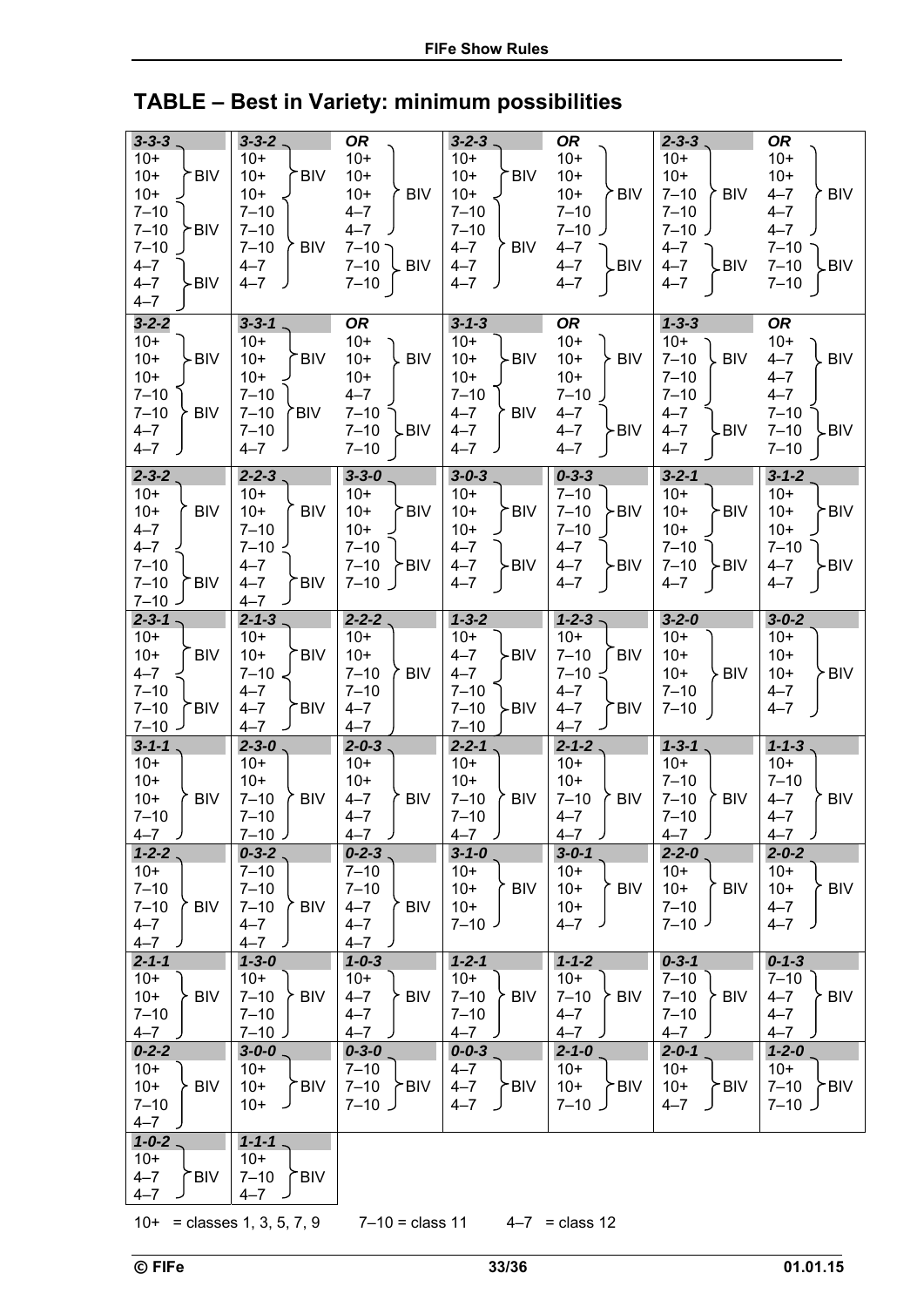## **TABLE – Disqualifying and general faults**

**DISQ** = fault leading to disqualification  $(\rightarrow \S 6.12)$ 

**NO EX** = general fault precluding Excellent and any higher award

**NO CERT** = general fault precluding the certificate and any higher award than Excellent (*→* § 6.11)

| NR.              | <b>FAULT</b>                                                             | <b>DISQ</b> | <b>NO</b><br><b>EX</b> | <b>NO</b><br><b>CERT</b> | <b>REMARK</b>                  |
|------------------|--------------------------------------------------------------------------|-------------|------------------------|--------------------------|--------------------------------|
| 1.               | <b>Body</b>                                                              |             |                        |                          |                                |
| 1.1              | Deformities of the bone structure,                                       |             |                        |                          |                                |
|                  | deformities of the rib cage, including a flat chest,                     |             |                        |                          |                                |
|                  | or any apparent deformity of the spine                                   |             |                        |                          |                                |
| 1.2              | Any apparent weakness restricting the ability to                         |             |                        |                          |                                |
|                  | move<br>Dwarfism                                                         |             |                        |                          |                                |
| 1.3<br>1.4       | De-clawed cats (claws amputated)                                         |             |                        |                          |                                |
| 1.5              | Deformities of the feet or legs, for example poly-                       |             |                        |                          |                                |
|                  | or oligodactylism (too many or too few toes)                             |             |                        |                          |                                |
| 1.6              | Cats with an umbilical hernia                                            |             |                        |                          |                                |
| 1.7              | A cat showing any testicular anomaly                                     |             |                        |                          | Except for cats younger        |
| 1.8              | Unneutered house cats                                                    |             |                        |                          | than 10 months                 |
| 1.9              | Any fixed deviation of the sternum or                                    |             |                        |                          | Except for neuters and         |
|                  | xiphisternum                                                             |             |                        |                          | cats younger than 10<br>months |
|                  |                                                                          |             |                        |                          |                                |
| 2.               | <b>Head</b>                                                              |             |                        |                          |                                |
| 2.1              | Deformity of the skull resulting in an<br>asymmetrical face and/or head  |             |                        |                          |                                |
| 2.2              | Any depressions, protrusions or fissures in the                          |             |                        |                          |                                |
|                  | skull                                                                    |             |                        |                          |                                |
| 2.3              | Narrow nostrils, loud and difficult breathing                            |             |                        |                          |                                |
|                  |                                                                          |             |                        |                          |                                |
| 3.<br>3.1        | Jaws, dentition and tongue<br>Cut teeth                                  |             |                        |                          |                                |
| 3.2              | Crooked jaws                                                             |             |                        |                          |                                |
| 3.3              | Overshot or undershot jaw of more than 2 mm                              |             |                        |                          |                                |
| $\overline{3.4}$ | Persistent exposure of teeth and/or tongue                               |             |                        |                          |                                |
|                  |                                                                          |             |                        |                          |                                |
| 4.               | <b>Eyes</b>                                                              |             |                        |                          |                                |
| 4.1<br>4.2       | <b>Blind cats</b>                                                        |             |                        |                          |                                |
|                  | Abnormal size and form of the eyes and eyelids<br>(entropion, ectropion) |             |                        |                          |                                |
| 4.3              | Cross-eyed (squinting) cats                                              |             |                        |                          |                                |
| 4.4              | Tendency to squint                                                       |             |                        |                          |                                |
| 4.5              | Eyes set too deep or protruding                                          |             |                        |                          |                                |
| 4.6              | Injuries of the eye, for example corneal injuries                        |             |                        |                          |                                |
| 5.               | <b>Ears</b>                                                              |             |                        |                          |                                |
| 5.1              | Deaf cats                                                                |             |                        |                          |                                |
| 5.2              | Cats with cropped ears                                                   |             |                        |                          |                                |
|                  |                                                                          |             |                        |                          |                                |
| 6.               | <b>Colour</b>                                                            |             |                        |                          |                                |
| 6.1              | All white spots, which are not allowed in the<br>standard                |             |                        |                          |                                |
| 6.2              | All pigmentation faults leading to a colour loss                         |             |                        |                          |                                |
|                  | on the                                                                   |             |                        |                          |                                |
|                  | - nose leather,                                                          |             |                        |                          |                                |
|                  | - paw pads and/or                                                        |             |                        |                          |                                |
|                  | - lips,                                                                  |             |                        |                          |                                |
|                  | which are not permitted in the standard                                  |             |                        |                          |                                |
| 6.3              | Insufficient contrast between points and body                            |             |                        |                          |                                |
|                  | colour on Siamese pointed cats                                           |             |                        |                          |                                |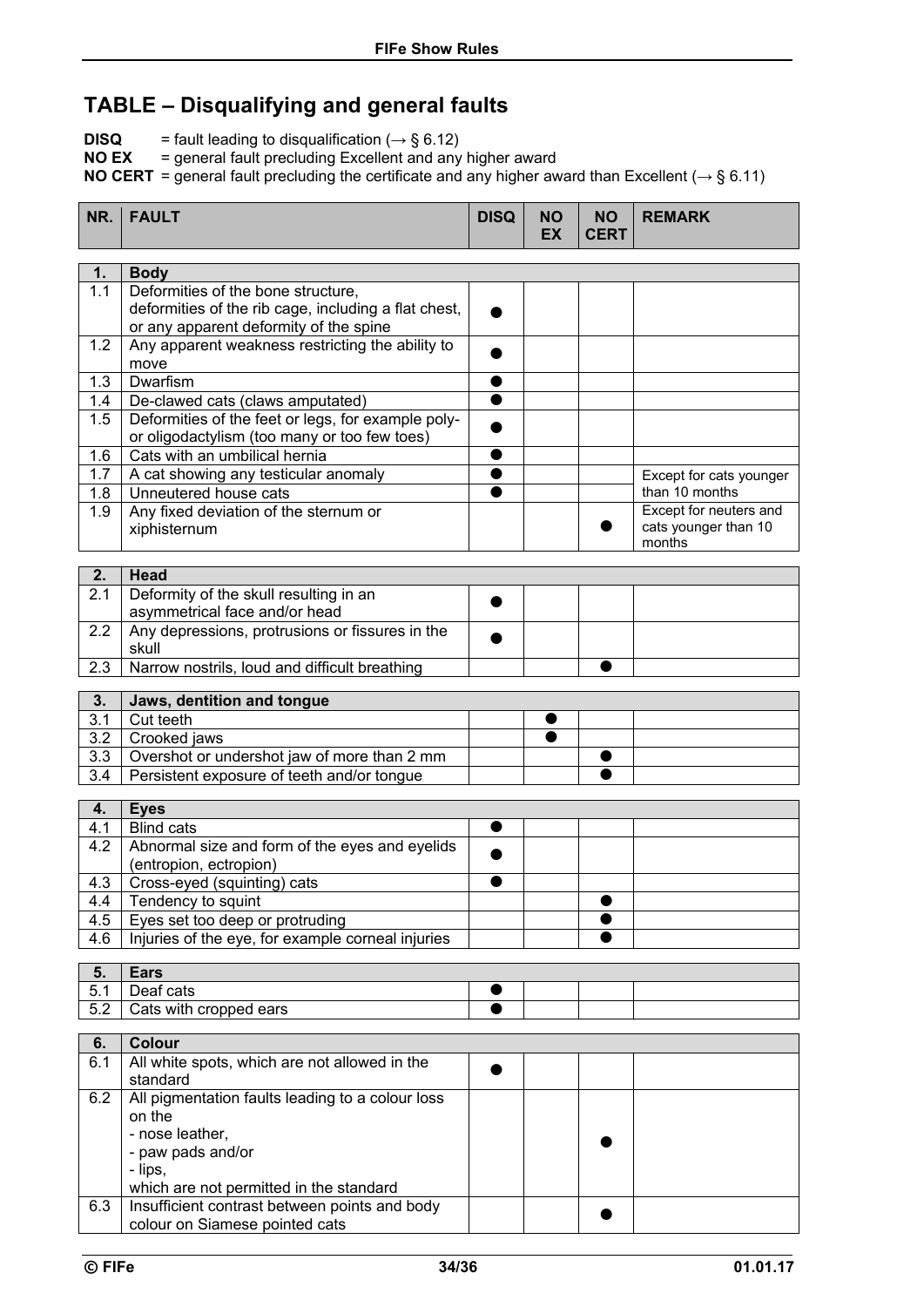#### **FIFe Show Rules**

| NR.   FAULT | DISQ NO |  |
|-------------|---------|--|
|             |         |  |

**NO CERT REMARK** 

|     | Tail                         |  |                        |
|-----|------------------------------|--|------------------------|
|     | Cats with docked tails       |  |                        |
| -70 | Any deformities of the tail  |  | Except for neuters and |
|     | for example a kink or a knot |  | bobtailed breeds       |

| 8.   | <b>Behaviour and condition</b>                                                                                                                                                                                                                                         |                                                                                                                                                                 |  |
|------|------------------------------------------------------------------------------------------------------------------------------------------------------------------------------------------------------------------------------------------------------------------------|-----------------------------------------------------------------------------------------------------------------------------------------------------------------|--|
| 8.1  | Aggressive cats<br>If two stewards are unable to take a cat out of its<br>cage, it may not compete.<br>If a cat is aggressive at three shows, it is left to the<br>discretion of the member or organising club whether<br>to withdraw the cat from future competition. |                                                                                                                                                                 |  |
| 8.2  | Doped cats<br>Cats which have had tranquillizers administered,<br>affecting the nervous system and/or substances that<br>extend the pupils of the eyes                                                                                                                 |                                                                                                                                                                 |  |
| 8.3  | Pregnant or lactating queens                                                                                                                                                                                                                                           | Such cats must be put<br>into quarantine<br>immediately                                                                                                         |  |
| 8.4  | Cats which the veterinarian determines to be ill<br>during the show                                                                                                                                                                                                    | Such cats much be<br>removed immediately<br>from the show hall,<br>together with all other<br>cats belonging to the<br>same exhibitor<br>$(\rightarrow$ § 3.8)  |  |
| 8.5  | Cats which show obvious signs of bad health                                                                                                                                                                                                                            | Such cats must be put<br>into quarantine<br>immediately                                                                                                         |  |
| 8.6  | Cats showing lack of cleanliness<br>(e.g. dirty ears, presence of parasites)                                                                                                                                                                                           |                                                                                                                                                                 |  |
| 8.7  | Cats which have been given cosmetic treatment<br>(dyeing or colour rinsing)                                                                                                                                                                                            |                                                                                                                                                                 |  |
| 8.8  | <b>Tattooed cats</b>                                                                                                                                                                                                                                                   | Except when having a<br>tattoo with an<br>identifying code as a<br>form of registration<br>$\rightarrow$ FIFe Breeding &<br><b>Registration Rules</b><br>§ 3.4) |  |
| 8.9  | Undernourished or obese cats                                                                                                                                                                                                                                           | e                                                                                                                                                               |  |
| 8.10 | All signs of bad health (condition), too thin cats,<br>etc.                                                                                                                                                                                                            |                                                                                                                                                                 |  |
| 8.11 | Cats which have been powdered excessively                                                                                                                                                                                                                              |                                                                                                                                                                 |  |

| 9.  | Breed specific faults (for more details: see the breed standards)        |  |  |  |                                                                                   |
|-----|--------------------------------------------------------------------------|--|--|--|-----------------------------------------------------------------------------------|
| 9.1 | Faults leading to disqualification                                       |  |  |  | BAL/SIA, BEN, JBT,<br>KBL/KBS, KOR,<br>LPL/LPS, OCI,<br>OLH/OSH, RAG, SIN,<br>THA |
| 9.2 | Faults precluding the certificate<br>and any award higher than Excellent |  |  |  | ABY/SOM, ACL/ACS,<br>BAL/SIA, BUR, EUR,<br>LPL/LPS, OLH/OSH,<br>SBI, THA          |